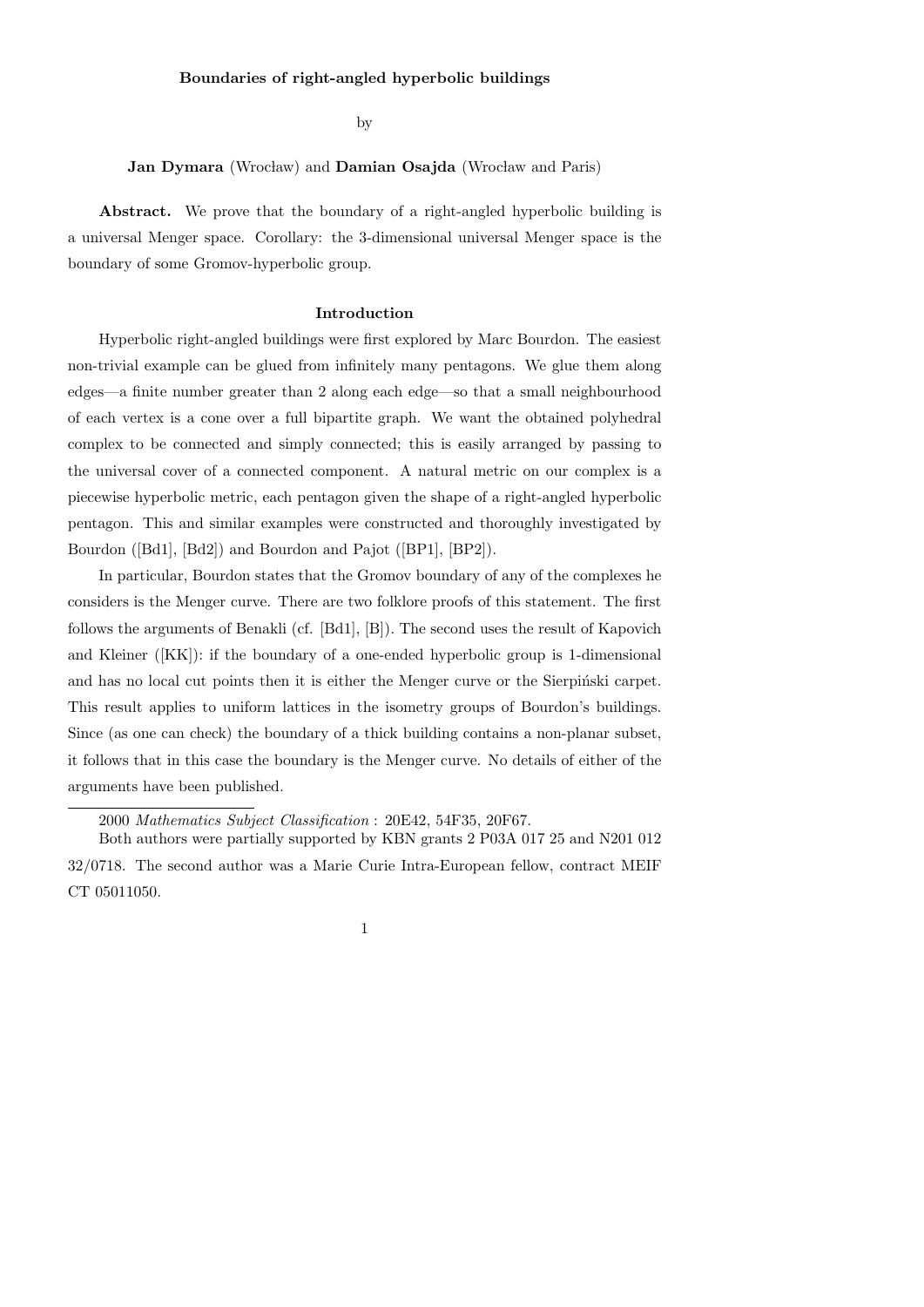The purpose of this paper is to prove the following theorem.

### Main Theorem

Let X be a locally finite right-angled thick hyperbolic building of dimension  $n \geq 2$ . Then the Gromov boundary of X is homeomorphic to the universal  $(n-1)$ -dimensional Menger space  $\mu^{n-1}$ .

A discussion of buildings explaining the meaning of our assumptions is contained in section 1. Let us just mention that hyperbolic means Lobatchevsky hyperbolic rather than Gromov hyperbolic. The existence of  $X$  as in the theorem is equivalent to the existence of a bounded finite right-angled polyhedron in  $\mathbf{H}^n$ . Therefore, X exists only for  $n = 2, 3, 4$  ([Vin]). Once the polyhedron is given, X can be constructed as the universal cover of some finite complex (cf. [D2], [GP] or section 4). The fundamental group of this finite complex is quasi-isometric to  $X$ ; thus, one gets examples of Gromov hyperbolic groups with Gromov boundary  $\mu^3$ ,  $\mu^2$  and  $\mu^1$ . The latter two spaces have been known to be boundaries of Gromov hyperbolic groups (cf. [BK]), but  $\mu^3$  is new.

The proof of the main theorem is based on the following characterisation of  $\mu^{n-1}$ , due to Bestvina [Be]. A metric space Y is homeomorphic to  $\mu^{n-1}$  if and only if it is compact,  $(n-1)$ -dimensional,  $(n-2)$ -connected, locally  $(n-2)$ -connected, and has the  $(n-1)$ -dimensional disjoint disc property  $(DD^{n-1}P)$ . We check that these conditions are satisfied for the boundary  $\partial X$  of an n-dimensional right-angled hyperbolic building X. In Lemma 3.1 we prove that  $\partial X$  is compact and  $(n-1)$ -dimensional. Recall that Y is locally  $(n-2)$ -connected if for each  $y \in Y$  and every open neighbourhood U of y there exists an open set  $V, x \in V \subseteq U$ , such that every map  $S^k \to V$  extends to a map  $B^{k+1} \to U$  (for  $k = 0, 1, \ldots, n-2$ ). In Proposition 3.6 we check that  $\partial X$  is  $(n-2)$ -connected and locally  $(n-2)$ -connected. The  $(n-1)$ -dimensional disjoint disc property says that for any two maps  $f, g: D^{n-1} \to Y$  and any  $\epsilon > 0$  there exist maps  $f', g': D^{n-1} \to Y$ ,  $f' \epsilon$ -close to f,  $g'$   $\epsilon$ -close to g, such that  $f'(D^{n-1}) \cap g'(D^{n-1}) = \emptyset$ . A standard way to prove  $DD^{n-1}P$  is to construct, for any  $\epsilon > 0$ , two maps  $\phi, \psi: Y \to Y$ , both  $\epsilon$ -close to the identity map and with disjoint images. Such maps for  $\partial X$  are constructed in Theorem 4.11 and Corollary 4.13.

In section 4, we investigate the structure of right-angled buildings, reproving some results of Globus ([Gl]) and Haglund and Paulin ([HP]). The advantages of our approach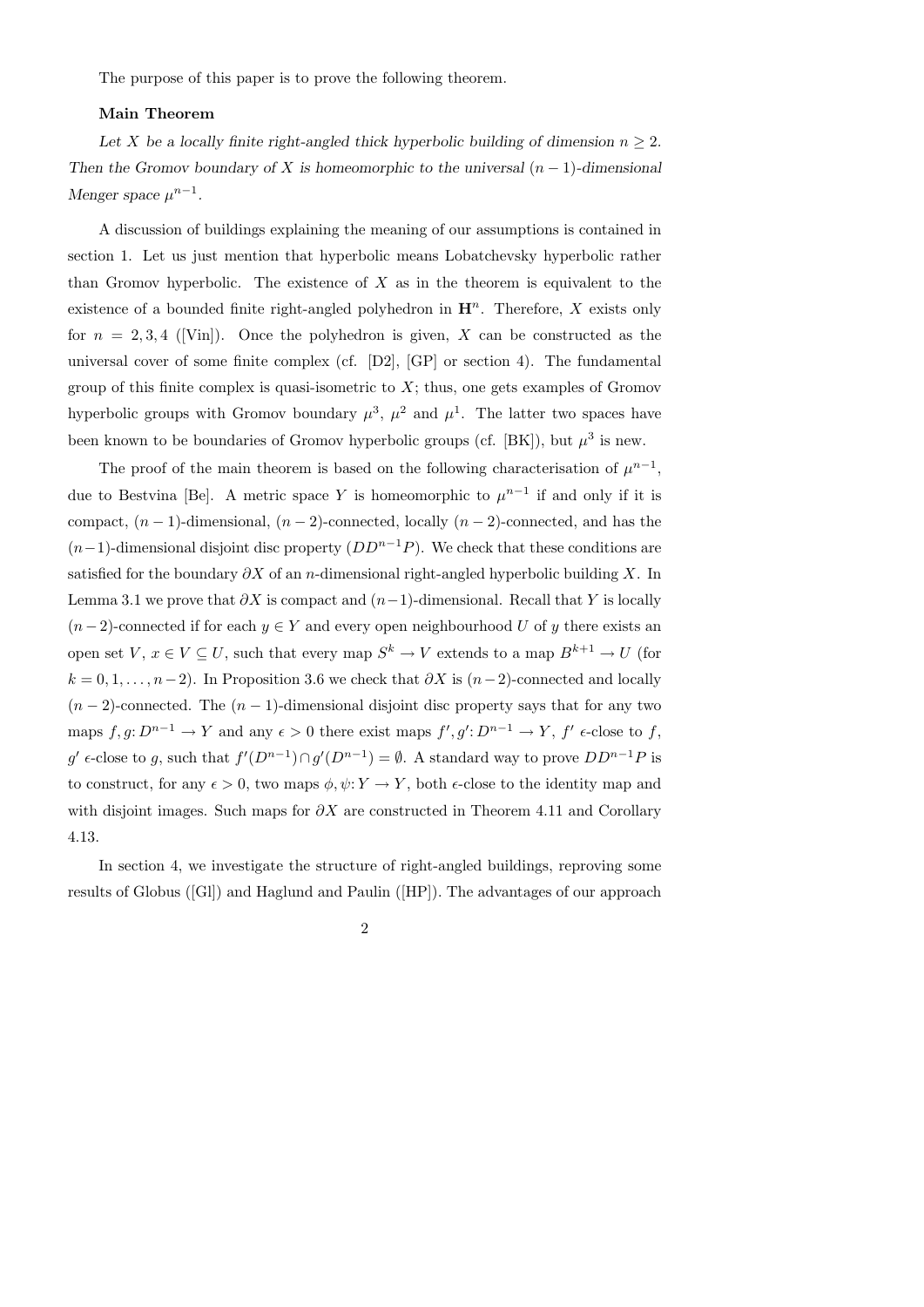are as follows: (i) our assumptions on the thickness of the buildings are weaker; (ii) we obtain a deeper understanding of the automorphism group, allowing us to prove  $DD^{n-1}P$ .

Finally, in the appendix we prove that an  $n$ -dimensional hyperbolic (not necessarily right-angled) or Euclidean building is  $(n-2)$ -connected at infinity. This is a special case of some results of [GP] and [DM]. We briefly criticise the arguments given in those papers  $(cf.[DM$ <sup>'</sup>] $).$ 

A variant of the main theorem has been proved independently by A.Dranishnikov and T.Januszkiewicz. We have not seen the details of their work.

We are grateful to Mike Davis, Frédéric Paulin, Tadeusz Januszkiewicz and Jacek  $\acute{\text{S}}$  wiątkowski for helpful conversations.

## 1. Generalities on buildings

Two standard references for buildings are [Br] and [Ron]. Metrics on buildings are discussed in [D2], and hyperbolic buildings in [GP].

A Coxeter system is a pair  $(W, S)$ , where W is a group, S is a generating subset of W, and  $W = \langle S | \{(st)^{m_{st}}\}_{s,t \in S} \rangle$ . The numbers  $m_{st}$  are positive integers or infinity;  $m_{st} = 1$  exactly when  $s = t$ ;  $m_{st} = \infty$  means that there is no relation between s and t. We usually speak about a Coxeter group  $W$ , in fact meaning some Coxeter system  $(W, S)$ . A Coxeter group W is right-angled, if  $m_{st} \in \{1, 2, \infty\}$  for all  $s, t \in S$ . A special subgroup of W is a subgroup generated by some subset T of S:  $W_T = \langle T \rangle$ . It is well known that  $(W_T, T)$  is a Coxeter system. A subset  $T \subset S$  is called *spherical*, if  $W_T$ is finite. For example,  $\emptyset$  is spherical;  $\{s\}$  is always spherical;  $\{s, t\}$  is spherical unless  $m_{st} = \infty$ . If W is right-angled, then T is spherical if and only if every two elements of T commute. For  $w \in W$  we define  $\ell(w)$  as the length of a shortest word in the generators S representing w. We put  $In(w) = \{s \in S \mid \ell(ws) < \ell(w)\}\)$ . It is well known that  $In(w)$ is always spherical.

Several different descriptions of buildings will be useful for us. We start with a combinatorial one. Let W be a Coxeter group. We equip W with a family  $(\sim_s)_{s\in S}$  of equivalence relations, defined as follows:  $w \sim_s v \iff w \in \{v, vs\}.$  Suppose that A and B are two sets, each equipped with an S-indexed family of equivalence relations.

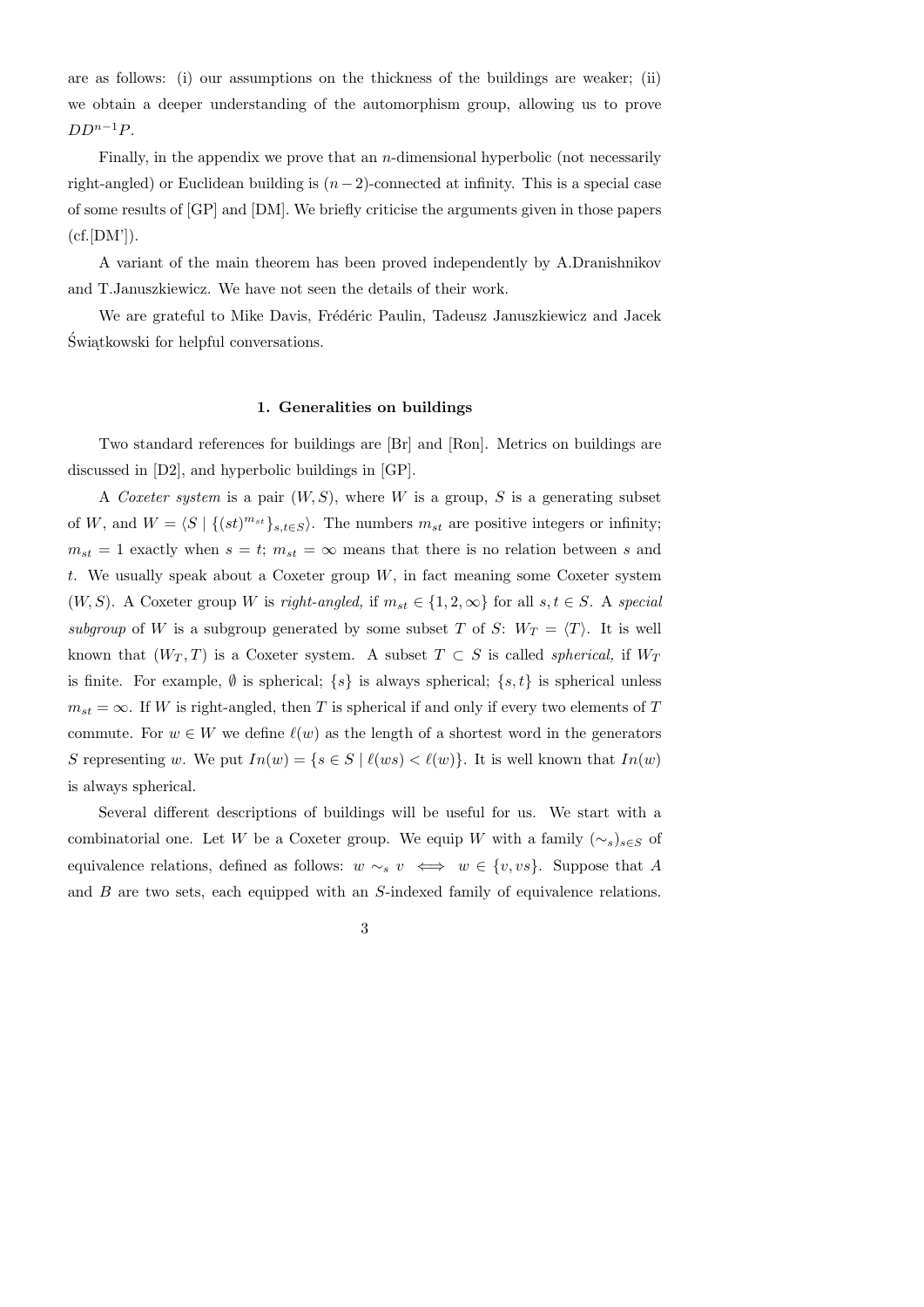A map from  $A$  to  $B$  is a morphism if it preserves each of the equivalence relations; it is an isomorphism if it is a bijective morphism and if its inverse is also a morphism. A W-building is a set (of chambers) equipped with a family of equivalence relations  $(\sim_s)_{s \in S}$ and with a family of subsets (called apartments) isomorphic to  $W$ , such that:

- (B1) any two chambers are contained in some apartment;
- (B2) if two chambers  $x, y$  are both contained in apartments  $A, A'$ , then there exists an isomorphism  $A \to A'$  fixing x and y;
- $(B3)$  if apartments A, A' contain a chamber x and both intersect an equivalence class R of one of the relations  $\sim_s$ , then there exists an isomorphism  $A \to A'$  fixing x and mapping  $R \cap A$  to  $R \cap A'$ .

For the equivalence of this definition and a more standard one see [Ron, Thm 3.11]. A building is called *thick* if each equivalence class of each relation  $\sim_s$  has at least three elements. We will call a building locally finite, if each equivalence class of each relation  $\sim_s$  is finite. For example, W is a locally finite building, but it is not thick. Chambers x, y such that  $x \sim_s y$  are called s-adjacent or simply adjacent. A gallery in a building X is a sequence of chambers such that each two consecutive elements are adjacent. A finite gallery is *minimal*, if there is no shorter gallery with the same extremities. For a subset  $T \subseteq S$  and  $x \in X$  we define the *residue*  $Res(x, T)$  as the set of all  $y \in X$  such that there exists a gallery of the form  $x = x_0 \sim_{s_1} x_1 \sim \ldots \sim_{s_k} x_k = y$ , where  $s_1, \ldots, s_k \in T$ . For  $X = W$  the T-residue of x is the left  $W_T$ -coset containing x:  $Res(x,T) = xW_T$ . In general, it is well known that  $Res(x, T)$  is a  $W_T$ -building.

The notion of folding map is very important for us. Let  $X$  be a W-building. Pick any chamber  $B \in X$ . By (B1), for any  $x \in X$  there exists an apartment A such that  $B, x \in A$ . Let  $\iota_A: A \to W$  be the unique isomorphism which sends B to 1. Then, by (B2),  $\iota_A(x)$  does not depend on A. The formula  $\pi_B(x) = \iota_A(x)$  defines the (B-based) folding  $map \pi_B: X \to W$ . This map is a morphism of buildings (one uses (B3) to check that). We often abbreviate  $\pi_B$  to  $\pi$ . Here is a list of some well-known and useful properties of  $\pi$ .

- (F1) If  $x \in X$  and  $t \in In(\pi(x))$ , then there exists a unique  $x^t \in X$  such that  $x \sim_t x^t$  and  $\pi(x^t) = \pi(x)t.$
- (F2) The image under  $\pi$  of a minimal gallery in X starting at B is a minimal gallery in

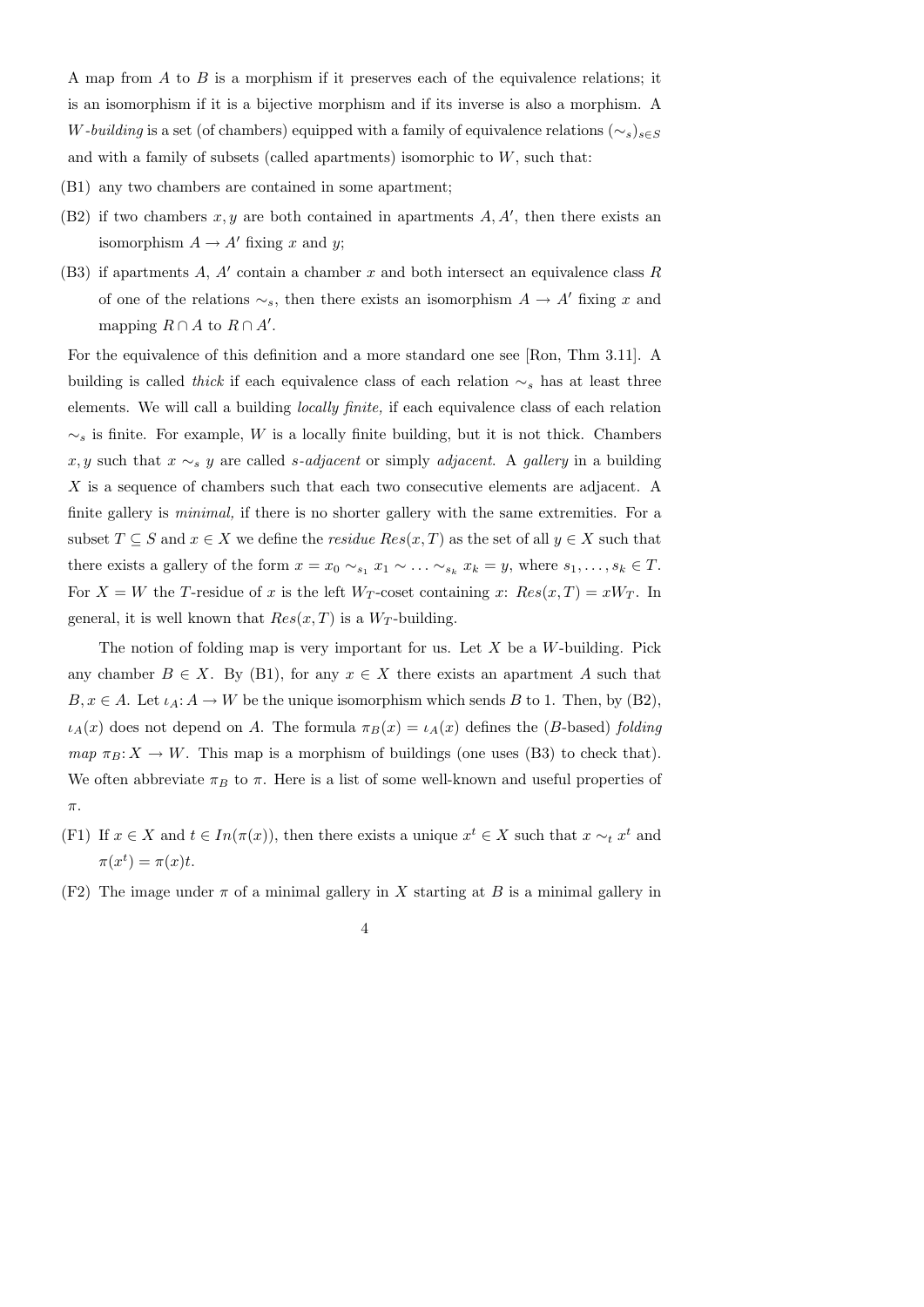W. Conversely, if  $x \in X$  then any minimal gallery in W from B to  $\pi(x)$  is the image under  $\pi$  of a unique minimal gallery from B to x.

For  $x \in X$  we may define its length (meaning the distance from B) in terms of the folding:  $\ell(x) = \ell(\pi(x))$ .

(F3) For any  $x \in X$  and  $T \subseteq S$  there exists a unique shortest chamber y in  $Res(x, T)$ . Moreover, if  $z \in Res(x,T)$ , then there exists a minimal gallery from B to z via y. The restriction of  $\pi$  to  $Res(x,T)$  composed with left multiplication by  $\pi(y)^{-1}$ coincides with the y-based folding map  $\pi_y: Res(x,T) \to W_T$ .

Buildings also have geometric realisations. The most general construction is due to Davis. Let D be a topological space with a family  $(D_s)_{s\in S}$  of subspaces (D is a model for a chamber;  $D_s$  is a model for the intersection of two s-adjacent chambers). For  $p \in D$  we put  $S(p) = \{s \in S \mid p \in D_s\}$ . Now for any W-building X Davis defines  $X_D = X \times D / \sim$ , where  $(x, p) \sim (y, q) \iff p = q$  and  $x \in Res(y, S(p))$ . The best choice for  $D$  is the *Davis chamber*  $K$ : it is defined as the geometric realisation of the poset of all spherical subsets of S (including  $\emptyset$ ); the subspace  $K_s$  is the sub-complex spanned by subsets containing  $\{s\}$ . We will denote  $X_K$  by |X|. For  $X = W$  one obtains the Davis complex |W|. The geometric realisation |Y| of a subset Y of X is the subset of |X| given by  $|Y| = \{[(y, p)]_{\sim} \mid y \in Y, p \in K\}$ , where  $[(y, p)]_{\sim}$  denotes the ∼-equivalence class of  $(y, p)$ . Apartments in |X| are geometric realisations of apartments in X. The folding map induces a map  $|\pi|: |X| \to |W|$ , which is also called the folding map and is usually denoted by  $\pi$ . Here are some nice properties of |X|:

- if X is locally finite, then  $|X|$  is locally compact;
- $|X|$  is contractible;
- $|X|$  carries a piecewise-Euclidean CAT $(0)$  metric (the Moussong metric, cf. [M]).

Let P be a convex polytope in the hyperbolic space  $\mathbf{H}^n$ . Suppose that each dihedral angle of P is of the form  $\frac{\pi}{k}$ , where the positive integer k may vary from angle to angle. Then the reflections in codimension-one faces of  $P$  generate a Coxeter group  $W$ ; Coxeter groups arising in this way will be called *hyperbolic*. The group W acts on  $\mathbf{H}^n$  with fundamental domain  $P$  (this is a theorem of Poincaré). The barycentric subdivision of P is isomorphic to the Davis chamber K corresponding to the group W. Using this isomorphism one can define a polyhedral structure and a piecewise hyperbolic metric

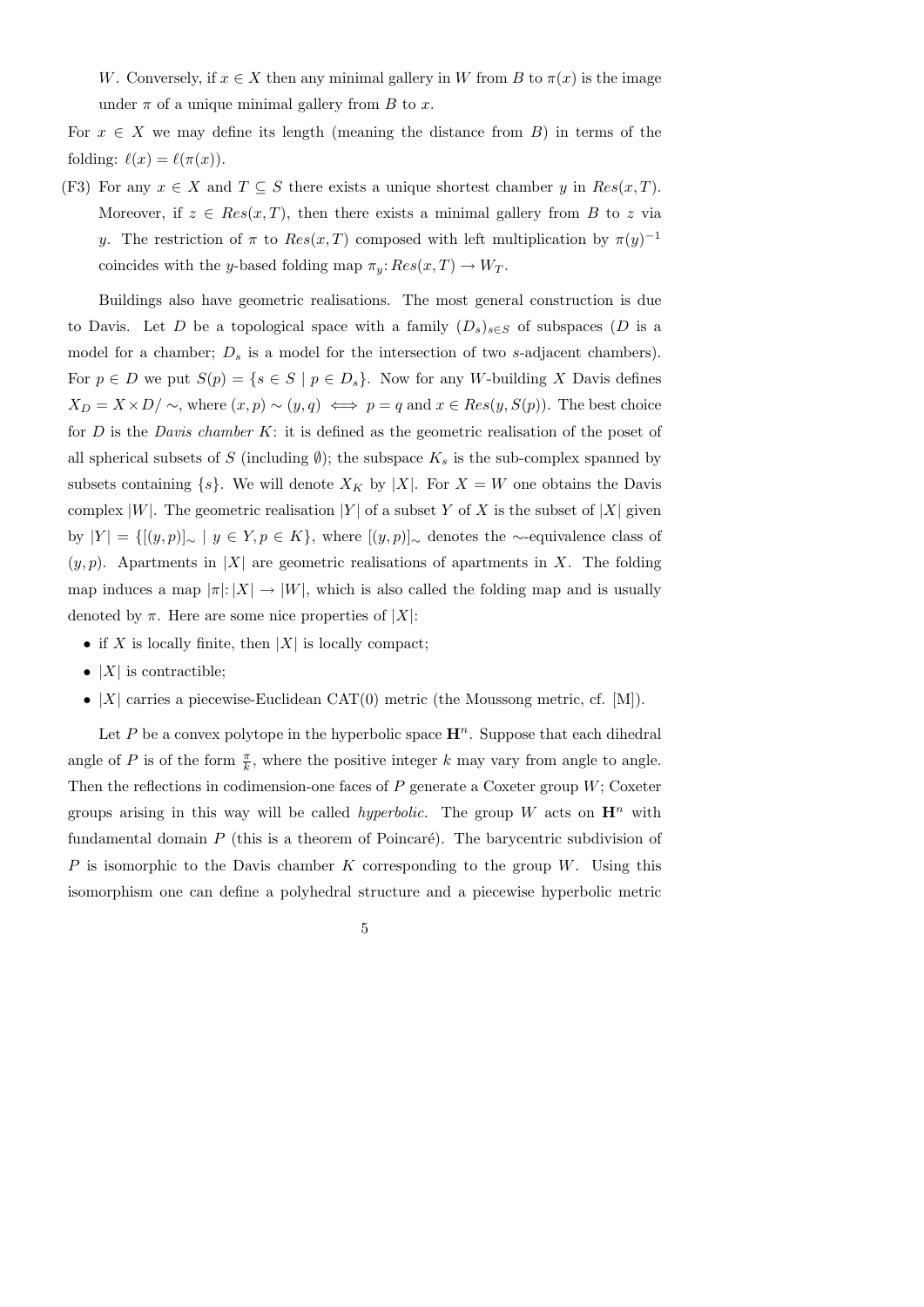on |X| for any W-building X. Then each apartment in |X| is isometric to  $\mathbf{H}^n$ , with chambers corresponding to W-translates of P in  $\mathbf{H}^n$ . Moreover, the whole building |X| is  $CAT(-1)$  (cf. [D2], [GP]). A building X (often meaning the geometric realisation |X|, equipped with the  $CAT(-1)$  metric and the polyhedral structure described above) corresponding to a hyperbolic Coxeter group will be called a hyperbolic building. If all dihedral angles of P are  $\frac{\pi}{2}$ , then P, W and X are called *right-angled*.

The Gromov boundary  $\partial X$  of a hyperbolic building X (or, more generally, of a  $CAT(-1)$  space, cf. [BH]) can be defined as the set of geodesic rays  $\gamma: [0, \infty) \to X$ starting at some fixed point  $x_0$ . The topology on  $\partial X$  is defined by the basis of open sets  $\{U_r(x) \mid x \in X, r > 0\}$ , where  $U_r(x) = \{\gamma \in \partial X \mid \gamma([0,\infty)) \cap B_r(x) \neq \emptyset\}$   $(B_r(x))$ is the open ball in X of radius r centred at  $x$ ). The topological space thus obtained is independent of the choice of  $x_0$ . We will always choose  $x_0$  in the interior of a chamber. For  $p, q \in X \cup \partial X$  we denote by  $\overline{pq}$  the geodesic segment from p to q (which exists and is unique because X is a  $CAT(-1)$  space). We define the topology on  $X\cup \partial X$  by the basis of open sets consisting of open balls in X and sets  $V_r(x) = \{y \in X \cup \partial X \mid \overline{x_0 y} \cap B_r(x) \neq \emptyset\};$ restricted to  $\partial X$  this topology yields the topology described above. If X is locally compact then  $X \cup \partial X$  is a compactification of X. The folding map  $\pi: X \to \mathbf{H}^n$  extends to a map  $\pi: X \cup \partial X \to \mathbf{H}^n \cup \partial \mathbf{H}^n$ , where  $\partial \mathbf{H}^n$  is the Gromov boundary of the hyperbolic space.

### 2. Half-spaces

The purpose of this section is to prove some auxiliary facts about buildings. In subsection 2.A we give a different basis of open sets for the topology on  $X \cup \partial X$ ; in 2.B we prove some properties of the elements of this new basis; in 2.C we discuss connectedness properties of some subsets of spherical buildings.

# 2.A. Standard neighbourhoods.

In this subsection we assume that  $X$  is a hyperbolic building. We keep the notation  $(W, P, \pi, x_0, B_r(x), V_r(x))$  as in the final two paragraphs of section 1. In particular,  $\pi$  is the folding map based at a chamber B and sending B to P. We choose  $x_0$  in the interior of B. We denote by  $p_R$  the geodesic retraction of  $X \cup \partial X$  onto  $B_R(x_0)$ :  $p_R(x)$  is

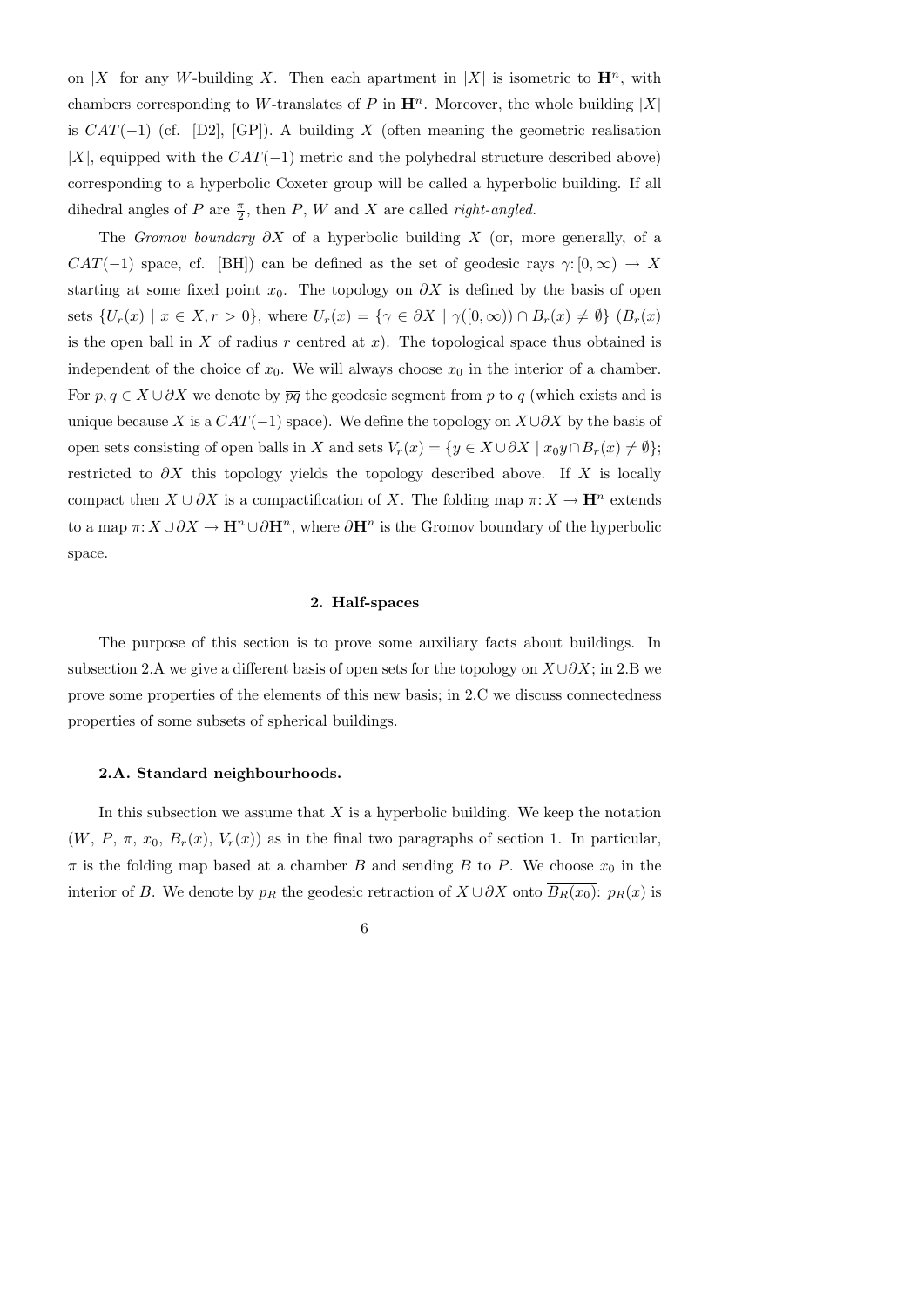the intersection point of  $S_R(x_0)$  and  $\overline{x_0x}$  if  $d(x_0, x) > R$ ; otherwise  $p_R(x) = x$ . We also use  $p_R$  to denote the corresponding retraction in  $\mathbf{H}^n \cup \partial \mathbf{H}^n$ .

Let H be a hyperplane in  $\mathbf{H}^n = |W|$  containing a codimension-one face of some W-translate wP of P. Such hyperplane is called a wall and divides  $\mathbf{H}^n$  into two open connected pieces:  $H^+$  and  $H^-$  (our convention is  $int(P) \subset H^-$ ). We put  $\partial H^+ = \{y \in$  $\partial \mathbf{H}^n \mid \overline{py} \cap H^+ \neq \emptyset$ , for some  $p \in int(P)$  (the result does not depend on the choice of such p; one may choose  $p = \pi(x_0)$ . Let H be the set of all connected components of sets of the form  $\pi^{-1}(H^+ \cup \partial H^+)$ , over all walls H. Since all  $B_r(x)$  and  $V_r(x)$  are pathwise connected (any  $y \in V_r(x)$  can be connected by a part of  $\overline{x_0y}$  to a point in  $B_r(x)$ ), the space  $X \cup \partial X$  is locally pathwise connected. Therefore, elements of H are open; they will be used as neighbourhoods of boundary points, and called standard (open) neighbourhoods. By convention, the whole space  $X \cup \partial X$  is also a standard open neighbourhood. We claim that  $\mathcal{H} \cup \{B_r(x) \mid x \in X, r > 0\}$  is another basis of open sets for the topology on  $X \cup \partial X$ . This is implied by the following lemma.

### Lemma 2.1

Let  $x \in \partial X$  and  $U \subset X \cup \partial X$  be its neighbourhood. Then there exists a wall H such that one of connected components of  $\pi^{-1}(H^+ \cup \partial H^+)$  contains x and is contained in U.

Proof. By the definition of the topology on  $X \cup \partial X$ , and because  $x_0 \in int(B)$ , one can find a point  $x_1$  lying on the geodesic ray  $\overline{x_0x}$  and inside a chamber C, and a positive number r, such that  $B_r(x_1) \subseteq int(C)$  and  $V_r(x_1) \subseteq U$ . Then  $V_r(x_1)$  is an open neighbourhood of  $x$  contained in  $U$ .

*Claim:* There exists a wall  $F \subset \mathbf{H}^n$  such that  $\pi(x) \in F^+ \cup \partial F^+ \subset \pi(V_r(x_1)).$ 

*Proof of the claim:* Notice that  $\pi(V_r(x_1))$  equals  $V_r(\pi(x_1), \mathbf{H}^n)$ , hence is an open neighbourhood of  $\pi(x)$  in  $\mathbf{H}^n \cup \partial \mathbf{H}^n$ . Indeed, this follows easily from the following two observations:  $\pi(B_r(x_1)) = B_r(\pi(x_1), \mathbf{H}^n)$ ; any geodesic segment in X starting at  $x_0$  is mapped by  $\pi$  onto a geodesic segment in  $\mathbf{H}^{n}$ .

Choose  $R > 0$  such that every hyperplane in  $\mathbf{H}^n$  contained in  $\mathbf{H}^n \setminus B_R(\pi(x_0), \mathbf{H}^n)$ and intersecting the geodesic ray  $\pi(x_0)\pi(x)$  is contained in  $\pi(V_r(x_1))$ . Only finitely many walls intersect  $B_R(\pi(x_0), \mathbf{H}^n)$ , while infinitely many walls intersect  $\pi(x_0)\pi(x)$ ; therefore, there exists a wall F intersecting  $\overline{\pi(x_0)\pi(x)}$  and contained in  $\mathbf{H}^n \setminus B_R(\pi(x_0), \mathbf{H}^n)$ . By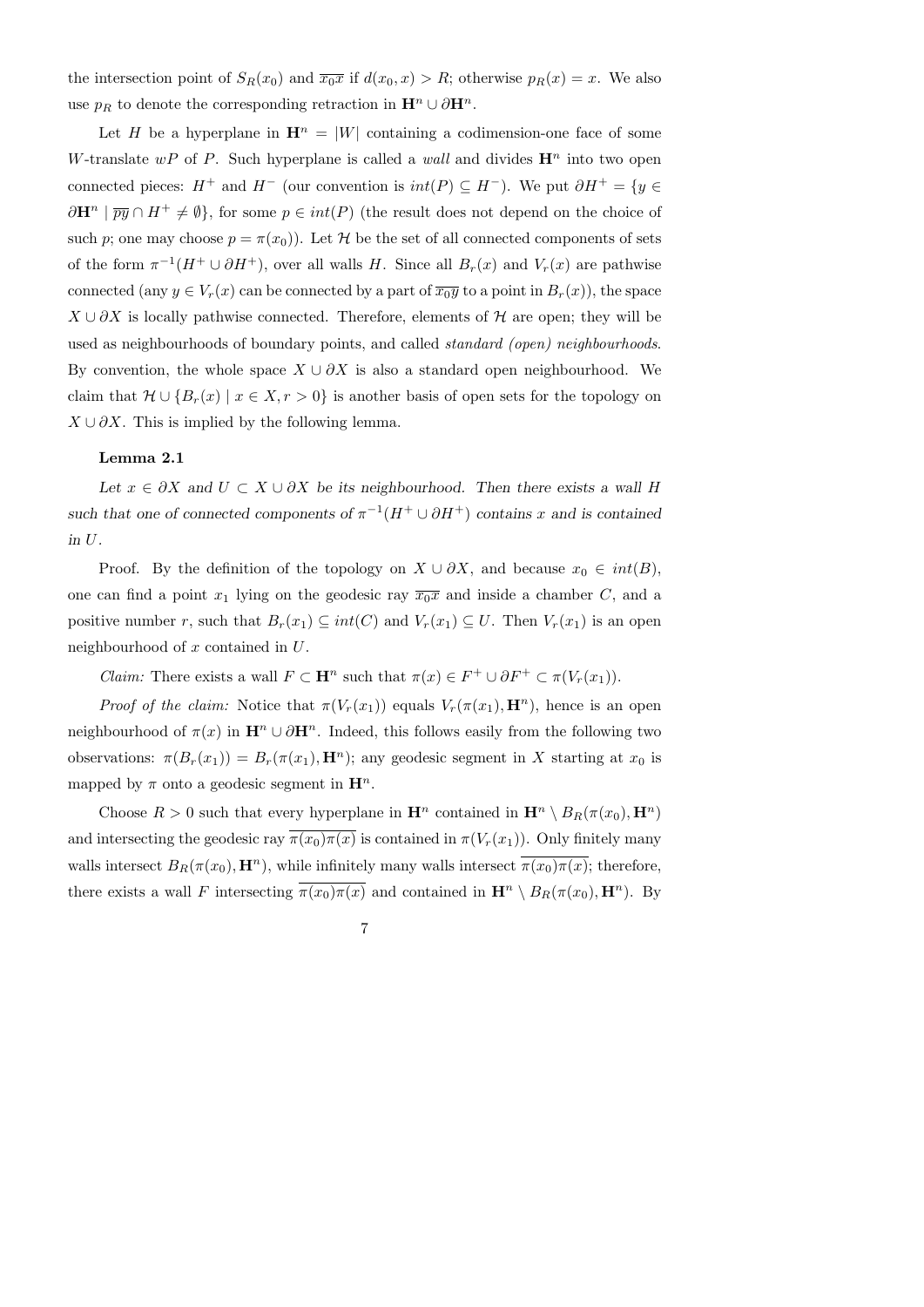the choice of R, this F is contained in  $\pi(V_r(x_1))$ , and satisfies the conditions of the claim.  $\Diamond$  (Claim)

Let now F be as in the claim. Let  $\overline{F}^+$  be the connected component of  $\pi^{-1}(F^+ \cup \partial F^+)$ containing x. Let D be the length of a geodesic segment  $\overline{\pi(x_0)q}$  which is tangent to  $S_r(\pi(x_1), \mathbf{H}^n)$  at q. Then we have  $\pi(p_D(F^+)) \subseteq p_D(F^+ \cup \partial F^+) \subset B_r(\pi(x_1), \mathbf{H}^n)$ , hence  $p_D(\overline{F}^+) \subset \pi^{-1}(B_r(\pi(x_1), \mathbf{H}^n))$ . Recall that  $B_r(x_1)$  is contained in the interior of one chamber. Therefore,  $B_r(x_1)$  is one of the connected components of  $\pi^{-1}(B_r(\pi(x_1), \mathbf{H}^n))$ . However,  $\widetilde{F}^+$  is connected and its closure contains x, hence  $p_D(\widetilde{F}^+)$  is connected and contains  $p_D(x)$ . Since  $p_D(x) = p_D(x_1)$ , we have  $p_D(\widetilde{F}^+) \subset B_r(x_1)$ . This implies  $\widetilde{F}^+ \subset$  $V_r(x_1) \subset U$ .

# Lemma 2.2

Let H be a wall, and let  $x \in \pi^{-1}(H^+)$ . Then the connected component of x in  $\pi^{-1}(H^+)$  is dense in the connected component of x in  $\pi^{-1}(H^+ \cup \partial H^+)$ .

Proof. Since the space  $X \cup \partial X$  is locally pathwise connected, connected components of open sets in this space are pathwise connected. Let  $y$  be in the connected component of x in  $\pi^{-1}(H^+ \cup \partial H^+)$ , and let  $\gamma: [0,1] \to X \cup \partial X$  be a path from x to y contained in that component. We may choose R so large that  $p_R \circ \gamma$  is a path starting at x and contained in  $\pi^{-1}(H^+)$ . Concatenating this path with  $\overline{p_R(y)y}$  we obtain a path from x to y which is contained in  $\pi^{-1}(H^+)$ , except perhaps for its endpoint y. It follows that y belongs to the closure of the component of x in  $\pi^{-1}(H^+)$ .

### 2.B. Shortest elements.

In this subsection  $W$  is a right-angled Coxeter group (we assume that  $W$  is hyperbolic only in Propositions 2.12 and 2.13). Our goal is to prove that any half-space in  $W$  has a unique shortest element (Prop. 2.5); we will also investigate the corresponding question for buildings (Prop. 2.11). A half-space in W is a set of the form  $H(w, s) = \{h \in W \mid$  $d(h, ws) < d(h, w)$ , where  $w \in W$ ,  $s \in S$  and  $d(w_1, w_2) = \ell(w_1^{-1} w_2)$ . The name is motivated by the fact that if W is hyperbolic then the geometric realisation of  $H(w, s)$ is a closed half-space in the usual sense in  $|W| = \mathbf{H}^n$ .

We begin with two principles which are very useful when dealing with distances in Coxeter groups.

 $(\pm 1)$   $d(as, b) = d(a, b) \pm 1$  and  $d(a, bs) = d(a, b) \pm 1$ , for every  $a, b \in W$  and every  $s \in S$ .

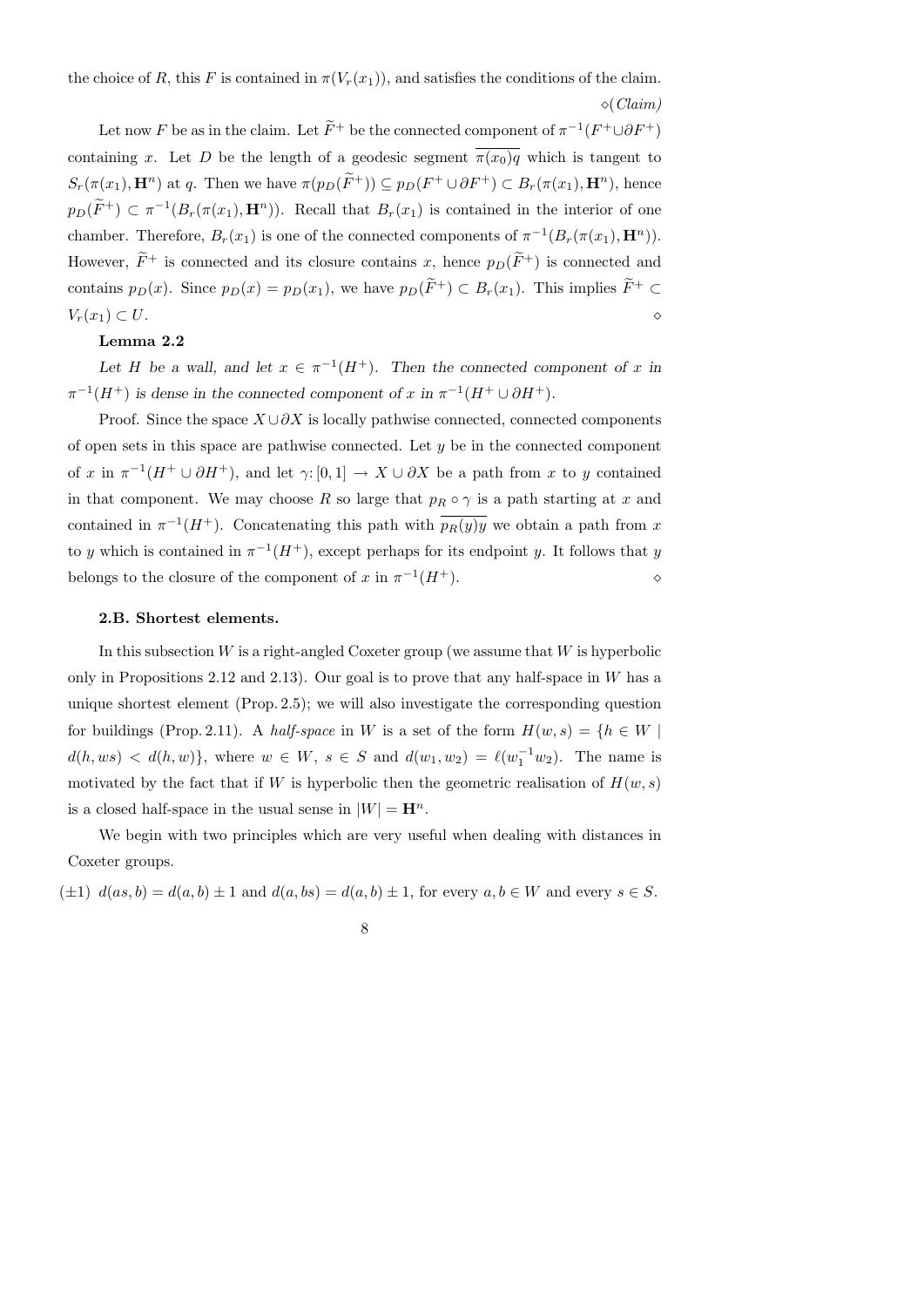(R) Let  $t, t' \in S$  be two distinct commuting generators of W, let R be a  $\{t, t'\}$ -residue in W, and let  $x \in W$ . Then the four distances from x to chambers of R yield three consecutive integers, the middle one attained twice, on two non-adjacent chambers of R.

Property (R) follows from properties  $(\pm 1)$  and (F3) (the latter is stated in section 1). Now we proceed to some preliminary lemmas. The proofs are quite standard, so we omit the details.

#### Lemma 2.3

Suppose  $h \in H(w, s) \setminus \{ws\}, ht \notin H(w, s)$  for some  $t \in S$ . Then there exists  $t' \in S$ such that  $t't = tt'$  and  $d(ht', ws) < d(h, ws)$ . Moreover:

- a)  $ht' \in H(w, s)$ ,  $ht't \notin H(w, s)$ ;
- b)  $H(ht, t) = H(ht', t).$

Proof. Choose t' such that  $ht'$  is closer to ws than h. Using  $(\pm 1)$  one can deduce that ht' is then closer to w than h. Therefore,  $t, t' \in In(w^{-1}h)$ , hence  $tt' = t't$ . It remains to prove a) and b).

We apply property (R) to the residue  $R = Res(h, \{t, t'\})$ . First, we take  $x = w$  and  $x = ws$ . The eight distances are easily determined up to a common additive constant; part a) follows. Second, take an arbitrary  $x \in W$ . Then there are four cases to consider, depending on which element of  $R$  is closest to  $x$ . In each case it is readily checked that  $x \in H(ht, t)$  if and only if  $x \in H(ht', t)$ ; this proves b).

### Lemma 2.4

Suppose  $h \in H(w, s)$ ,  $ht \notin H(w, s)$  for some  $t \in S$ . Then  $t = s$  and  $H(hs, s) =$  $H(w, s)$ .

Proof. Take a counterexample (to the claim  $t = s$ ) which is closest to w. Lemma 2.3 produces a counterexample which is even closer to  $w$ , contradiction. Now the same argument proves the second claim.

# Lemma 2.5

Suppose that  $h \in H(w, s)$ ,  $hs \notin H(w, s)$ . Then there exists a minimal gallery ws,  $wst_1, \ldots, wst_1 \ldots t_m = h$  such that  $t_is = st_i$ . The converse is also true.

Proof. The first statement follows from Lemma 2.3. The converse is easily proved by induction on m: one should apply property (R) to  $R = Res(wst_1 \dots ts_m, \{t_m, s\})$  and

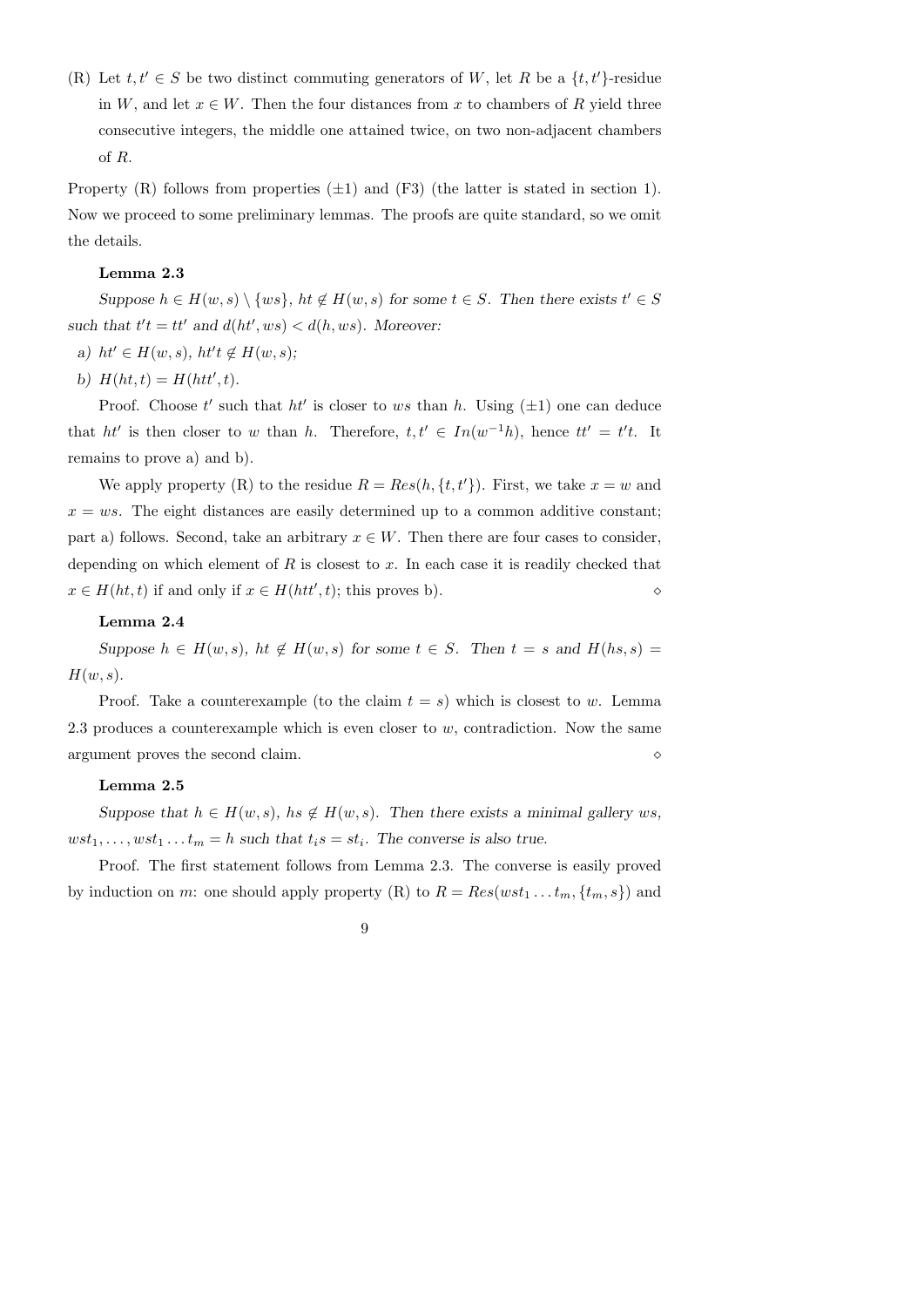$x = w, ws.$ 

### Corollary 2.6

a) The set  $\{h \in W \mid h \in H(w, s), hs \notin H(w, s)\}\$  coincides with  $w s W_{\{s\}'},$  where  $\{s\}' = \{t \in S \setminus \{s\} \mid ts = st\}.$ 

b) Any half-space is gallery connected.

Proof. Part a) follows directly from Lemma 2.5. To prove b), consider a gallery from  $x \in H(w, s)$  to w. Let y be the first element of that gallery which does not belong to  $H(w, s)$ . Then, by Lemma 2.4 and part a),  $ys \in wsW_{\{s\}'},$  so that it can be connected to ws by a gallery in  $wsW_{\{s\}}$ . Concatenating the part from x to ys of the first gallery with the second gallery we obtain a gallery in  $H(w, s)$  connecting x to ws. Statement b) follows.  $\Diamond$ 

## Proposition 2.7

Every half-space (in any right-angled Coxeter group) has a unique shortest element.

Proof. We assume that 1 does not belong to our half-space  $H(w, s)$ —otherwise the statement is trivial. Let  $x \in H(w, s)$ , and let y be the first element in a minimal gallery from x to 1 which does not belong to  $H(w, s)$ . Then, by Lemma 2.4 and Corollary 2.6,  $ys \in wsW_{\{s\}}$ . Any residue contains a unique shortest element; let g be the shortest element in  $wsW_{\{s\}}$ . There exists a minimal gallery from ys via g to 1 (cf. property (F3), section 1). Consequently,  $\ell(x) \geq \ell(ys) \geq \ell(g)$ ; equalities hold only if  $x = y = g$ . It follows that q is the unique shortest element in  $H(w, s)$ .

The proof of Proposition 2.7 has the following corollary.

# Corollary 2.8

Any element of  $H(w, s)$  can be connected with 1 by a minimal gallery passing through the shortest element of  $H(w, s)$ .

Proof. In the situation of the proof of Proposition 2.7, concatenate the part from  $x$ to ys of the first gallery with the second gallery. The result is a minimal gallery from  $x$ via g to 1.  $\Diamond$ 

We now turn to buildings. Let X be a W-building, and let  $\pi: X \to W$  be the B-based folding map. We also fix a half-space  $H(w, s)$ . We assume that  $1 \notin H(w, s)$ (because we are eventually interested in standard open neighbourhoods) and that ws is the shortest element of  $H(w, s)$  (we may do so because of Lemma 2.4).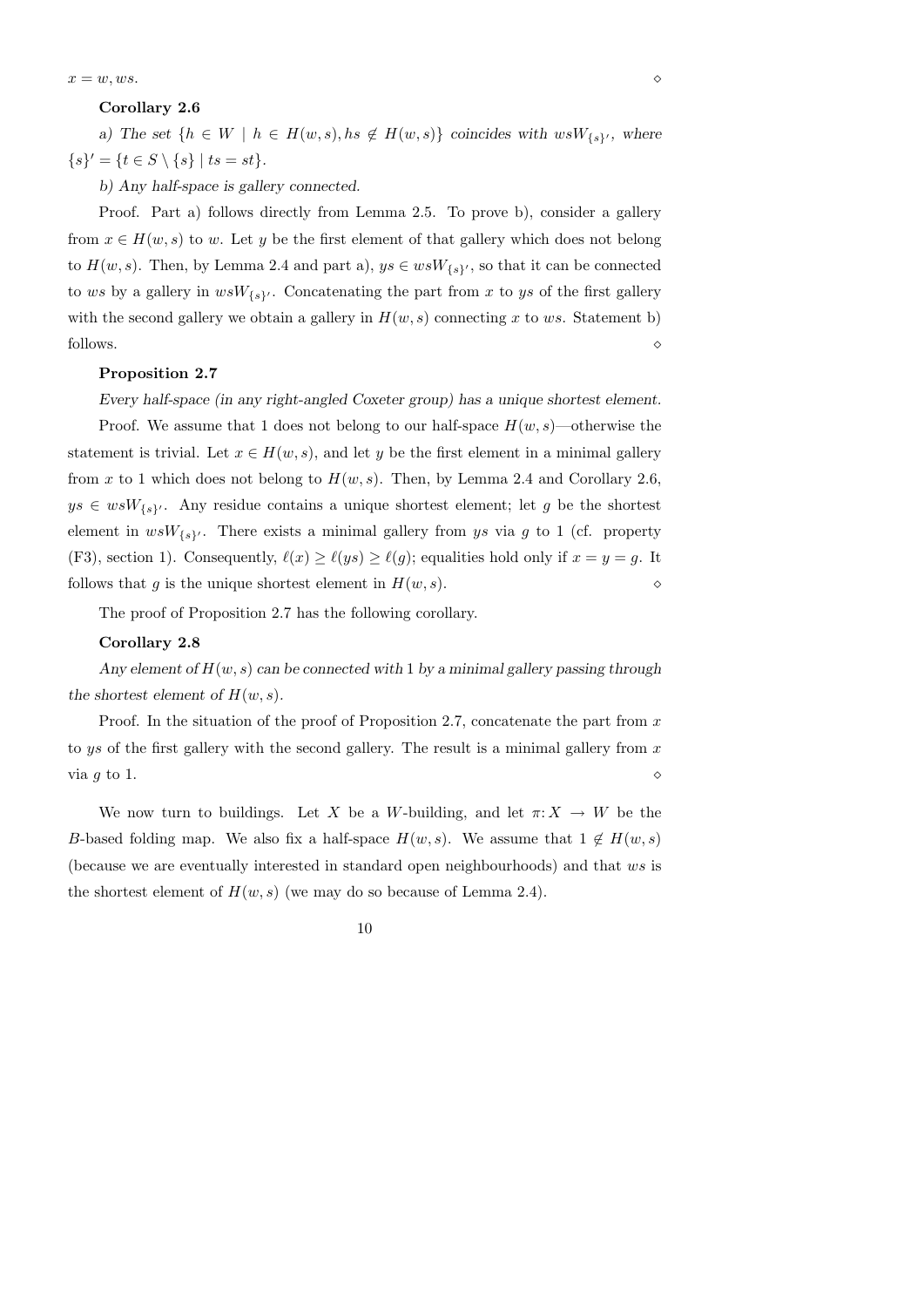# Lemma 2.9

Suppose that  $x \in X$ ,  $\pi(x) \in H(w, s)$ . Then there exists a minimal gallery  $(x_0 =$  $x, x_1, \ldots, x_\ell = B$  such that  $\pi(x_k) = ws$  for  $k = d(\pi(x), ws)$ . If  $(x'_0 = x_0, x'_1, \ldots, x'_\ell)$  is another such gallery, then  $x'_k = x_k$ .

Proof. Let  $\pi(x) = g$ . If  $\sigma = (g, gs_1, \ldots, gs_1 \ldots s_\ell)$  is a minimal gallery from g to 1 via  $ws = gs_1 \dots s_k$ , then  $\widetilde{\sigma} = (x, x^{s_1}, (x^{s_1})^{s_2}, \dots)$  is the unique gallery from x to B that folds onto  $\sigma$  (cf. properties (F1) and (F2) of the folding map). Moreover,  $\tilde{\sigma}$  is minimal. This gives the first assertion.

Now let  $\tau = (g = \pi(x_0'), \pi(x_1'), \dots, \pi(x_\ell') = 1)$ . By Tits' solution of the word problem in Coxeter groups, the gallery  $\sigma$  can be transformed into  $\tau$  by a sequence of moves of the form

$$
\eta = (\dots, h_i, h_{i+1} = ht, h_{i+2} = htu, \dots)
$$
  
\n
$$
\downarrow
$$
  
\n
$$
\xi = (\dots, h'_i = h_i, h'_{i+1} = hu, h'_{i+2} = hut = htu = h_{i+2}, \dots)
$$

where  $tu = ut$ . Moreover, this can be done with the k'th chamber of the gallery equal to ws throughout the process (just operate separately on the gallery segments from  $g$  to  $ws$ and from ws to 1). Let  $(\sigma = \sigma_1, \ldots, \sigma_m = \tau)$  be a sequence of galleries corresponding to such transformation. Notice that in the situation of the move  $(*)$  the galleries  $\tilde{\eta}, \xi$ coincide except for the  $(i + 1)$ -st chamber. This is because both  $(y^u)^t$  and  $(y^t)^u$  are the shortest element in  $Res(y, \{t, u\})$  so that they coincide (here y denotes the common i<sup>th</sup> element of  $\tilde{\eta}$  and  $\xi$ ). It follows that the k'th chamber of each  $\tilde{\sigma}_i$  is the same; therefore  $x_k = x'_k$ .  $\Diamond$ 

We now define combinatorial and geometric counterparts of standard open neighbourhoods, in the setting of general right-angled buildings. Let  $x \in X$ ,  $\pi(x) \in H(w, s)$ . We define  $Y \subseteq X$  as follows:  $y \in Y$  if there exists a gallery  $(x = x_0 \sim_{s_1} x_1 \sim_{s_2}$  $\ldots \sim_{s_m} x_m = y$ ) such that  $Res(\pi(x_i), s_i) \subseteq H(w, s)$ . We also define  $H(w, s)_r = \{[g, p] \in$  $|W|$  |  $Res(g, S(p)) \subseteq H(w, s)$ } and  $Y_r = \pi^{-1}(H(w, s)_r) \cap |Y| = \{ [y, p] \in |X| \mid y \in Y \}$  $Y, Res(\pi(y), S(p)) \subseteq H(w, s)$ . Notice that  $Y = \{y \in X \mid int(|y|) \subseteq Y_r\}.$ 

### Lemma 2.10

Y<sub>r</sub> is pathwise connected and both closed and open in  $\pi^{-1}(H(w, s)_r)$ . Proof.

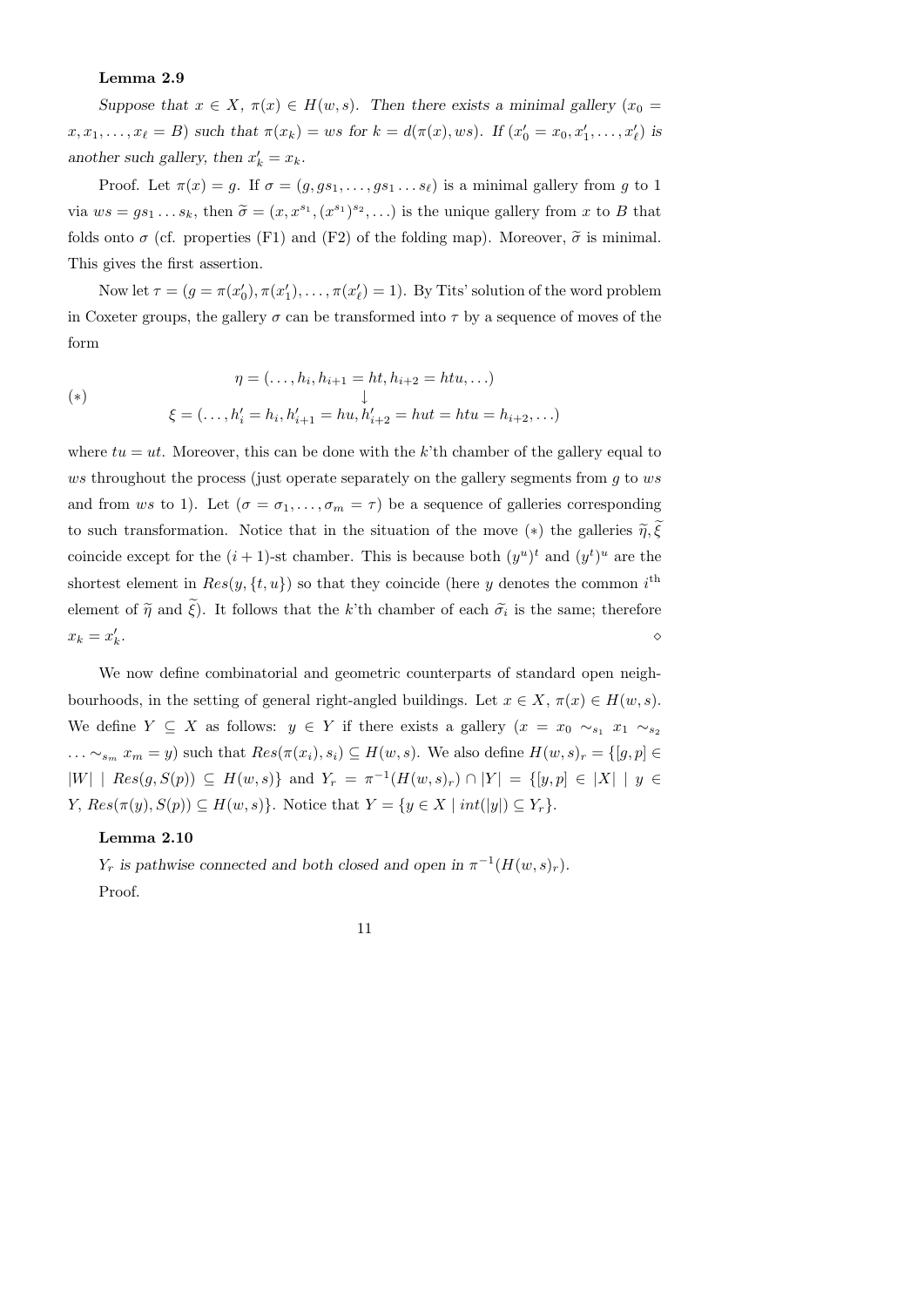1)  $Y_r$  is pathwise connected: Recall that the Davis chamber K is the geometric realisation of the poset of all spherical subsets of  $S$ . The vertex of  $K$  corresponding to Ø will be denoted  $bar(K)$ , and the vertex corresponding to  $\{s\}$  by  $bar(K_s)$ . The corresponding points in a chamber  $|z| \subseteq |X|$  will be denoted  $bar(|z|)$ ,  $bar(|z|_s)$ . Any point in |z| can be connected to  $bar(|z|)$  by a line segment contained in |z|.

Let  $[y, p] \in Y_r$ ; the segment from  $[y, p]$  to  $bar([y])$  is contained in  $Y_r$ . Now let  $(x = x_0 \sim_{s_1} x_1 \sim_{s_2} \ldots \sim_{s_m} x_m = y)$  be a gallery as in the definition of Y. The piecewise linear path  $bar(|x_0|) - bar(|x_1|_{s_1}) - bar(|x_1|) - \ldots - bar(|y|)$  is contained in  $Y_r$ : the only problematic points are  $p_i = bar(|x_i|_{s_i})$ ; however,  $S(p_i) = \{s_i\}$  and  $Res(\pi(x_i), s_i) \subseteq$  $H(w, s)$ . Thus, any point in  $Y_r$  can be connected by a path with  $bar(|x|)$  so that  $Y_r$  is pathwise connected.

2)  $Y_r$  is open: Let  $[y, p] \in Y_r$ . Let V be the subset of the Davis chamber K consisting of points q such that  $S(q) \subseteq S(p)$ . Then  $\bigcup_{z \in Res(y,S(p))} z \times V$  is an open subset of  $X \times K$ , closed under the equivalence relation defining |X|. Therefore  $\bigcup_{z \in Res(y,S(p))} \{[z, v] \mid v \in$ V} is an open neighbourhood of  $[y, p]$ . This neighbourhood is contained in  $Y_r$ .

3)  $Y_r$  is closed in  $\pi^{-1}(H(w, s)_r)$ : Let  $[z, q]$  be in the closure of  $Y_r$  in  $|X|$ . Let N be the open neighbourhood of [z, q] constructed in 2); then  $N \cap Y_r \neq \emptyset$ . Let  $[y, p] \in Y_r \cap N$ . Since  $[y, p]$  is in the closure of the interior of  $|y|$ , some interior points of  $|y|$  belong to N. This implies that  $y \in Res(z, S(q))$ , and  $[z, q] = [y, q]$ . We are done, unless  $Res(\pi(y), S(q))$ is not contained in  $H(w, s)$ ; in that case, though,  $[\pi(z), q] = [\pi(y), q] \notin H(w, s)_r$  and  $[z, q] \notin \pi^{-1}(H(w, s)_r).$ 

# Proposition 2.11

Y has a unique shortest chamber.

Proof. Let  $\sigma$  be a minimal gallery from  $y \in Y$  to B via  $\pi^{-1}(ws)$ ; we denote by  $a(y)$ the element of  $\sigma$  that folds onto ws (this element is well defined due to Lemma 2.9).

Suppose now that  $y, y' \in Y$ ,  $y \sim_t y'$  and  $Res(\pi(y), t) \subseteq H(w, s)$ . We will prove that  $a(y) = a(y')$ . If  $y' = y^t$ , then there exists a gallery  $\sigma$  from y to B via  $a(y)$  passing through  $y'$  (see the construction of a gallery in the proof of Corollary 2.8: one can start constructing  $\sigma$  by shortening y in an arbitrary manner, provided one does not leave  $H(w, s)$ , hence  $a(y) = a(y')$  in this case. The case  $y = y'^t$  is analogous. Now suppose that the shortest element u of  $Res(y, t)$  is different from both y and y'. Since  $y \in Y$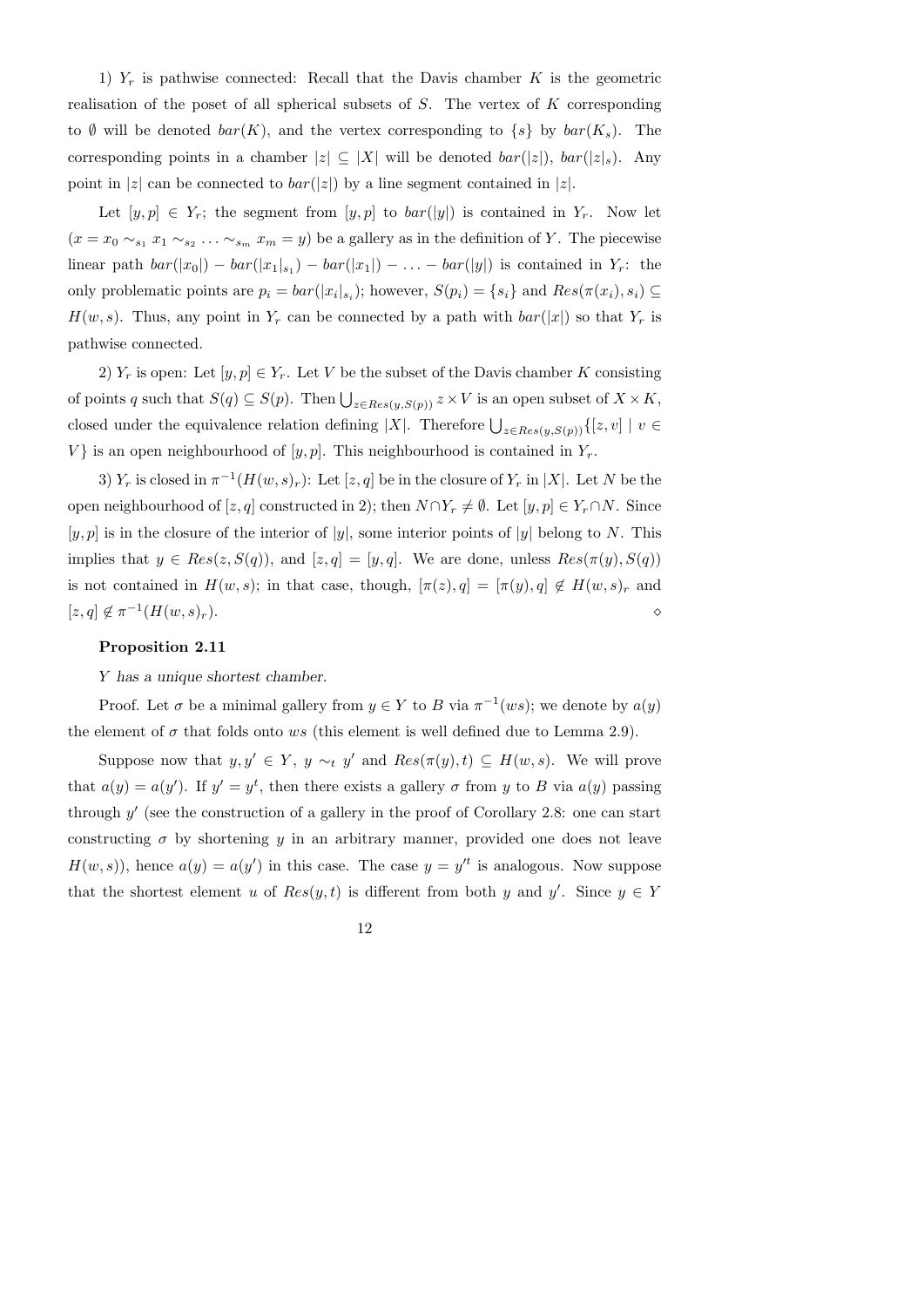and  $Res(\pi(u), t) = Res(\pi(y), t) \subseteq H(w, s)$  we have  $u \in Y$ . Then  $u = y^t = y'^t$ , and  $a(y) = a(u) = a(y')$  by the previous case.

It follows that if  $y \in Y$  and  $(x = x_0, \ldots, x_\ell = y)$  is a gallery as in the definition of Y, then  $a(y) = a(x_{\ell-1}) = \ldots = a(x)$ . Consequently, any  $y \in Y \setminus \{a(x)\}\$ is strictly longer than  $a(y) = a(x)$ . Thus  $a(x)$  is the unique shortest element of Y.

We conclude with two propositions summarising the above discussion in the hyperbolic case.

#### Proposition 2.12

Suppose that  $W$  is a right-angled hyperbolic Coxeter group, associated to a polyhedron  $P \subseteq \mathbf{H}^n$ , and let H be a wall. Then among all  $w \in W$  such that  $int(wP) \subseteq H^+$ there is a unique shortest one; let us call it  $w_0$ . Suppose that H contains the face  $w_0P_s$ of P; then, for any  $x_0 \in int(P)$ , the geodesic through  $x_0$  perpendicular to H intersects H in the interior of the face  $w_0P_s$ .

Proof. Suppose that H contains the face  $wP_s$  of the chamber  $wP$ . We may assume that  $\ell(w) < \ell(ws)$  (swapping w and ws if necessary). Then, under the usual identification of |W| and  $\mathbf{H}^n$ , the geometric realisation of  $H(w, s)$  corresponds to the closed half-space  $\overline{H^+}$ . This follows easily from the fact that the distance between two elements of W is equal to the number of walls separating the corresponding chambers. Now the first assertion of the proposition follows from Proposition 2.7.

For the second assertion observe that the geodesic  $\gamma$  passing through  $x_0$  and perpendicular to H intersects H at an interior point  $\gamma(t)$  of the face  $wP_s = wsP_s$ . Indeed, otherwise  $\gamma(t) \in H'$  for some wall  $H' \perp H$ ; then, however, the image of  $\gamma$  is contained in H', and cannot contain  $x_0$ . Now if  $ws \neq w_0$ , then there exists a wall  $H' \perp H$  separating wsP from  $w_0P$  (and, hence, from  $x_0$ ). Since  $\gamma \perp H$ ,  $\gamma$  does not intersect H'. On the other hand,  $\gamma$  connects points  $x_0$  and  $\gamma(t)$  lying on different sides of H', a contradiction.  $\Diamond$ 

#### Proposition 2.13

Suppose that  $W$  is a right-angled hyperbolic Coxeter group, associated to a polyhedron  $P \subseteq \mathbf{H}^n$ , and let H be a wall. Let  $w_0$  be the element of W defined in Proposition 2.12. Suppose further that  $X$  is a  $W$ -building, and that  $U$  is a connected component of  $\pi^{-1}(H^+ \cup \partial H^+)$ . Then  $\pi^{-1}(w_0 P) \cap U$  consists of one chamber.

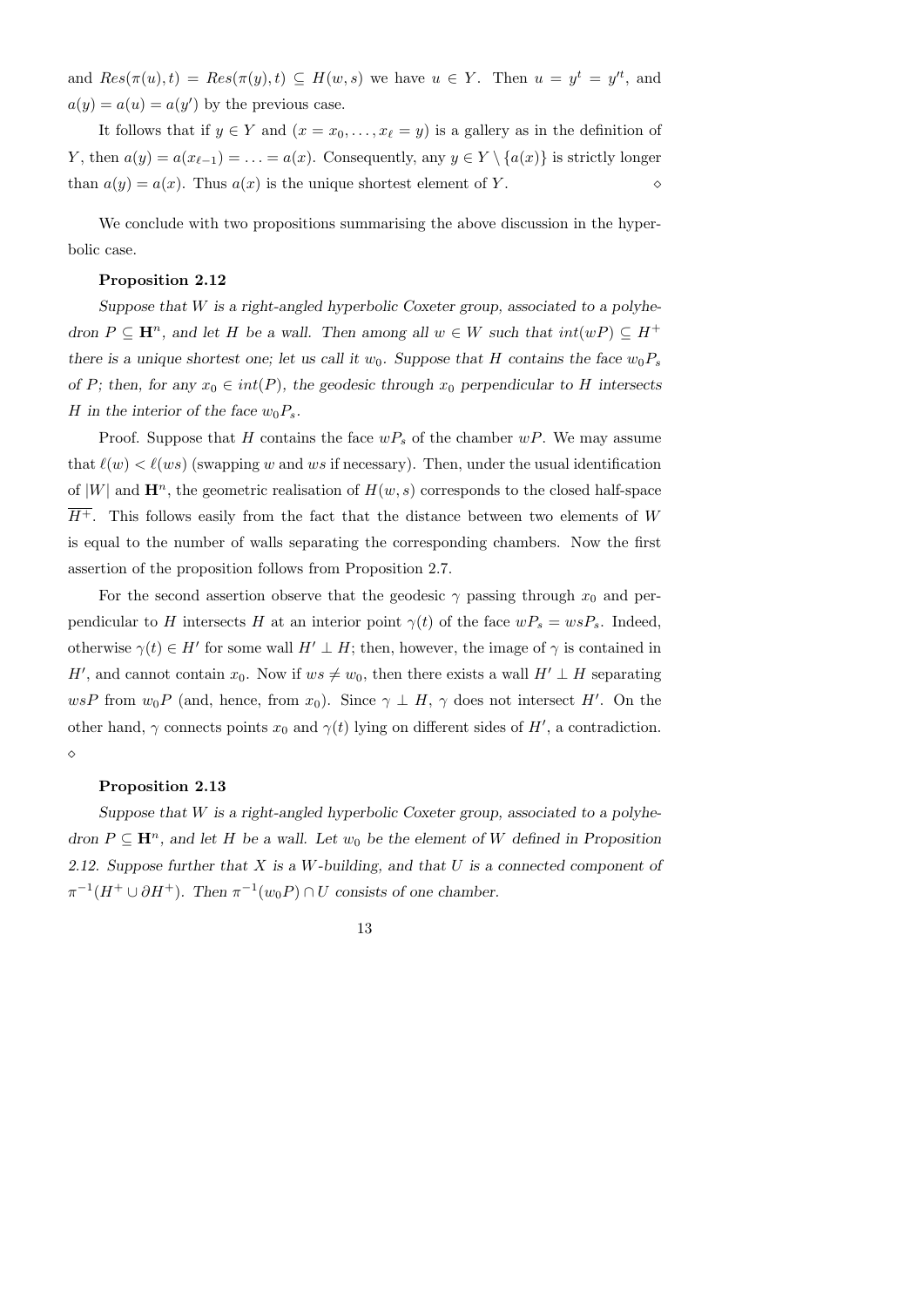Proof. Choose  $w \in W$  and  $s \in S$  such that H is the wall separating  $wP$  from  $wsP$ . We use the notation introduced before Lemma 2.10; we choose x such that  $int(|x|) \subseteq U$ . Note that  $H(w, s)_r = H^+$ . By Lemma 2.10,  $Y_r$  is the connected component of  $\pi^{-1}(H^+)$ that contains  $int(|x|)$ . Then Lemma 2.2 implies that  $Y_r$  is also equal to the intersection of U and |X|. Recall that  $Y = \{y \in X \mid int(|y|) \subseteq Y_r\}$ . Therefore, the proposition follows from Proposition 2.11.

#### 2.C. Halves and quarters of spherical buildings.

In this subsection  $Y$  is a finite right-angled  $W$ -building. Such buildings are spherical, in the following sense. Let  $\Delta$  be a simplex of dimension  $|S| - 1$ , and let  $\Delta_s$  be distinct codimension-one faces of  $\Delta$ , for  $s \in S$  (the Davis chamber of W would be isomorphic to a cone over the first barycentric subdivision of  $\Delta$ ). Then the apartments in  $Y_{\Delta}$  are triangulated spheres. One equips  $W_{\Delta} = S^{n-1}$  with the standard  $CAT(1)$  metric, in such a way that each simplex of the triangulation is isometric to a right-angled spherical simplex. Then one pulls this metric back by a folding map to a piecewise spherical metric on  $Y_{\Delta}$ . Thus one obtains the standard  $CAT(1)$  metric on  $Y_{\Delta}$ . In this subsection we abbreviate  $Y_{\Delta}$  to Y.

Buildings as above appear as small spheres around vertices (or, more generally, as small normal spheres of cells) in right-angled hyperbolic buildings. When dealing with complements of balls in a hyperbolic building or in a standard open neighbourhood it is natural to consider certain subsets of spherical buildings. In this subsection we define such subsets and prove their higher connectedness in the right-angled case.

Let  $B \in Y$  be a chamber, and let  $\pi: Y \to S^{n-1}$  be the B-based folding map. We choose  $\pi$  so as to have  $\pi(B) = \{(x_i) \in S^{n-1} \mid x_1, \ldots, x_n \leq 0\}$ . The map  $\pi$  is then a simplicial map for the following triangulation of  $S^{n-1}$ : any simplex  $\sigma \subseteq S^{n-1}$ is defined by a conjunction of n conditions of the form  $x_i \leq 0$ ,  $x_i = 0$ ,  $x_i \geq 0$ , one for each *i*. Let C be the  $(n-1)$ -simplex in  $S^{n-1}$  which is antipodal to  $\pi(B)$ , i.e.,  $C = \{(x_i) \in S^{n-1} \mid x_1, \ldots, x_n \geq 0\}$ . We choose any  $v \in int(\pi(B));$  in other words, v is a unit vector in  $\mathbb{R}^{n+1}$  whose all coordinates are negative. We denote by  $E^+$  the hemisphere  $\{x \in S^{n-1} \mid \langle x, v \rangle \leq 0\}$ , and we put  $Y^+ = \pi^{-1}(E^+)$ .

### Lemma 2.14

 $\pi^{-1}(C)$  is a deformation retract of  $Y^+$ .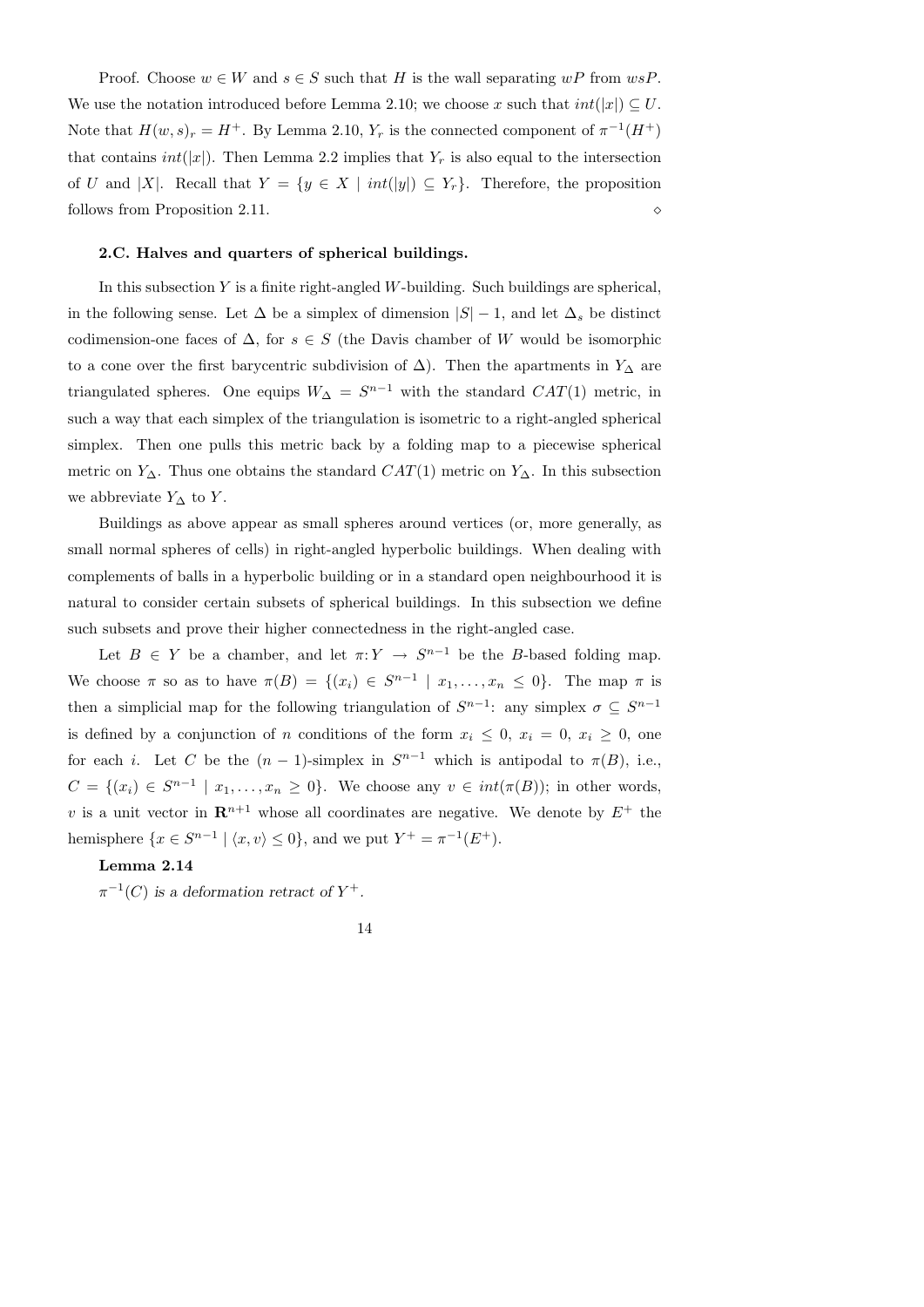Proof. We first construct a deformation retraction  $r_t$  from  $E^+$  to C. The idea is as follows. If  $e \in C$  then put  $r_t(e) = e$ . If  $e \notin C \cup \pi(B)$  then there exists a minimal simplex in our triangulation of  $S^{n-1}$  containing e; this simplex is a join of some face of  $\pi(B)$  and some face of  $C$ . There exists a unique great circle containing  $e$  and intersecting those two faces; our retraction moves e along that circle towards C. In other words, let  $e = e_- + e_+$ , where  $(e_1)_i = \min(e_i, 0)$  and  $(e_1)_i = \max(e_i, 0)$ . We put  $r_t(e) = te_1 + \sqrt{t^2 + \frac{1-t^2}{|e_1|^2}}$  $\frac{1-t^2}{|e_+|^2}e_+;$ notice that this expression is continuous in  $(t, e) \in [0, 1] \times (S^{n-1} \setminus \pi(B))$ . We have

$$
\frac{d}{dt}\langle v, r_t(e)\rangle = \langle e_-, v\rangle + \frac{t}{\sqrt{t^2 + \frac{1-t^2}{|e_+|^2}}}\left(1 - \frac{1}{|e_+|^2}\right)\langle e_+, v\rangle.
$$

This expression is non-negative for  $e \in S^{n-1} \setminus \pi(B)$ , therefore  $e \in E^+$  implies  $r_t(e) \in E^+$ . For an  $x \in Y^+$  we define  $R_t(x)$  as follows: choose any simplex  $\Sigma$  of Y, containing x; then  $R_t(x) \in \Sigma$ ,  $\pi(R_t(x)) = r_t(\pi(x))$ . Note that if  $e \in E^+$  and  $e \in \sigma$  for some face  $\sigma$  of  $S^{n-1}$ , then  $r_t(e) \in \sigma$ ; therefore the definition of  $R_t(x)$  does not depend on the choice of  $\Sigma$ .

It is well known (a self-contained proof is to be found in section 4.1) that a finite right-angled building is a join. More specifically, let  $Y_i = \{x \in Y \mid (\forall j \neq i)(\pi(x)_j = 0)\}.$ Then Y is isomorphic as a simplicial complex and homeomorphic as a topological space to the join of the sets  $Y_i$ ,  $i = 1, 2, ..., n$ . Observe that  $\pi^{-1}(C)$  is isomorphic to the join of the sets  $Y_i \setminus B$ . It follows that  $\pi^{-1}(C)$  is  $(n-2)$ -connected (being a join, it is a finite building, and thus has the homotopy type of a bouquet of  $(n-1)$ -spheres). Now Lemma 2.14 implies the following.

# Lemma 2.15

 $Y^+$  is  $(n-2)$ -connected.

Now put  $Y_i^+ = \{x \in Y^+ \mid \pi(x)_i \geq 0\}$ . It is clear that  $Y_i^+$  $\zeta_i^+$  is  $R_t$ -invariant so that it retracts to  $\pi^{-1}(C)$ . In particular, we get as before:

# Lemma 2.16

 $Y_i^+$  $i^+$  is  $(n-2)$ -connected.

# 3. Local Connectedness

In this section we prove higher connectedness (local and global) of the boundary of a hyperbolic building. The general strategy is Morse–theoretic, à la [BB] and [BMcCM]. Let us fix our notation conventions.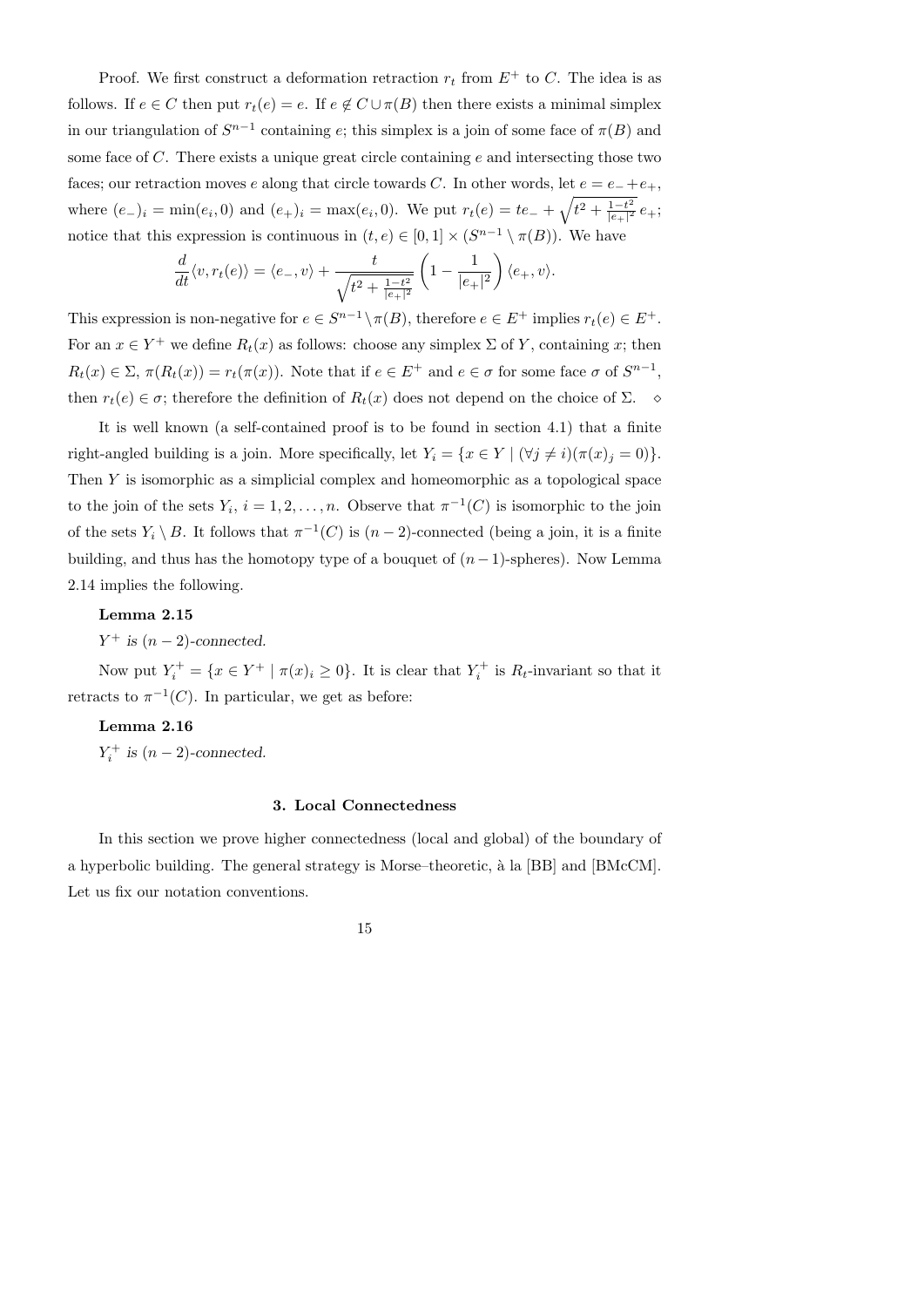- W denotes a right-angled hyperbolic Coxeter group acting on  $\mathbf{H}^n$  with fundamental domain P;
- X is a locally finite W-building (meaning the Davis realisation with the  $CAT(-1)$ ) metric);
- $B$  is some fixed chamber of  $X$  (to be called the base chamber);
- $\pi = \pi_B: X \to \mathbf{H}^n$  is the *B*-based folding map, such that  $\pi(B) = P$ ;
- $x_0$  is some fixed generic point in the interior of B (the genericity conditions will be specified later);
- $S_R(x, Y)$  and  $B_R(x, Y)$  are the sphere and the open ball of radius R and centre x in a metric space Y. If  $Y = X$ , then we use abbreviations  $S_R(x)$  and  $B_R(x)$ . If, additionally,  $x = x_0$ , then we write simply  $S_R$  and  $B_R$ .
- $p_R: X \cup \partial X \to X$  is the geodesic retraction onto  $\overline{B_R}$ , i.e.,  $p_R(x)$  is the intersection point of  $\overline{xx_0}$  and  $S_R$  if  $d(x, x_0) \ge R$ , and  $p_R(x) = x$  otherwise.

### Lemma 3.1

 $\partial X$  is an  $(n-1)$ -dimensional compactum.

Proof. Consider an inverse system  $\{(S_k, p_k)\}_{k=1}^{\infty}$  of spheres centred at  $x_0$  with bonding maps  $p_k: S_{k+1} \to S_k$  being the geodesic projections onto  $S_k$ . Then  $\partial X =$ inv lim  $\{(S_k, p_k)\}\$ . As every  $S_k$  is an  $(n-1)$ -dimensional compactum,  $\partial X$  is an at most  $(n-1)$ -dimensional compactum. But since it contains  $S^{n-1}$  (a boundary of an apartment isometric to  $\mathbf{H}^n$ ) it has dimension  $n-1$ .

## Lemma 3.2

Let U be a standard neighbourhood of a point of  $\partial X$  and let  $R > d(x_0, U)$ . Then  $\overline{U} \cap S_R$  is a deformation retract of  $\overline{U} \setminus B_R$ .

Proof. Roughly speaking, the retraction is executed by the gradient flow of the restriction of the function  $d(x_0, \cdot)$  to  $\overline{U} \setminus B_R$ . The case  $U = X$  is easy: the retraction is  $(p_t)_{t\in[R,+\infty]}$ , where  $p_{+\infty} = id_X$ .

Let U be a connected component of  $\pi^{-1}(H^+ \cup \partial H^+)$ , for some wall  $H \subseteq \mathbf{H}^n$ . We identify  $\mathbf{H}^n$  with the Poincaré disc  $\mathbf{D}^n$ , in such a way that  $\pi(x_0)$  corresponds to 0. Then let  $Z(x) = -x$  be the vector field on  $\mathbf{D}^n$  pointing towards 0. We define a vector field V on  $\overline{H^+} \setminus B_R(\pi(x_0), \mathbf{H}^n)$  as follows. If  $x \in H^+ \cup \partial H^+ \cup \partial H$  then we put  $V(x) = Z(x)$ . If  $x \in H$  then  $V(x)$  is proportional to the orthogonal projection of  $Z(x)$  onto  $T_xH$ ; the

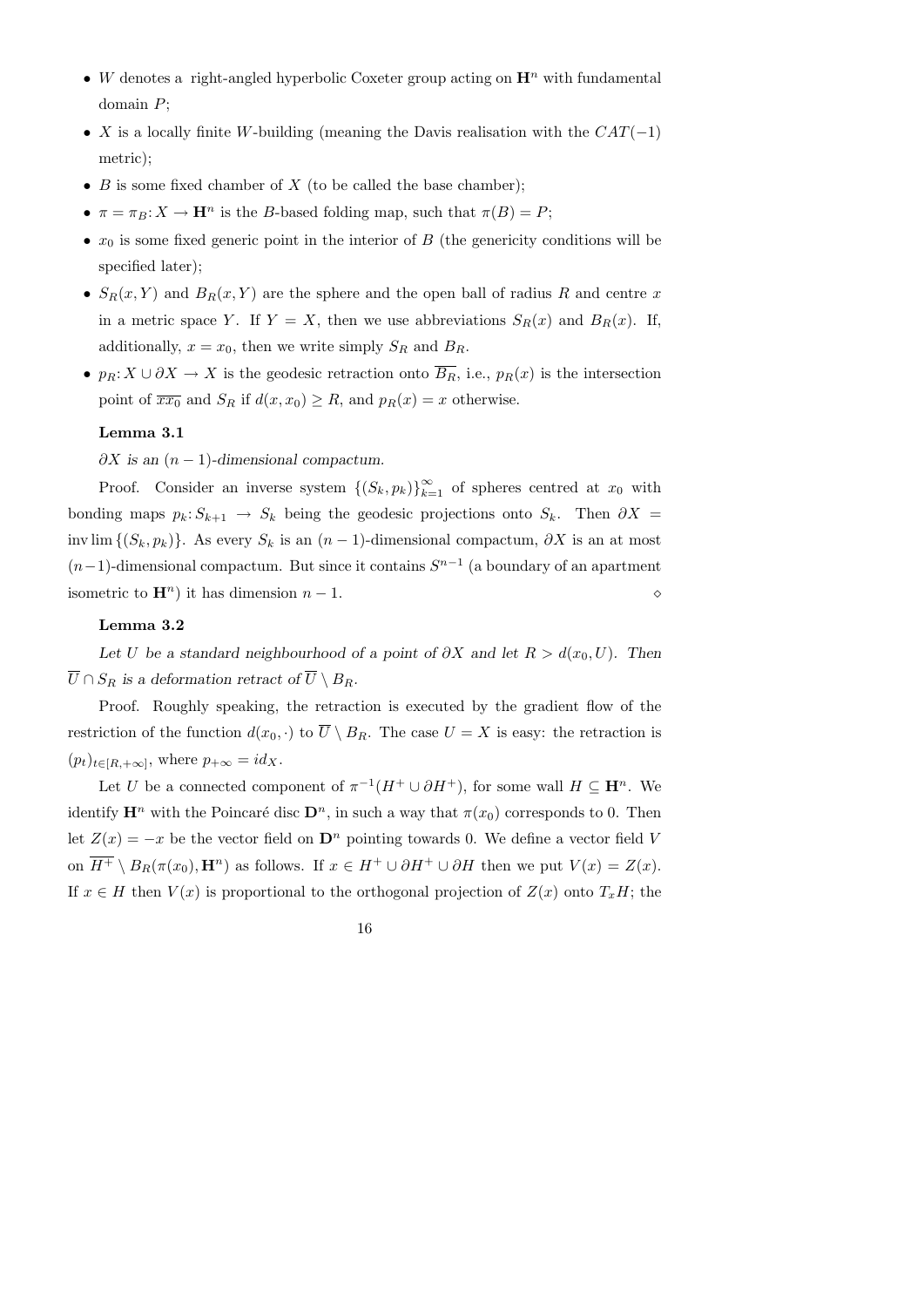proportionality constant is chosen so that radial component of  $V(x)$  is equal to  $Z(x)$ . The vector field V is not continuous; nevertheless, it defines a continuous flow  $\varphi_V^t$ . The trajectory  $\varphi_V^t(x)$  follows the geodesic  $\overline{x\pi(x_0)}$  until it hits H; then it moves inside H along a geodesic towards the projection of  $\pi(x_0)$  onto H. The trajectory stops when it hits  $S_R(\pi(x_0), \mathbf{H}^n)$  (this may happen before it reaches H). Observe that if a trajectory intersects some wall  $H' \neq H$ , then it moves from  $(H')^+$  to  $(H')^-$ . Therefore, the flow  $\varphi_V^t$  lifts to a flow  $\psi_V^t$  on  $\overline{U} \setminus B_R$ . This lift defines a retraction of  $\overline{U} \setminus B_R$  onto  $\overline{U} \cap S_R$ .

# Lemma 3.3

Let U be a standard neighbourhood of a point of  $\partial X$ . Then  $\overline{U} \cap S_R$  is  $(n-2)$ connected for every  $R > 0$ .

Proof. Let U be a component of  $\pi^{-1}(H^+ \cup \partial H^+)$  for some wall H. (The case  $U = X \cup \partial X$  is very similar.) It follows from Propositions 2.12 and 2.13 that for t slightly greater than  $d(\pi(x_0), H)$  the intersection  $\overline{U} \cap S_t$  is contained in a single chamber. This intersection is then a disc, hence is contractible.

Next we would like to understand how the topology of  $\overline{U} \cap S_t$  changes as t grows. The picture is somewhat reminiscent of Morse theory: the topology changes only at some critical radii. Suppose that  $S_t(\pi(x_0), \mathbf{H}^n)$  intersects a (closed) face  $\sigma \subseteq H \cup H^+$  of our polyhedral structure at some point  $p \in \sigma$ . We say that the intersection is critical if  $\sigma$ is perpendicular to  $\overline{\pi(x_0)p}$  at p; t is then called a critical radius. We make a generic choice of  $x_0$  to ensure that critical intersections occur only at interior points of the corresponding faces ( $p \in int(\sigma)$ ), and that to each critical t there corresponds a unique critical intersection. Notice that  $\sigma$  can be a vertex of our polyhedral structure. Let  $d(\pi(x_0), H) = t_0 < t_1 < t_2 < \ldots$  be the sequence of all critical radii. It is clear that for  $t, t' \in (t_i, t_{i+1})$  the spaces  $S_t \cap \overline{U}$  and  $S_{t'} \cap \overline{U}$  are homeomorphic (cf. [BMcCM]). We will show that for every i and every sufficiently small positive  $\epsilon$  the space  $S_{t_i+\epsilon} \cap \overline{U}$  is  $(n-2)$ -connected provided  $S_{t_i-\epsilon} \cap \overline{U}$  is  $(n-2)$ -connected.

We will first deal with the simplest case: the face  $\sigma$  corresponding to  $t_i$  is a vertex  $p \in H^+$ . Let  $Res(p)$  be the union of all faces in  $\mathbf{H}^n$  which contain p. We choose  $\delta > 0$  such that the sphere  $D := S_{\delta}(p, \mathbf{H}^n)$  is contained in  $int(Res(p))$ . Let  $H_p$  be the hyperplane passing through p and orthogonal to  $\pi(x_0)p$ . This hyperplane divides D into two hemispheres,  $D^-$  (the one closer to  $\pi(x_0)$ ) and  $D^+$ . There exists an  $\epsilon \in (0, \delta)$ 

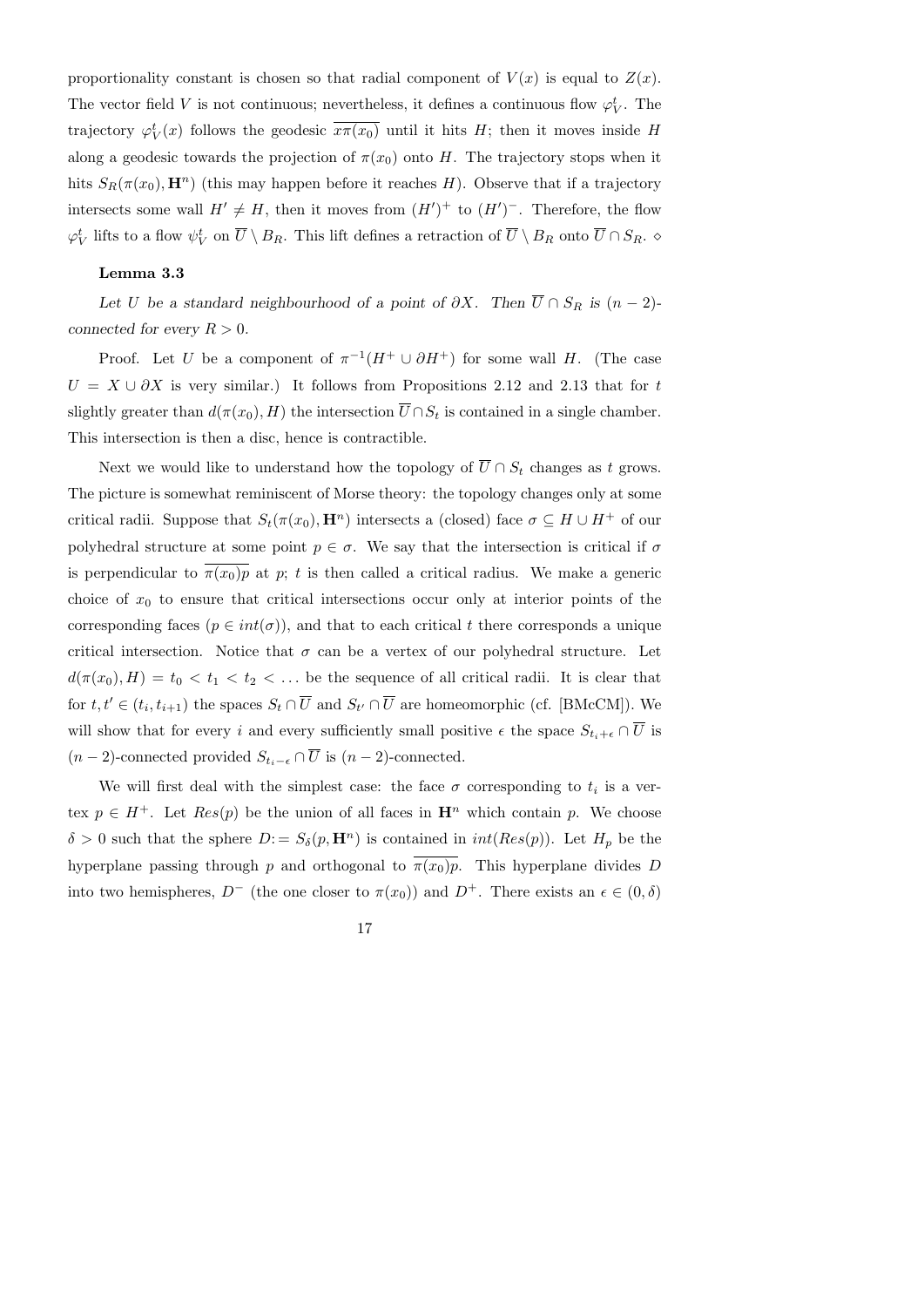such that  $D \cap H_p = D \cap S_{t_i+\epsilon}(\pi(x_0), \mathbf{H}^n)$ ; if necessary, we decrease  $\delta$  so as to have  $\epsilon < \min\{t_{i+1} - t_i, t_i - t_{i-1}\}.$  The sphere D inherits a triangulation from the polyhedral structure on  $\mathbf{H}^n$ . We want  $S_{t_i+\epsilon}(\pi(x_0), \mathbf{H}^n)$  and  $S_{t_i-\epsilon}(\pi(x_0), \mathbf{H}^n)$  to intersect this triangulation 'in the same way'. More precisely, we require that there be a homeomorphism of D mapping each simplex into itself and transforming  $D \cap S_{t_i+\epsilon}(\pi(x_0), \mathbf{H}^n)$ into  $D \cap S_{t_i-\epsilon}(\pi(x_0), \mathbf{H}^n)$ . This condition can be achieved by further decreasing  $\delta$  (and, consequently,  $\epsilon$ ).

Next we pass to the building. By Lemma 3.2,  $\overline{U} \cap S_{t_i \pm \epsilon}$  is homotopy equivalent to  $\overline{U} \setminus B_{t_i \pm \epsilon}$ . Let  $\pi^{-1}(p) = \{p_1, \ldots, p_k\}$ , and let  $D_j = \pi^{-1}(D) \cap \overline{B_{\delta}(p_j)}$ ,  $D_j^+ = \pi^{-1}(D^+) \cap$  $\overline{B_{\delta}(p_j)}$ . We have  $D_j^+ = D_j \setminus B_{t_i+\epsilon}$ . Put  $K_j = \overline{B_{\delta}(p_j)}$ , and let  $Y^+$  be the closure of  $(\overline{U} \setminus B_{t_i+\epsilon}) \setminus \bigcup_{j=1}^k K_j$ . Furthermore, let  $Y_j^+ = Y^+ \cup K_1 \cup \ldots \cup K_j$ , for  $j = 0, 1, \ldots, k$ . We will prove, by downward induction on j, that  $Y_i^+$  $y_j^+$  is  $(n-2)$ -connected. The space  $Y_k^+$ k is homotopy equivalent to  $\overline{U} \setminus B_{t_i-\epsilon}$  (here we need the condition that  $S_{t_i\pm\epsilon}(\pi(x_0), \mathbf{H}^n)$ ) intersect D 'in the same way'), hence it is  $(n-2)$ -connected;  $(n-2)$ -connectedness of  $Y^+$  will imply the same property for the homotopy equivalent space  $\overline{U} \setminus B_{t_i+\epsilon}$ . Observe that the sets  $K_j$  are pairwise disjoint, and that  $Y_j^+$  $y_j^{+}$  is obtained from  $Y_{j-}^{+}$  $j_{-1}^{+}$  by gluing  $K_j$ along  $D_i^+$  $j^+$ . By Lemma 2.15,  $D_j^+$  $j^+$  is  $(n-2)$ -connected, while  $K_j$  is clearly contractible. Therefore:

- 1. Connectedness of  $Y_i^+$  $y_j^{+}$  implies that of  $Y_{j-}^{+}$ j−1 .
- 2.  $(n > 2)$  By van Kampen's theorem  $\pi_1(Y_i^+)$  $j^{(+)}$ ) =  $\pi_1(Y_{j-}^+)$  $(\tau_{j-1}^+) *_{\pi_1(D_j^+)} \pi_1(K_j)$ . Since  $\pi_1(K_j) = \pi_1(D_j^+)$  $j^{+}_{j}$ ) = 0 this implies  $\pi_1(Y_{j-}^+)$  $j_{j-1}^{r+1}) = \pi_1(Y_j^+)$  $j^{(+)}_j = 0.$
- 3.  $(n > 3)$  From the Mayer-Vietoris sequence

$$
\ldots \to H_l(D_j^+) \to H_l(K_j) \oplus H_l(Y_{j-1}^+) \to H_l(Y_j^+) \to H_{l-1}(D_j^+) \to \ldots
$$

we get  $H_l(Y_{i-}^+)$  $j_{j-1}^{+})=H_{l}(Y_j^{+})$  $j^{+}$ ) for  $l \leq n-2$ .

The conclusion now follows from the Hurewicz theorem.

Now we discuss the general case:  $t_i$  is a critical radius,  $\sigma$  the corresponding face,  $p$  the intersection point of  $S_{t_i}(\pi(x_0), \mathbf{H}^n)$  and  $\sigma$ . We choose  $\delta$  so that  $S_{\delta}(p, \mathbf{H}^n) \subseteq int(Res(p)),$ and we choose  $\epsilon$  so that  $S_{\delta}(p, \mathbf{H}^n) \cap H_p = S_{\delta}(p, \mathbf{H}^n) \cap S_{t_i + \epsilon}(\pi(x_0), \mathbf{H}^n)$ . Let  $\sigma_p^{\perp}$  be the maximal hyperplane orthogonal to  $\sigma$  at p. We put  $D = \sigma_p^{\perp} \cap S_{\delta}(p, \mathbf{H}^n) \cap \overline{H^+}$ (intersecting with  $\overline{H^+}$  is only necessary if  $p \in H$ ) and  $D^+ = D \setminus B_{t_i+\epsilon}(\pi(x_0), \mathbf{H}^n)$ . Again, by decreasing  $\delta$  we ensure that  $\epsilon < \min\{t_{i+1} - t_i, t_i - t_{i-1}\}\$  and that the spheres

18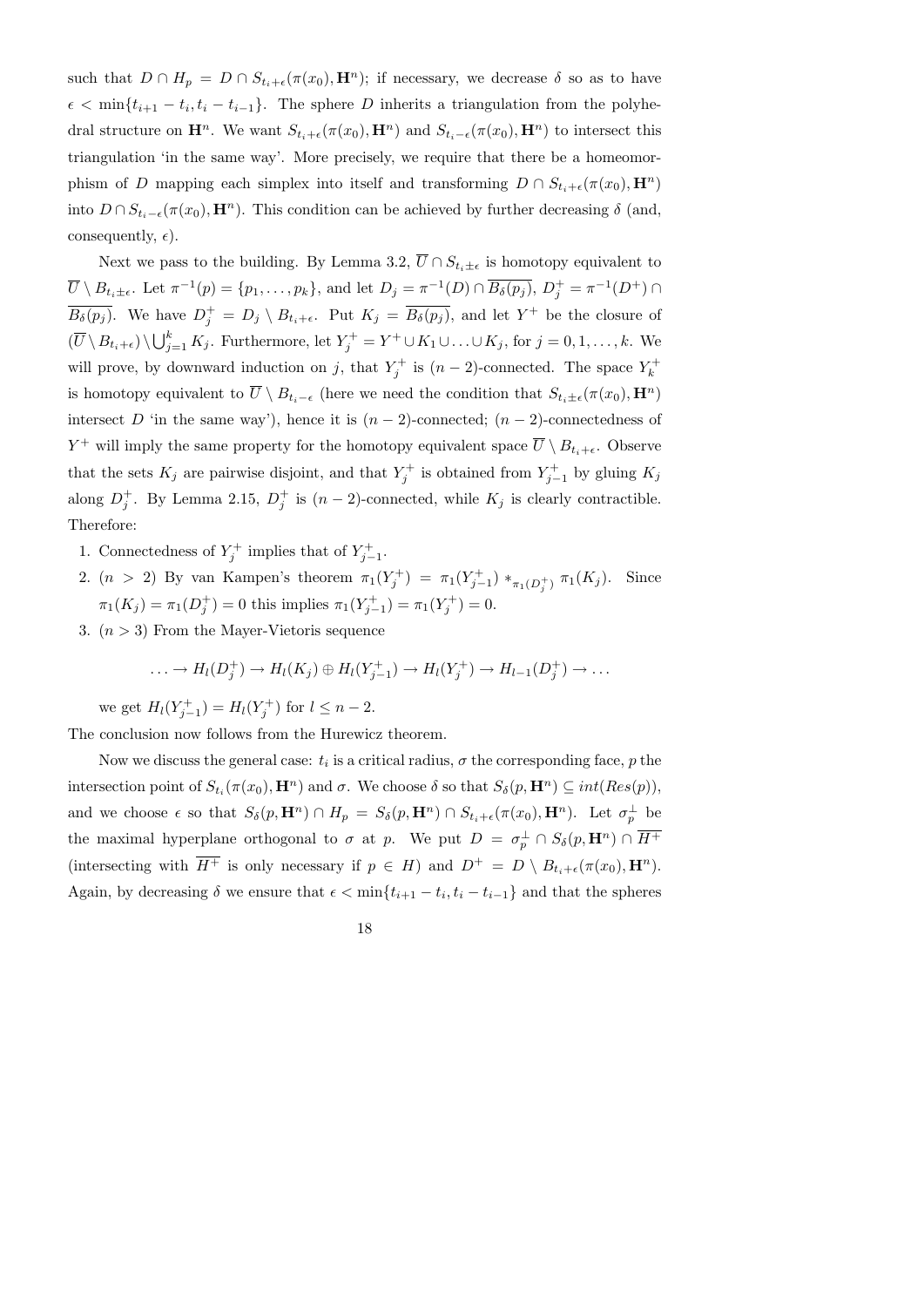$S_{t_i\pm\epsilon}(\pi(x_0),\mathbf{H}^n)$  intersect D 'in the same way'. We also set  $K = \overline{B_{\delta}(p,\mathbf{H}^n)} \cap \overline{H^+}$  and  $L = \sigma \cap S_{\delta}(p, \mathbf{H}^n).$ 

We pass to the building. Let  $\pi^{-1}(p) = \{p_1, \ldots, p_k\}$ . We have chosen  $\delta$  so small that  $\pi^{-1}(\overline{B_{\delta}(p,\mathbf{H}^n)})$  is the disjoint union of  $\overline{B_{\delta}(p_j)}$ . We put  $D_j = \pi^{-1}(D) \cap \overline{B_{\delta}(p_j)}$ ,  $D_j^+ = \pi^{-1}(D^+) \cap \overline{B_{\delta}(p_j)}, K_j = \pi^{-1}(K) \cap \overline{B_{\delta}(p_j)}, L_j = \pi^{-1}(L) \cap \overline{B_{\delta}(p_j)}$ . Then we define  $Y^+$  and  $Y_i^+$  $\zeta_j^+$  exactly as before. Notice that  $K_j$  is homeomorphic to a cone over the join  $L_j * D_j$ , and is attached to  $Y_{j-1}^+$  $j_{-1}^{+}$  along a subset of the base of that cone homeomorphic to  $L_j * D_j^+$ <sup>+</sup>. By Lemma 2.15 (if  $p \in H^+$ ) or by Lemma 2.16 (if  $p \in H$ ),  $D_j^+$  $j^+$  is  $(n-d-2)$ connected, where  $d = \dim(\sigma)$ . Then  $L_j * D_j^+$  $j^{\dagger}$  is  $(n-2)$ -connected by the suspension theorem  $(L_j$  is a  $(d-1)$ -dimensional sphere). Moreover,  $K_j$  is contractible. In the remaining part of the argument (1.–3.) we just replace  $D_i^+$  $j^+$  by (a homeomorphic copy of)  $L_j * D_i^+$ j . The contract of the contract of the contract of  $\Diamond$ 

## Lemma 3.4

Let U be a standard neighbourhood of  $x \in \partial X$  in  $X \cup \partial X$ . Then for every standard neighbourhood V of x whose closure is contained in U and every map  $f: \{0, 1\} \to V \cap \partial X$ there exists an extension  $g: I = [0, 1] \rightarrow U \cap \partial X$  of f.

Proof. We will construct the desired map g as a limit of a sequence  $(g_i)_{i=0}^{\infty}$  of maps  $g_i: I \to S_{N_i} \cap U$ , for an increasing sequence of integers  $N_i$ .

Let us assume that we defined a natural number  $N_i$ , a map  $g_i: I \to S_{N_i} \cap U$ , and additionally finite families  $V_i$  and  $U_i$  of standard open neighbourhoods of points of  $\partial X$ , and a triangulation  $\mathcal{T}_i$  of I of mesh at most  $2^{-i}$  together with a map  $h_i: |\mathcal{T}_i^{(0)}| \to U \cap$  $\partial X$  and a map  $s_i: T_i^{(1)} \to U_i$ . (Note that by  $T^{(j)}$  we denote the set of j-simplices of a triangulation T, and  $|T^{(j)}|$  denotes a geometric realization of the j-skeleton of T.) Assume that they satisfy the following conditions:

- i)  $h_i|_{\{0,1\}} = f$ ,
- ii)  $g_i|_{|T_i^{(0)}|} = p_{N_i} \circ h_i,$
- iii)  $\forall (\tau \in \mathcal{T}_i^{(1)}) \exists (B \in V_i)(\overline{B} \subset s_i(\tau) \text{ and } g_i(\partial \tau) \subset B \text{ and } g_i(\tau) \subset \overline{B}),$
- iv)  $\forall (B \in V_i) \ \overline{B} \subset U.$

We will show how to find a natural  $N_{i+1}$ , a map  $g_{i+1}$  etc. For every  $D \in V_i$  one can find finite families  $U_{i+1}^D$  and  $V_{i+1}^D$  of standard open neighbourhoods of points of  $\partial X$  such that

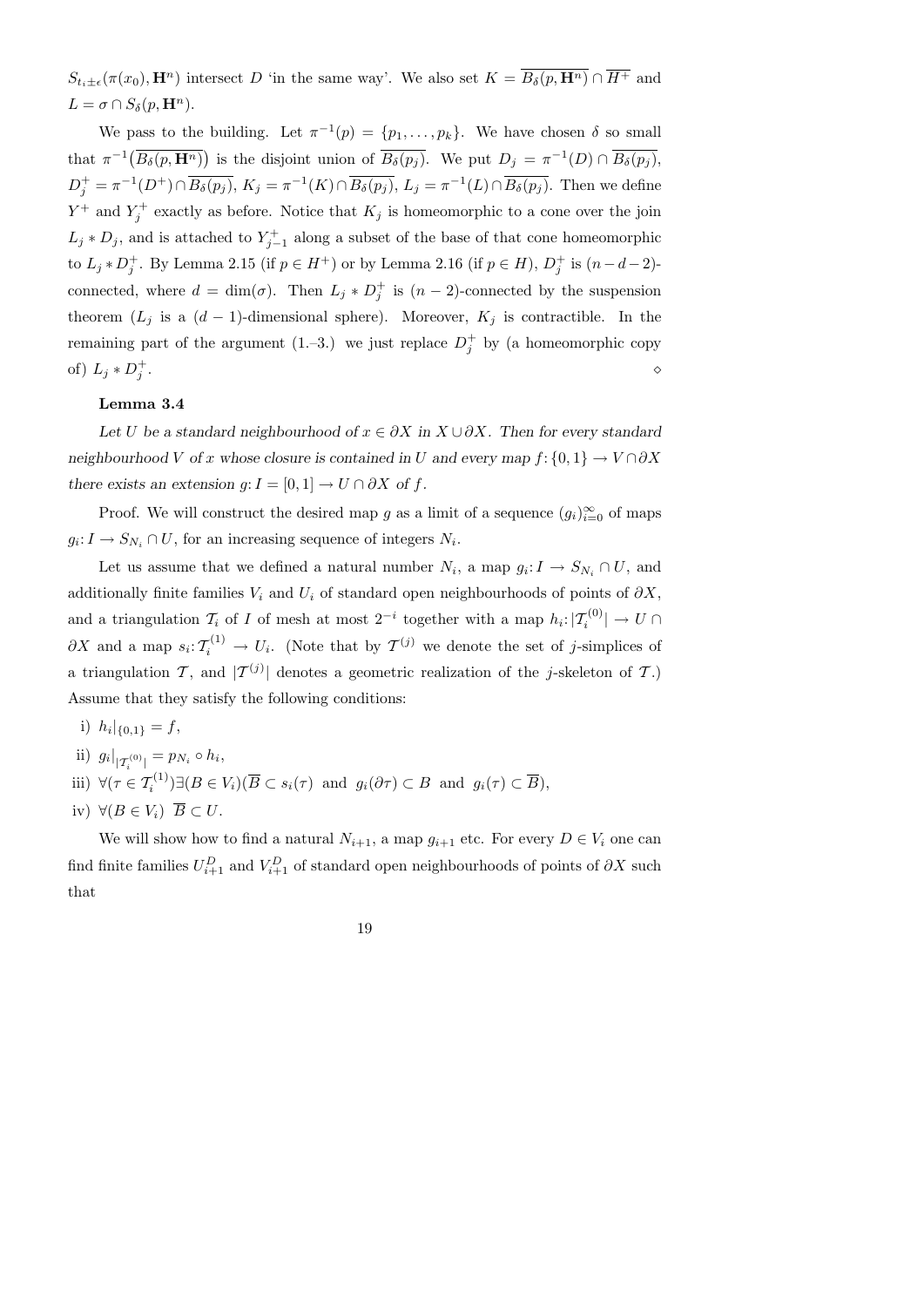- a)  $\overline{D} \cap \partial X \subset \bigcup V_{i+1}^D$ ,
- b)  $\forall (C \in U_{i+1}^D) \ \forall (A \in U_i) \text{ if } \overline{D} \subset A \text{ then } \overline{C} \subset A,$
- c)  $\forall (A \in U_{i+1}^D) \ \overline{A} \subset U \setminus B_{N_i},$
- d)  $\forall (B \in V_{i+1}^D) \exists (A \in U_{i+1}^D) \overline{B} \subset A.$

Define finite families  $V_{i+1}$  and  $U_{i+1}$  by  $V_{i+1} = \bigcup_{D \in V_i} V_{i+1}^D$  and  $U_{i+1} = \bigcup_{D \in V_i} U_{i+1}^D$ . Find a natural  $N_{i+1} > N_i$  such that for every  $D \in V_i$  we have  $S_{N_{i+1}} \cap \overline{D} \subset \bigcup V_{i+1}^D$ . Given a 1-simplex  $\tau$  of  $\mathcal{T}_i$ , by iii) we find  $D_{\tau} \in V_i$  with  $D_{\tau} \subset s_i(\tau)$ ,  $g_i(\partial \tau) \subset D_{\tau}$  and  $g_i(\tau) \subset D_{\tau}$ . Every standard open neighbourhood D has the following property: for any  $R > 0$  and any  $y \in X \cup \partial X$ , if  $p_R(y) \in D$  then  $y \in D$ . Observe that  $p_{N_i}(p_{N_{i+1}} \circ h_i(\partial \tau)) = g_i(\partial \tau) \subset D_{\tau}$ ; therefore  $p_{N_{i+1}} \circ h_i|_{\partial \tau}$  maps  $\partial \tau$  into  $S_{N_{i+1}} \cap D_{\tau}$ . By Lemma 3.3 we can extend this map to  $g_{i+1}^{\tau} : \tau \to S_{N_{i+1}} \cap D_{\tau}$ . Define  $g_{i+1}$  as the union of  $g_{i+1}^{\tau}$  over all  $\tau \in \mathcal{T}_{i}^{(1)}$ . By continuity of  $g_{i+1}$  one can choose a subdivision  $\mathcal{T}_{i+1}$  of the triangulation  $\mathcal{T}_i$  of I with simplices of diameter at most  $2^{-i-1}$ , so fine that for every 1-simplex  $\sigma$  of  $\mathcal{T}_{i+1}$  contained in a 1-simplex  $\tau$  of  $\mathcal{T}_i$  there exists  $B \in V_{i+1}^{D_{\tau}}$  such that  $g_{i+1}^{\tau}(\sigma) \subset B$ . Then, by d), for any  $\sigma$ ,  $\tau$  and  $B$  as in the previous sentence there exists an  $s_{i+1}(\sigma) \in U_{i+1}^{D_{\tau}}$  satisfying  $\overline{B} \subset s_{i+1}(\sigma)$ . Observe that, by b),  $\overline{s_{i+1}(\sigma)} \subset s_i(\tau)$ . Finally, we define  $h_{i+1}$  as follows: for  $v \in \mathcal{T}_i^{(0)}$  we put  $h_{i+1}(v) = h_i(v)$ ; for  $v \in \mathcal{T}_{i+1}^{(0)} \setminus \mathcal{T}_i^{(0)}$  we choose any point  $h_{i+1}(v) \in \partial X$ such that  $p_{N_{i+1}}(h_{i+1}(v)) = g_{i+1}(v)$ .

To start the construction of  $g_i$ 's one has to set:  $N_0$ ,  $g_0$ ,  $V_0$  and  $U_0$ ,  $\mathcal{T}_0$ ,  $h_0$  and  $s_0$ . Let  $N_0$  be a natural number such that  $S_{N_0} \cap V \supset p_{N_0} \circ f(S^0)$ . By Lemma 3.3 one can find a map  $g_0: I \to S_{N_0} \cap V$  extending the map  $p_{N_0} \circ f: \{0,1\} \to S_{N_0}$ . Then set  $V_0 = \{V\},\$  $U_0 = \{U\}, \mathcal{T}_0$  - triangulation of  $B^1$  consisting of one 1-simplex,  $h_0 = f$  and  $s_0(v) = U$ for every  $v \in \mathcal{T}_0^{(0)}$ . Then it is obvious that conditions i) - iv) are satisfied.

We will now show some properties of the sequence  $(g_i)_{i=1}^{\infty}$  of maps that will imply that its limit is a continuous map extending  $f$ .

**Claim 0:**  $g_i(\tau) \subset s_L(\tau)$  for  $\tau \in \mathcal{T}_L^{(1)}$  and  $i \geq L$ .

Proof of the claim. First we show that for  $i, j = 0, 1, 2, ...$  and for any two simplices  $\sigma \in \mathcal{T}_{i}^{(1)}$  and  $\rho \in \mathcal{T}_{i+j}^{(1)}$  such that  $\rho \subset \sigma$  we have  $\overline{s_{i+j}(\rho)} \subset s_i(\sigma)$ . We proceed by induction on j. For  $j = 0$  the inclusion is obvious, and for  $j = 1$  it follows from the construction of s<sub>i</sub>. Assume we have proved that  $\overline{s_{i+j}(\rho)} \subset s_i(\sigma)$ . Let  $\kappa \in \mathcal{T}_{i+j+1}^{(1)}$  be a simplex contained in a simplex  $\rho \in \mathcal{T}_{i+j}^{(1)}$  that is itself contained in  $\sigma \in \mathcal{T}_{i}^{(1)}$ . Then, by the induction

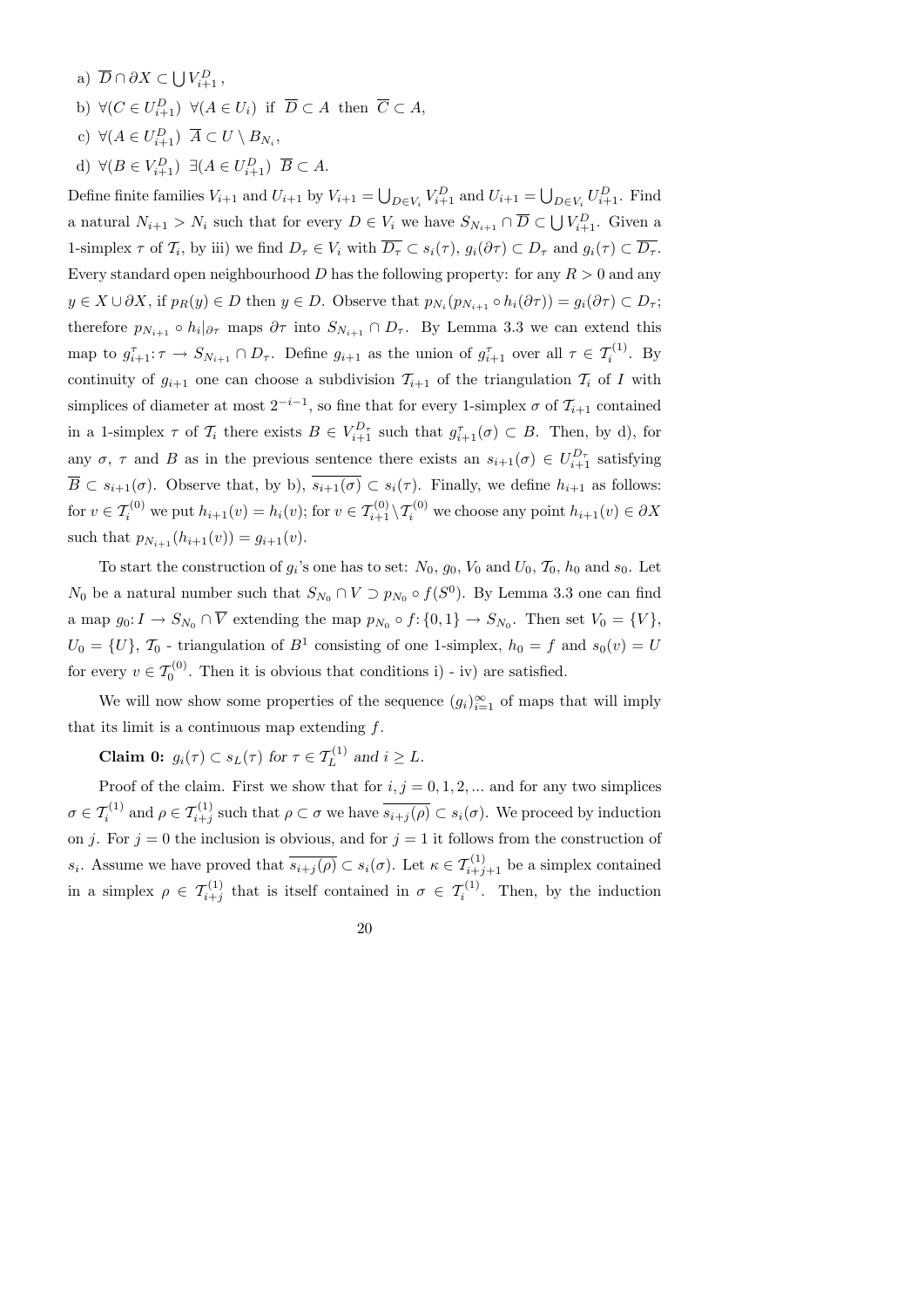assumptions, we have  $\overline{s_{i+j+1}(\kappa)} \subset s_{i+j}(\rho) \subset s_i(\sigma)$ . This finishes the induction.

Let  $A = \{ \sigma \in \mathcal{T}_i^{(1)} \mid \sigma \subset \tau \}.$  Then  $\tau = \bigcup_{\sigma \in A} \sigma$ , and

$$
g_i(\tau) = g_i(\bigcup_{\sigma \in A} \sigma) = \bigcup_{\sigma \in A} g_i(\sigma) \subset \bigcup_{\sigma \in A} s_i(\sigma) \subset \bigcup_{\sigma \in A} \overline{s_i(\sigma)} \subset s_L(\tau).
$$

Here the last inclusion follows from what we proved above and the first one holds by iii).

Claim 1: For every  $y \in I$  the limit  $\lim_{i\to\infty} g_i(y)$  exists.

Proof of the claim. Take an arbitrary open (in  $X \cup \partial X$ ) finite cover W of  $\overline{U} \cap \partial X$ . For every  $j \geq i > 0$  and every  $A \in U_j$  we have  $A \subset U \setminus B_{N_{i-1}}$ . Therefore there exists a natural  $L > N_0$  such that for every  $i \geq L$  every neighbourhood  $A \in U_i$  is contained in some member of W. Take an arbitrary  $y \in I$ . Let  $\tau \in \mathcal{T}_L$  be a maximal simplex containing y. Then, by Claim 0,  $g_i(\tau) \subset s_L(\tau) \subset W$  for every  $i \geq L$  and some  $W \in \mathcal{W}$ . This implies the existence of the limit.

Claim 2:  $\lim_{i\to\infty} g_i(y) \in U \cap \partial X$ .

Proof of the claim. This follows from:  $g_i(y) \in \bigcup U_1$  for every  $i; A \subset U$  for every  $A \in U_1$ .

Claim 3: The formula  $g(x) = \lim_{i \to \infty} g_i(x)$  defines a continuous map  $g: I \to U \cap \partial X$ .

Proof of the claim. As in the proof of Claim 1, for every finite open cover  $W$ there exists  $L > 0$  such that for every  $i \geq L$  and any  $A \in U_i$  the star  $\bigcup St(A)$  of A in  $U_i$  is contained in some member of W. Take an arbitrary  $y \in I$ . Let  $\tau \in \mathcal{T}_L$ be a maximal simplex containing y. As in Claim 1, we have  $g_i(\sigma) \subset s_L(\sigma)$  for every  $i \geq L$  and every 1-simplex  $\sigma$  of  $\mathcal{T}_L$  which has non-empty intersection with  $\tau$ ; hence,  $g_i(\bigcup St(\tau))\,\subset\,\bigcup\,\{s_L(\sigma)|\sigma\in St(\tau)\}\,\subset\,\bigcup St(s_L(\tau))\,\subset\,W$  for some  $W\,\in\,\mathcal{W}.$  In other words, for every open cover W as above and any given  $y \in I$  there exists a natural L,  $W \in \mathcal{W}$ , and an open neighbourhood  $E \subset I$  of y such that for every  $i \geq L$  we have  $g_i(E) \subset W$ . This implies that the limit of  $g_i$ 's is continuous.

Claim 4: The map  $g: I \to U \cap \partial X$  extends f.

Proof of the claim. This follows from the fact that  $g_i|_{\{0,1\}} = p_{N_i} \circ h_i|_{\{0,1\}} = p_{N_i} \circ f$ and  $\lim_{i\to\infty}p_{N_i}\circ f(y)=f(y)$  for every  $y\in\{0,1\}.$ 

#### Lemma 3.5

Let U be a standard neighbourhood of  $x \in \partial X$  in  $X \cup \partial X$ . Then for every standard neighbourhood V of x whose closure is contained in U, every  $k \in \{0, 1, 2, ..., n-2\}$  and every map  $f: S^k \to V \cap \partial X$  there exists an extension  $g: B^{k+1} \to U \cap \partial X$  of f.

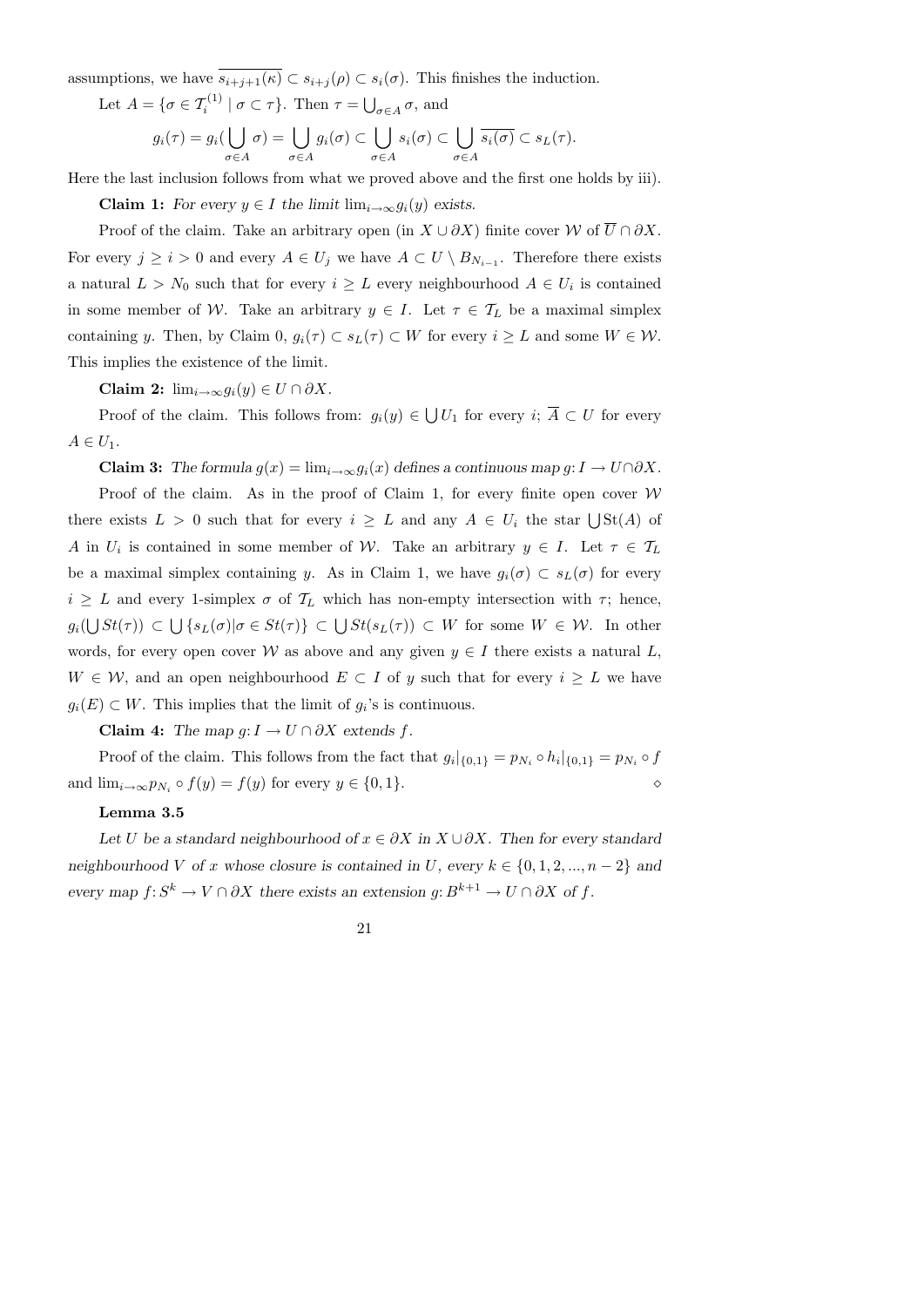Proof. We will proceed by induction on k.

1. The case of  $k = 0$  was proved in the above Lemma 3.4.

2. Induction step. Assume we have proved the Lemma for  $k = 0, 1, ..., M - 1$ . Let V and  $f: S^M \to V \cup \partial X$  be given. Again, we will construct the desired  $g: B^{M+1} \to U \cap \partial X$ as a limit of a sequence  $(g_i)_{i=0}^{\infty}$  of maps  $g_i: B^{M+1} \to S_{N_i} \cap U$ , where  $N_i$  is an increasing sequence of integers.

Let us assume that we defined a natural number  $N_i$ , a map  $g_i: B^{M+1} \to S_{N_i} \cap U$ , and additionally, for every  $p = 1, 2, ..., M + 1$ , finite families  $V_i^p$  $U_i^p$  and  $U_i^p$  $i^p$  of standard open neighbourhoods of points of  $\partial X$ , and a triangulation  $\mathcal{T}_i$  of  $B^{M+1}$  of mesh at most  $2^{-i}$ together with a map  $h_i: |T_i^{(M)}| \to U \cap \partial X$  and a map  $s_i: T_i^{(M+1)} \to U_i^1$ . Assume that they satisfy the following conditions:

- i)  $h_i|_{S^M}=f$ ,
- ii)  $g_i|_{|T_i^{(M)}|} = p_{N_i} \circ h_i,$
- iii)  $\forall (\tau \in \mathcal{T}_i^{(M+1)}) \exists (B \in V_i^1) (\overline{B} \subset s_i(\tau) \text{ and } g_i(\partial \tau) \subset B \text{ and } g_i(\tau) \subset \overline{B}),$
- iv)  $\forall (B \in V_i^1) \ \overline{B} \subset U.$

We will show how to find a natural  $N_{i+1}$ , a map  $g_{i+1}$  etc. For every  $D \in V_i^1$  and every  $p = 1, 2, ..., M + 1$  one can find finite families  $U_{i+1}^{D,p}$  and  $V_{i+1}^{D,p}$  of standard open neighbourhoods of points of ∂X such that

- a)  $\overline{D} \cap \partial X \subset \bigcup V^{D,p}_{i+1}$ ,
- b)  $\forall (C \in U_{i+1}^{D,p}) \ \forall (A \in U_i^1) \text{ if } \overline{D} \subset A \text{ then } \overline{C} \subset A,$
- c)  $\forall (A \in U_{i+1}^{D,1}) \ \overline{A} \subset U \setminus B_{N_i},$
- d)  $\forall (B \in V_{i+1}^{D,p}) \exists (A \in U_{i+1}^{D,p}) \overline{B} \subset A,$
- e)  $\forall (p \geq 2) \ \forall (A \in U_{i+1}^{D,p}) \ \exists (C \in V_{i+1}^{D,p-1}) \ \bigcup St(A, U_{i+1}^{D,p}) \subset C.$

Define finite families  $V_{r+1}^p$  and  $U_{r+1}^p$  by  $V_{r+1}^p = \bigcup_{D \in V_r^1} V_{r+1}^{D,p}$  and  $U_{r+1}^p = \bigcup_{D \in V_r^1} U_{r+1}^{D,p}$ . Find a natural  $N'_{i+1} > N_i$  such that for every  $D \in V_i^1$  we have  $S_{N'_{i+1}} \cap \overline{D} \subset \bigcup V_{i+1}^{D,M+1}$ . Given an  $(M+1)$ -simplex  $\tau$  of  $\mathcal{T}_i$ , by iii) we find  $D_{\tau} \in V_i^1$  with  $\overline{D_{\tau}} \subset s_i(\tau)$ ,  $g_i(\partial \tau) \subset D_{\tau}$ and  $g_i(\tau) \subset \overline{D_\tau}$ . Observe that then  $h_i(\partial \tau) \subset D_\tau \cap \partial X$  and that, by b),  $\overline{B} \subset s_i(\tau)$  for every  $B \in V_{i+1}^{D_\tau,p}, \, p=1,2,...,M+1.$  Using Lemma 3.3 one can find a map  $g_{i+1}^{'\tau}$ :  $\tau \to S_{N_{i+1}'} \cap \overline{D}_\tau$ extending the map  $p_{N'_{i+1}} \circ h_i |_{\partial \tau} : \partial \tau \to S_{N'_{i+1}} \cap D_{\tau}$ . By continuity of (every)  $g'_{i+1}$ , one can choose a subdivision  $\mathcal{T}_{i+1}$  of the triangulation  $\mathcal{T}_i$  of  $B^{M+1}$  with simplices of diameter at most  $2^{-i-1}$ , so fine that for every 1-simplex  $\sigma$  of  $\mathcal{T}_{i+1}$  contained in suitable  $\tau$  there

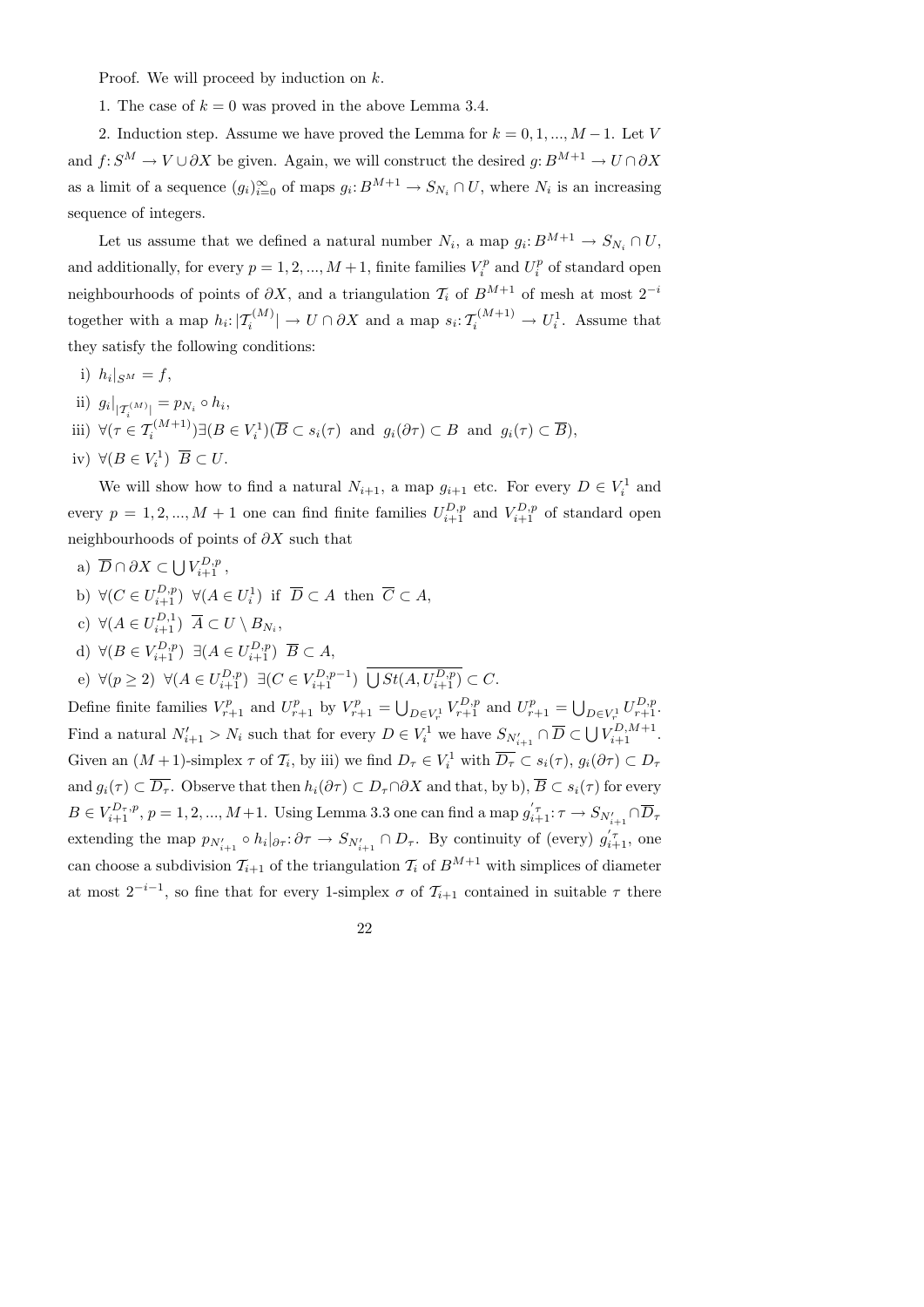exists  $B \in V_{i+1}^{D_{\tau},M+1}$  such that  $g'_{i+1}(\partial \sigma) \subset B$ . For every vertex v of  $\mathcal{T}_{i+1}$  not belonging to  $|\mathcal{T}_{i}^{(M)}|$  one can choose a point  $\tilde{v} \in \partial X$  such that  $p_{N'_{i+1}}(\tilde{v}) = g'_{i+1}(v)$ , where  $g'_{i+1}$  is the union of maps of the form  $g_{i+1}^{'\tau}$  over all maximal simplices  $\tau$  of  $\mathcal{T}_i$ . For a vertex  $v \in |\mathcal{T}_i^{(M)}|$ we put  $\tilde{v} = h_i(v)$ . Again, by induction assumptions, for every two vertices v, w of  $\mathcal{T}_{i+1}$ joined by an edge  $\langle v, w \rangle$  contained in  $\tau$  and not in  $|\mathcal{T}_{i}^{(M)}|$ , and for the corresponding points  $\tilde{v}, \tilde{w} \in \partial X$ , one can find  $A \in U_{i+1}^{D_{\tau}, M+1}$  and a map  $q: \langle v, w \rangle \to A \cap \partial X$  such that  $q(v) = \tilde{v}, q(w) = \tilde{w}$ . Assume we proved that for any *l*-simplex  $\sigma$  of  $\mathcal{T}_{i+1}$  contained in  $\tau$  and not in  $|\mathcal{T}_{i}^{(M)}|$  there exist  $A_0, A_1, ..., A_l \in U_{i+1}^{D_{\tau}, M+3-l}$  and maps  $q_0, q_1, ..., q_l: \partial \sigma \to$  $(A_0 \cup A_1 \cup ... \cup A_l) \cap \partial X$  sending  $(l-1)$ -faces of  $\sigma$  into distinct  $A_i$ 's and coherent on their intersections (we have just checked this for  $l = 2$ ). Since  $\partial \sigma \subset \bigcup St(\kappa)$  for every  $(l-1)$ -simplex  $\kappa$  of  $\partial\sigma$ , we have  $\bigcup_{i=0}^{l} A_i \subset \bigcup St(A_0)$ . Thus there exists  $B \in V_{i+1}^{D_{\tau},M+2-l}$  $i+1$ such that  $(\bigcup_{i=0}^{l} q_i)(\partial \sigma) \subset B$ . Hence, if  $l \leq M$ , by induction assumptions there exists  $A \in U_{i+1}^{D_{\tau},M+2-l}$  and a map  $q: \sigma \to A \cap \partial X$  extending  $\bigcup_{i=0}^{l} q_i$ . If  $l = M+1$ , we conclude that for every  $(M + 1)$ -simplex  $\sigma$  of  $\mathcal{T}_{i+1}$  contained in  $\tau$  there exists  $B \in V_{i+1}^{D_{\tau},1}$  and a map  $q: \partial \sigma \to B \cap \partial X$  such that  $q(v) = \tilde{v}$  for every vertex v of  $\sigma$  and q coincides with  $h_i$ on  $\partial \tau \cap \partial \sigma$ . By d), there exists  $A \in U_{i+1}^{D_{\tau},1}$  such that  $\overline{B} \subset A$ . Define  $s_{i+1} : \mathcal{T}_{i+1}^{(M+1)} \to U_{i+1}^1$ setting  $s_{i+1}(\sigma) = A$ . Observe that since  $\overline{D_{\tau}} \subset s_i(\tau)$  by b) we have  $\overline{A} \subset s_i(\tau)$ . In other words for every  $(M + 1)$ -simplex  $\tau$  of  $\mathcal{T}_i$  and an  $(M + 1)$ -simplex  $\sigma \subset \tau$  of  $\mathcal{T}_{i+1}$  we have  $\overline{s_{i+1}(\sigma)} \subset s_i(\tau)$ . Because maps of the form q by definition coincide on intersections of their domains, their union is a well-defined continuous map  $h_{i+1}^{\tau}: |T_{i+1}^{(M)}| \cap \tau \to A \cap \partial X$ . Note that  $h_{i+1}^{\tau} |_{\partial \tau} = h_i |_{\partial \tau}$ , and that for every  $(M + 1)$ -simplex  $\sigma \subset \tau$  of  $\mathcal{T}_{i+1}$  there exists  $B \in V_{i+1}^{D_{\tau},1}$  satisfying  $h_{i+1}^{\tau}(\partial \sigma) \subset B \cap \partial X$  and  $\overline{B} \subset s_{i+1}(\sigma)$ . Because maps of the form  $h_{i+1}^{\tau}$  for different choices of  $\tau$  coincide on intersections of their domains, we can define  $h_{i+1}: |T_{i+1}^{(M)}| \to U \cap \partial X$  as the union of all those maps. One can find a natural  $N_{i+1} > N'_{i+1}$  such that for every  $\tau$  and every  $(M + 1)$ -simplex  $\sigma$  of  $\mathcal{T}_{i+1}$  contained in  $\tau$ there exists  $B \in V_{i+1}^{D_{\tau},1}$  with  $p_{N_{i+1}} \circ h_{i+1}(\partial \sigma) \subset B \cap S_{N_{i+1}}$  and  $\overline{B} \subset s_{i+1}(\sigma)$ . By Lemma 3.3, for every such  $\sigma$  and B there exists a map  $g_1^{\sigma} \to S_{N_{i+1}} \cap \overline{B}$  extending the map  $p_{N_{i+1}} \circ h_{i+1} |_{\partial \sigma} : \partial \sigma \to S_{N_{i+1}} \cap B$ . The union of such maps over all maximal simplices defines a map  $g_{i+1}^{\tau} : \tau \to S_{N_{i+1}} \cap C_{\tau}$ , which extends the map  $p_{N_{i+1}} \circ h_{i+1} : \partial \tau \to S_{N_{i+1}} \cap C_{\tau}$ and hence also the map  $p_{N_1} \circ h_i|_{\partial \tau} : \partial \tau \to S_{N_{i+1}} \cap C_{\tau}$ . We define the map  $g_{i+1}: B^{M+1} \to$  $S_{N_{i+1}} \cap U$  as the union of maps  $g_{i+1}^{\tau}$  over all maximal simplexes  $\tau$  of  $\mathcal{T}_i$ . Observe that by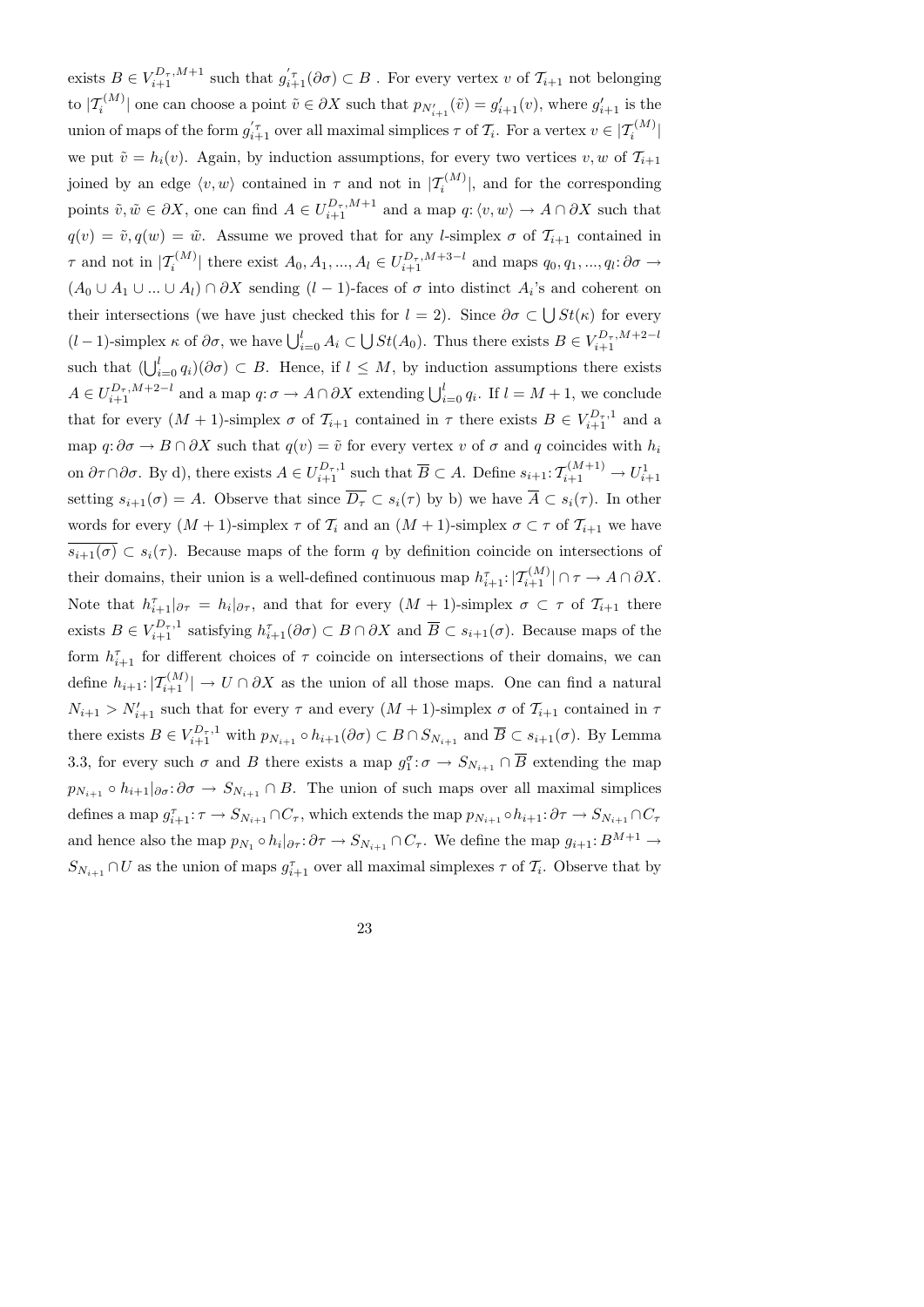the construction  $h_{i+1}, g_{i+1}, \mathcal{T}_{i+1}, V_{i+1}^1, U_{i+1}^1$  satisfy induction assumptions i)-iv) so that one can proceed with following steps of the construction.

To start the construction of  $g_i$ 's one has to set:  $N_0$ ,  $g_0$ ,  $V_0^1$  and  $U_0^1$ ,  $\mathcal{T}_0$ ,  $h_0$  and  $s_0$ . Let  $N_0$  be a natural number such that  $S_{N_0} \cap V \supset p_{N_0} \circ f(S^M)$ . By Lemma 3.3 one can find a map  $g_0: B^M \to S_{N_0} \cap \overline{V}$  extending the map  $p_{N_0} \circ f: S^M \to S_{N_0}$ . Then set  $V_0^1 = \{V\}, U_0^1 = \{U\}, \mathcal{T}_0$  - triangulation of  $B^{M+1}$  consisting of one  $(M + 1)$ -simplex,  $h_0 = f$  and  $s_0(\sigma) = U$  for every  $\sigma \in \mathcal{T}_0^{(M)}$ . It is obvious that conditions i) - iv) are satisfied.

We will now show some properties of the sequence  $(g_i)_{i=1}^{\infty}$  of maps which will imply that its limit is a continuous map extending  $f$ .

**Claim 0:**  $g_i(\tau) \subset s_L(\tau)$  for  $\tau \in \mathcal{T}_L^{(M+1)}$  and  $i \geq L$ .

Proof of the claim. First we show that for  $i, j = 0, 1, 2, ...$  and for any two simplices  $\sigma \in \mathcal{T}_{i}^{(M+1)}$  and  $\rho \in \mathcal{T}_{i+j}^{(M+1)}$  such that  $\rho \subset \sigma$  we have  $\overline{s_{i+j}(\rho)} \subset s_i(\sigma)$ . We proceed by induction on j. For  $j = 0$  the inclusion is obvious and for  $j = 1$  it follows from the construction of  $s_i$ . Assume we have proved that  $\overline{s_{i+j}(\rho)} \subset s_i(\sigma)$ . Let  $\kappa \in \mathcal{T}_{i+j+1}^{(M+1)}$  be a simplex contained in a simplex  $\rho \in \mathcal{T}_{i+j}^{(M+1)}$  that is itself contained in  $\sigma \in \mathcal{T}_{i}^{(M+1)}$ . Then, by the induction assumptions, we have  $\overline{s_{i+j+1}(\kappa)} \subset s_{i+j}(\rho) \subset s_i(\sigma)$ . This finishes the induction.

Let 
$$
A = \{\sigma \in \mathcal{T}_i^{(M+1)} \mid \sigma \subset \tau\}
$$
. Then  $\tau = \bigcup_{\sigma \in A} \sigma$ , and  
\n
$$
g_i(\tau) = g_i(\bigcup \sigma) = \bigcup g_i(\sigma) \subset \bigcup s_i(\sigma) \subset \bigcup \overline{s_i(\sigma)} \subset s_L(\tau).
$$

Here the last inclusion follows from what we proved above and the first one holds by iii).

 $\sigma \in A$ 

 $\sigma \in A$ 

**Claim 1:** For every  $y \in B^{M+1}$  the limit  $\lim_{i \to \infty} g_i(y)$  exists.

 $\sigma \in A$ 

Proof of the claim. Take an arbitrary open (in  $X \cup \partial X$ ) finite cover W of  $\overline{U} \cap \partial X$ . Since for every  $j \geq i > 0$  every  $A \in U_j^1$  satisfies  $A \subset U \setminus B(x_0, N_{i-1})$ , there exists a natural  $L > N_0$  such that for every  $i \geq L$  every neighbourhood  $A \in U_i^1$  is contained in some member of W. Take an arbitrary  $y \in B^{M+1}$ . Let  $\tau \in \mathcal{T}_L$  be a maximal simplex containing y. Then, by Claim 0,  $g_i(\tau) \subset s_L(\tau) \subset W$  for every  $i \geq L$  and some  $W \in \mathcal{W}$ . This implies the existence of the limit.

Claim 2:  $\lim_{i\to\infty} g_i(y) \in U \cap \partial X$ .

 $\sigma \in A$ 

Proof of the claim. This follows from:  $g_i(y) \in \bigcup U_1^1$  for every  $i; \overline{A} \subset U$  for every  $A \in U_1^1$ .

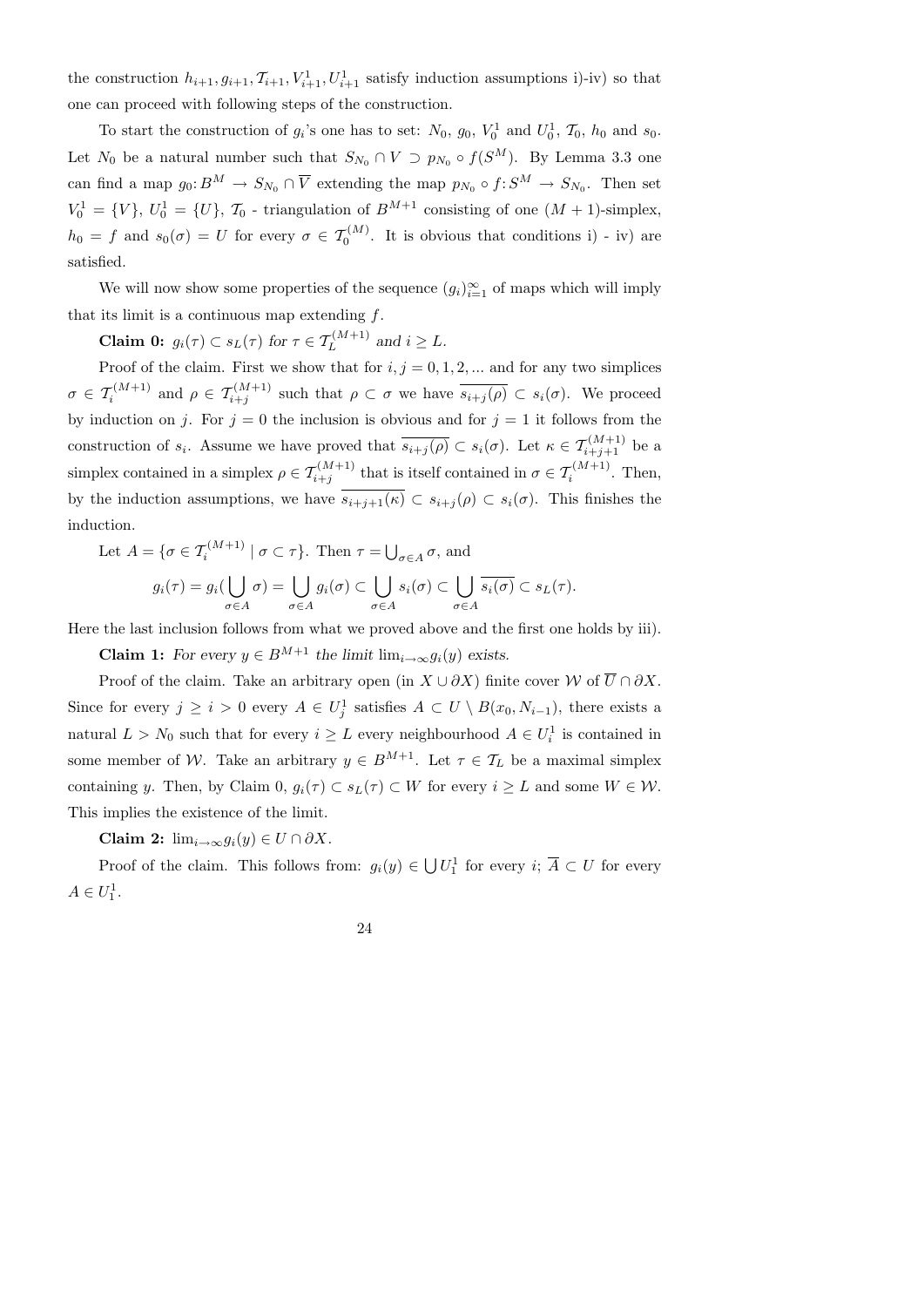**Claim 3:** The formula  $g(x) = \lim_{i \to \infty} g_i(x)$  defines a continuous map  $g: B^{M+1} \to$  $U \cap \partial X$ .

Proof of the claim. As in the proof of Claim 1, for every finite open cover  $W$  there exists  $L > 0$  such that for every  $i \geq L$  and any  $A \in U_i^1$  the star  $\bigcup \text{St}(A)$  of A in  $U_i^1$  is contained in some member of W. Take an arbitrary  $y \in B^{M+1}$ . Let  $\tau \in \mathcal{T}_L$  be a maximal simplex containing y. As in Claim 1, we have  $g_i(\sigma) \subset s_L(\sigma)$  for every  $i \geq L$  and every  $(M+1)$ -simplex  $\sigma$  of  $\mathcal{T}_L$  intersecting  $\tau$ , and hence  $g_i(\bigcup St(\tau)) \subset \bigcup \{s_L(\sigma) | \sigma \in St(\tau)\} \subset$  $\bigcup St(s_L(\tau)) \subset W$  for some  $W \in \mathcal{W}$ . In other words, for every open cover  $\mathcal W$  as above and any given  $y \in B^{M+1}$  there exists a natural  $L, W \in \mathcal{W}$ , and an open neighbourhood  $E \subset B^{M+1}$  of y such that for every  $i \geq L$  we have  $g_i(E) \subset W$ . This implies that the limit of  $g_i$ 's is continuous.

**Claim 4:** The map  $g: B^{M+1} \to U \cap \partial X$  extends f.

Proof of the claim. This follows from the fact that  $g_i|_{S^M} = p_{N_i} \circ h_i|S^M = p_{N_i} \circ f$ and  $\lim_{i\to\infty} p_{N_i} \circ f(y) = f(y)$  for every  $y \in S$  $M$ .

### Proposition 3.6

 $\partial X$  is  $(n-2)$ -connected and locally  $(n-2)$ -connected.

Proof. For the local statement let  $x \in \partial X$  and let  $W \ni x$  be its open (in  $X \cup \partial X$ ) neighbourhood. By Lemma 2.1 one can find standard neighbourhoods  $U$  and  $V$  of  $x$ contained in W and such that  $\overline{V} \subset U$ . Then by Lemma 3.5 for every  $k \in \{0, 1, ..., n-2\}$ every map  $f: S^k = \partial B^{k+1} \to V$  has an extension  $g: B^{k+1} \to U \subset W$ . For the global case apply Lemma 3.5 setting  $V = U = X \cup \partial X$ .

# 4. Right-angled buildings

Throughout this section  $(W, S)$  is a finitely generated right-angled Coxeter system, not necessarily hyperbolic. In subsection 4.A. we assume it to be finite, i.e.  $W \simeq (\mathbf{Z}/2)^n$ ,  $S = \{(1, 0, \ldots, 0), \ldots, (0, \ldots, 0, 1)\}.$ 

### 4.A. Finite right-angled buildings.

We will analyse the structure of finite W-buildings, as well as maps between such buildings. This will be needed later for the constructions of infinite right-angled buildings and of maps between them. A typical step of those constructions consists of extending a map defined on a subset of a finite residue to the whole residue.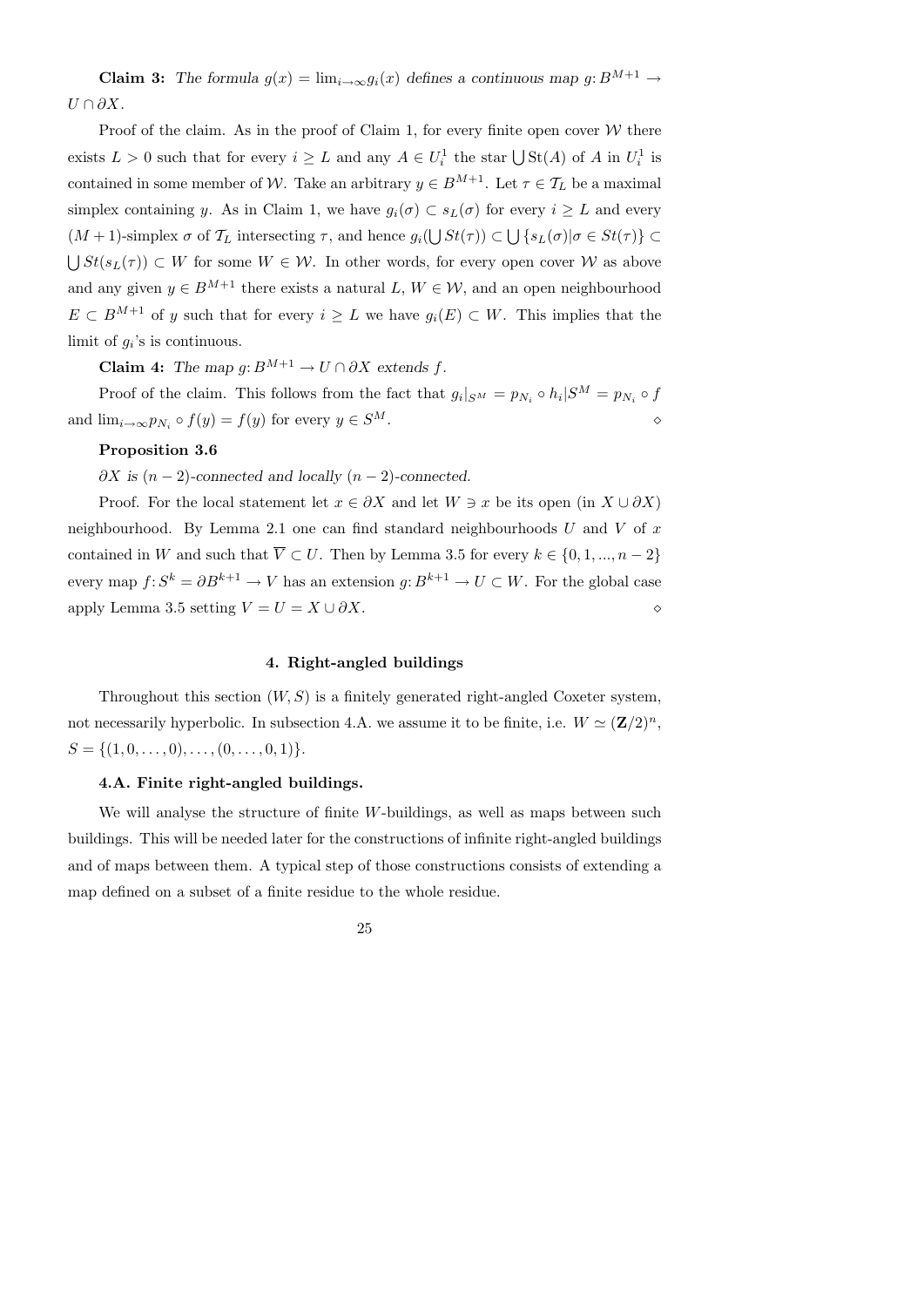We will treat a building combinatorially, as a set (of chambers) equipped with a family  $(\sim_s)_{s\in\mathcal{S}}$  of equivalence relations (the adjacency relations). The standard example of a finite W-building is a *product building*: the set of chambers Y is a product  $\prod_{s \in S} Y_s$ , where each  $Y_s$  is a finite set of cardinality at least 2 (at least 3 if one wants a thick building). Two chambers  $(y_s)$ ,  $(y'_s)$  are t-adjacent if  $y_s = y'_s$  for all  $s \neq t$ . Apartments are of the form  $A = \prod_{s \in S} A_s$ , where each  $A_s$  is a two-element subset of  $Y_s$ .

It is easy to see that any  $(\mathbf{Z}/2)^2$ -building X is a product building (we will frequently apply this fact to residues in larger buildings). Indeed, let  $S = \{s, t\}$  and let  $Y_s = X/\sim_s$ ,  $Y_t = X/\sim_t$ . Since any two chambers  $x, x' \in X$  are contained in some apartment,  $[x]_{\sim_s}$ and  $[x']_{\sim_t}$  always have a common chamber. Therefore, the map  $X \ni x \mapsto ([x]_{\sim_s}, [x]_{\sim_t}) \in$  $Y_s \times Y_t$  is onto. As no two chambers can be simultaneously s- and t-adjacent, this map is also injective.

By a morphism between two  $W$ -buildings (or subsets of such buildings) we mean a map of the sets of chambers preserving the relations. A subset  $E$  of a W-building  $X$ is called *star-like* (with respect to a chamber  $B \in X$ ) if for every  $x \in E$  every minimal gallery from B to x is contained in E. Notice that  $E = \emptyset$  is star-like.

#### Lemma 4.1

Let  $X$  be any finite W-building, and let  $Y$  be a product W-building described above. Let  $E \subseteq X$  be star-like with respect to a chamber B, and let  $\psi: E \to Y$  be a morphism. Then  $\psi$  extends to a morphism  $\phi: X \to Y$ . Moreover

- 1. If two such extensions coincide on each class  $[B]_{\sim_s}$ , then they are equal.
- 2. If  $\phi$  is injective on each class  $[B]_{\sim_s}$ , then  $\phi$  is a monomorphism.
- 3. If  $\phi$  maps each class  $[B]_{\sim_s}$  onto  $[\phi(B)]_{\sim_s}$ , then  $\phi$  is an epimorphism.

Proof. Let  $\pi: X \to W$  be the B-based folding map. Put  $X_k = \pi^{-1}(\{w \in W \mid \ell(w) \leq w\})$ k}); in particular,  $X_0 = \{B\}$ . Let  $C = \psi(B)$  if  $B \in E$ , or let C be an arbitrary chamber of Y if  $E = \emptyset$ . Put  $\phi(B) = C$ . Define  $\phi$  on  $[B]_{\sim_s} \setminus (E \cup \{B\})$  to be an arbitrary map to  $[C]_{\sim_s}$ ; define  $\phi$  on  $[B]_{\sim_s} \cap E$  to coincide with the restriction of  $\psi$ ; do this for each s. At this moment we have defined  $\phi$  on  $\bigcup_{s\in S}[B]_{\sim_s} = X_1$  so that it coincides with  $\psi$  on  $X_1 \cap E$ . Inductively on k we will extend  $\phi$  to  $X_k$ , and check that the extension coincides with  $\psi$  on  $X_k \cap E$ . Suppose this has been done for  $X_{k-1}$ , for some  $k-1 \geq 1$ . Let  $x \in X$ ,  $\pi(x) = w$ ,  $\ell(w) = k$ . For  $t \in In(w)$  we denote by  $x^t$  the chamber in the t-residue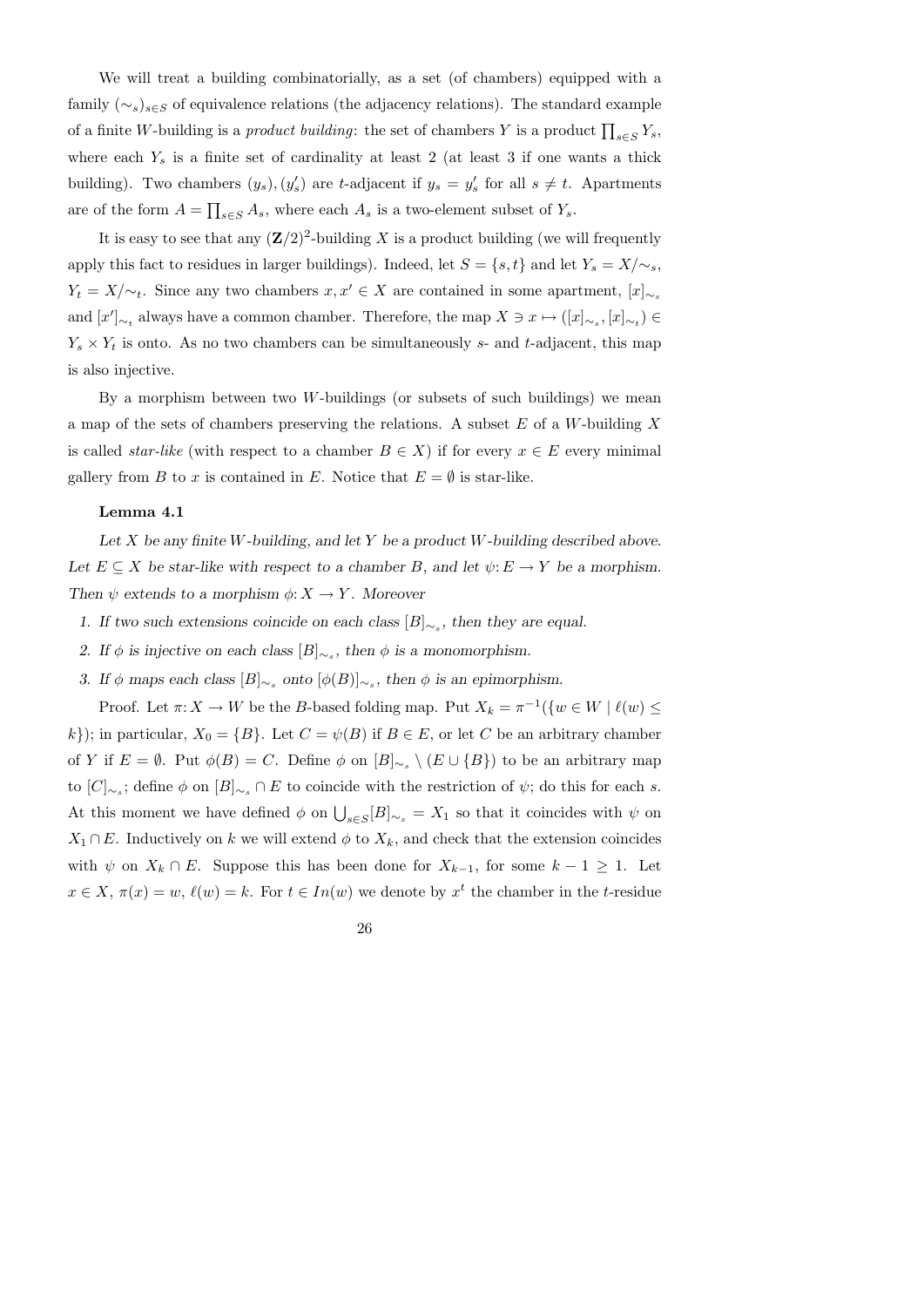of x which is closest to B. Since  $x \sim_t x^t$ ,  $\phi(x)$  has to be t-adjacent to  $\phi(x^t)$  for every  $t \in In(w).$ 

Let  $\phi(x^t) = (y_s^t)_{s \in S}$ . Let  $t, t' \in In(w)$  be distinct, and let  $s \in S$ ,  $s \neq t, t'$ . We claim that  $y_s^t = y_s^{t'}$  $s<sup>t</sup>$ . Indeed, let  $x<sup>t,t'</sup>$  be the chamber in the  $\{t, t'\}$ -residue of x which is closest to B. Since W is right-angled, we have  $x^{t,t'} = (x^t)^{t'} = (x^{t'})^t$ ; consequently  $x^{t,t'} \sim_t x^{t'}$ ,  $x^{t,t'} \sim_{t'} x^t$ . Therefore  $y_s^t = \phi(x^{t,t'})_s = y_s^{t'}$  $s<sup>t</sup>$ . Let us denote by  $y_s$  the common value of  $y_s^t$ ,  $t \neq s$ . Clearly,  $y = (y_s)_{s \in S}$  is the unique chamber in Y which is t-adjacent to  $\phi(x^t)$  for each  $t \in In(w)$ . Therefore, we have to put  $\phi(x) = y$ . Notice that if  $x \in E$ , then  $x^t \in E$ for all  $t \in In(w)$ . Therefore  $\psi(x)$  is t-adjacent to  $\psi(x^t) = \phi(x^t)$  for all  $t \in In(w)$ , hence  $\psi(x) = y = \phi(x)$ . We apply the above procedure to every  $x \in X_k \setminus X_{k-1}$ , and get the required extension.

1. Follows from the construction: after defining  $\phi$  on  $X_1$  we made no choices.

2. Let  $\pi_C: Y \to W$  be the C-based folding map. This map is given by  $\pi_C(y) =$  $\Pi_{\{s\in S|C_s\neq y_s\}}s$ . We first show that (under the assumption of 2) the map  $\phi$  is  $\pi - \pi_C$ equivariant. Again, this is done by induction on k. We have  $\pi_C(\phi(B)) = \pi_C(C) = 1$  $\pi(B)$ . Then  $\phi([B]_{\sim_s} \setminus \{B\}) \subseteq [C]_{\sim_s} \setminus \{C\}, \pi([B]_{\sim_s} \setminus \{B\}) = \{s\} = \pi_C([C]_{\sim_s} \setminus \{C\}),$ which checks  $\pi$ -equivariance on  $X_1$ . Let now  $x \in X$ ,  $y = \phi(x)$ ,  $w = \pi(x)$ ,  $\ell(w) = k \ge 2$ . For  $t \in In(w)$  we have  $\pi(x^t) = wt$ , and, by the inductive assumption,  $\pi_C(\phi(x^t)) = wt$ . It follows that  $\{s \in S \mid y_s^t \neq C_s\} = In(w) \setminus \{t\}$ . Hence  $\{s \in S \mid y_s \neq C_s\} = In(w)$  and  $\pi_C(\phi(x)) = w.$ 

Consequently, if we have  $\phi(x) = \phi(z)$ , then  $\pi(x) = \pi(z)$ . Let x, z be such a pair with the shortest possible  $w = \pi(x)$ , and let  $t \in In(w)$ . Then  $\phi(x^t) = \phi(z^t)$ , since both are the chamber in the t-residue of  $\phi(x) = \phi(z)$  which is closest to C. Since our counterexample to injectivity has shortest w, we deduce  $x^t = z^t$ —for all  $t \in In(w)$ . Notice that  $\ell(w) \geq 2$ ( $\pi$ -equivariance and the assumption of 2 imply that  $\phi$  is injective on  $X_1$ ). Let t, t' be two distinct elements of  $In(w)$ . Then  $x \sim_t x^t = z^t \sim_t z$  and  $x \sim_{t'} x^{t'} = z^{t'} \sim_{t'} z$ , so that x is both  $t$ - and  $t'$ -adjacent to z. This is possible in a building only if  $x = z$ .

3. By induction on k we will prove that for any  $(x, u) \in X_k \times S$  the map  $\phi: [x]_{\sim_u} \to$  $[\phi(x)]_{\sim_u}$  is surjective. The statement is true for  $k = 0$  by the assumption of 3. Let  $x \in X_k$ ,  $\pi(x) = w$ ,  $\ell(w) = k$ , and let  $u \in S$ . We can assume that  $\ell(wu) = k + 1$  otherwise  $x^u \in X_{k-1}$ ,  $[x]_{\sim_u} = [x^u]_{\sim_u}$  and the statement for  $(x, u)$  is true by the inductive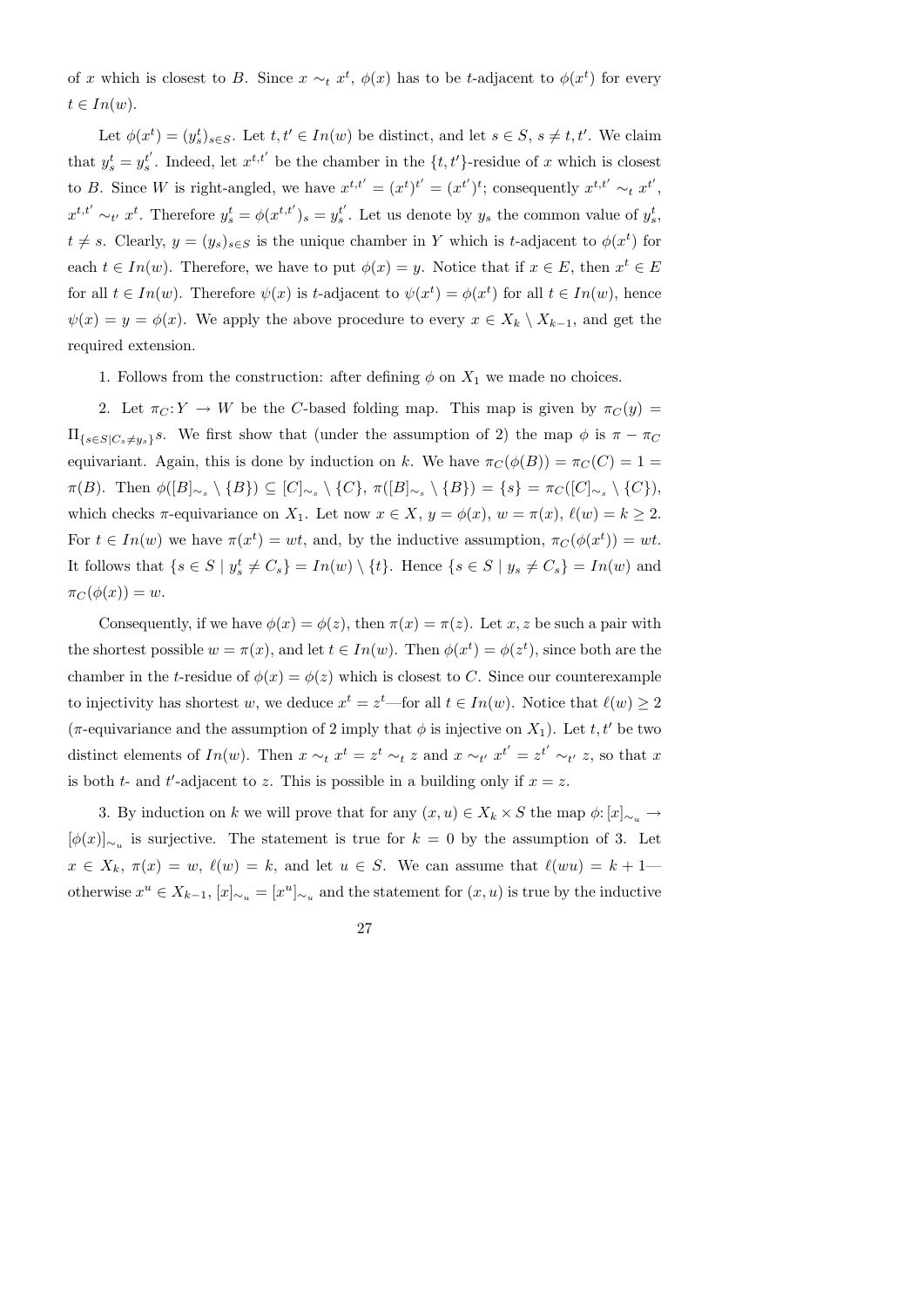assumption applied to  $(x^u, u)$ . Pick a  $t \in In(w)$ . Let  $y = (y_s) \in [\phi(x)]_{\sim_u}$ . We then have  $\phi(x)_s = y_s$  for  $s \neq u$ , and  $\phi(x^t)_s = y_s$  for  $s \neq u, t$ . Let  $z_s = y_s$  for  $s \neq t$ ,  $z_t = \phi(x^t)_t$ . Then  $z = (z_s) \sim_t \phi(x^t)$ , hence (by the inductive assumption for  $(x^t, u)$ ) there exists  $x' \in [x^t]_{\sim_u}$  such that  $\phi(x') = z$ . Observe that in the  $\{u, t\}$ -residue of  $x^t$  there is a unique element  $x''$  which is u-adjacent to x and t-adjacent to  $x'$ , while y is the unique chamber in Y which is u-adjacent to  $\phi(x)$  and t-adjacent to z. Hence,  $\phi(x'') = y$ , where  $x'' \in [x]_{\sim_u}$ .

It follows that the image of  $\phi$  is closed under all adjacency relations, hence it is equal to  $Y$ .

## Corollaries

- 1. One can take  $E = \bigcup_{s \in S} [B]_{\sim_s}$ , choose an arbitrary chamber  $\psi(B) \in Y$  and for each  $x \in [B]_{\sim_s}$  pick an arbitrary  $\psi(x) \in [\psi(B)]_{\sim_s}$ ; every such  $\psi$  extends to a unique morphism.
- 2. Let  $E = \bigcup_{s \in S} [B]_{\sim_s}$ , let  $Y_s = [B]_{\sim_s}$ . Put  $\psi(B) = (B)_{s \in S}$ . For  $x \sim_s B$  put  $\psi(x)_t = B$  for  $t \neq s$ ,  $\psi(x)_s = x$ . Then the extension  $\phi: X \to Y$  is an isomorphism. Thus, any finite W-building is isomorphic to a product building. Therefore, Lemma 4.1 holds with  $Y$  replaced by any finite  $W$ -building.
- 3. A corollary of the proof: every monomorphism of finite W-buildings  $\phi: X \to Y$  is  $\pi$ -equivariant (where  $\pi: X \to W$  is a folding map based at an arbitrary chamber  $x \in X$ , and  $\pi: Y \to W$  the  $\phi(x)$ -based folding map).

# 4.B. Maps of infinite right-angled buildings.

### Definition

A standard W-building is a set X (of chambers) equipped with: (a) a family  $(\sim_s)_{s\in S}$ of equivalence relations with finite equivalence classes; (b) a morphism  $\pi: X \to W$ , called the folding map; such that the following are satisfied:

- 1.  $(\forall x \in X)(\forall s \in S)(\exists x' \in X)(x \sim_s x' \land x \neq x')$ ;
- 2.  $\pi^{-1}(1)$  has one element (denoted B and called the base chamber);
- 3. let  $x \in X$ ,  $T = In(\pi(x))$ ,  $w = \pi(x)$ . Then  $Res(x, T)$  is a finite right-angled building and the map  $Res(x, T) \ni x' \mapsto (ww_T)^{-1}\pi(x') \in W_T$  is a folding map of that building (where  $w_T$  is the longest element in  $W_T$ ).

It is pretty clear that any locally finite W-building with any folding map is a standard W-building. In particular, condition 3 follows from property (F3) stated in section 1.

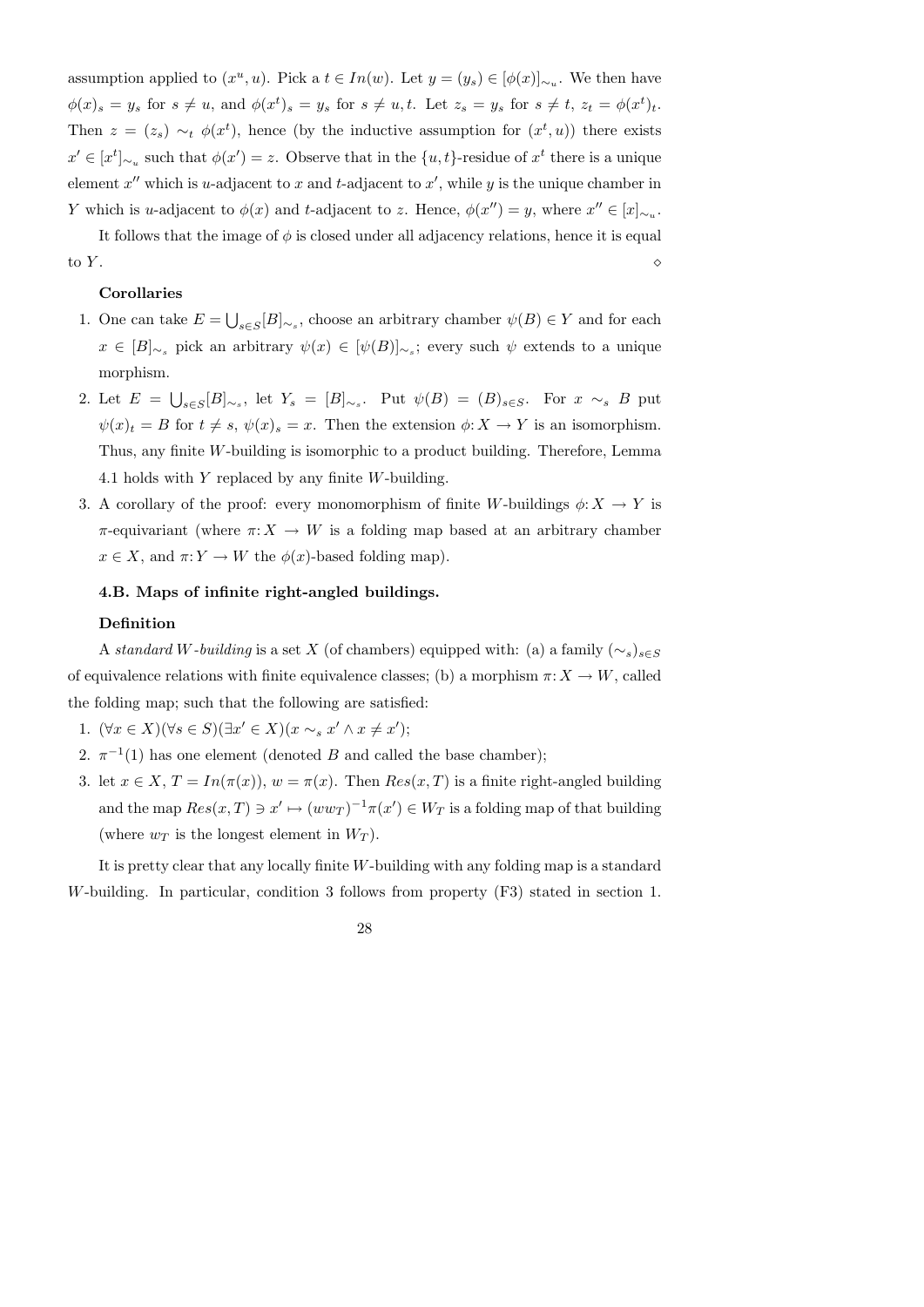More specifically,  $Res(x, T)$  is mapped by  $\pi$  onto the coset  $wW_T$  of  $W_T$ ;  $w = \pi(x)$  is the longest element of  $wW_T$ , therefore  $ww_T$  is the shortest element of  $wW_T$ . Let y be the shortest chamber in  $Res(x, T)$  (as in (F3)); then  $\pi(y) = ww_T$ . The y-based folding map of  $Res(x,T)$  is the composition of (restricted)  $\pi$  and the left multiplication in W that moves the coset  $wW_T$  to  $W_T$  and the element  $\pi(y)$  to 1. This left multiplication is the left multiplication by  $\pi(y)^{-1} = (ww_T)^{-1}$ .

# Remarks

- 1. Later we will prove that a standard building is in fact a building.
- 2. The residue  $Res(x,T)$  in condition 3 intersects  $\pi^{-1}(ww_T)$  in one chamber, to be called the shortest chamber of  $Res(x, T)$ . The folding map in condition 3 is based at that chamber.
- 3. Conditions 1 and 3 together imply that for every  $x \in X$  and every spherical  $T \subseteq S$ the residue  $Res(x, T)$  is a finite  $W_T$ -building, and the restriction of  $\pi$  composed with left multiplication by the inverse of the shortest element of  $\pi(Res(x,T))$  is a folding map of that building.
- 4. It follows from the previous remark that if  $t \in In(\pi(x))$  then  $\pi^{-1}(\pi(x)t) \cap [x]_{\sim_t}$ consists of a unique element (to be denoted  $x^t$ ).

### Definition

A local W-building is a set Y (of chambers) equipped with a family  $(\sim_s)_{s\in S}$  of equivalence relations, such that:

- 1. for every  $y \in Y$  and every spherical  $T \subseteq S$ ,  $Res(y, T)$  is a finite  $W_T$ -building;
- 2. Y is gallery connected, i.e., for every  $y, y' \in Y$  there exists a gallery from y to y': a sequence  $y_0 = y, y_1, \ldots, y_k, y_{k+1} = y'$ , such that  $y_i \sim_{s_i} y_{i+1}$  for some  $s_i \in S$ , where  $i = 0, 1, \ldots, k.$

## Remark

A standard W-building is a local W-building. Condition 1 follows from the third remark above. To check condition 2, we show that there exists a gallery from an arbitrary chamber x to B. Let  $\pi(x) = w$ . It follows from the fourth remark above that a minimal gallery in W from  $w$  to 1 can be lifted to a gallery in X from  $x$  to some chamber in  $\pi^{-1}(1)$ ; however,  $\pi^{-1}(1) = \{B\}.$ 

The following theorem is rather weak. The proof will give us an idea of what should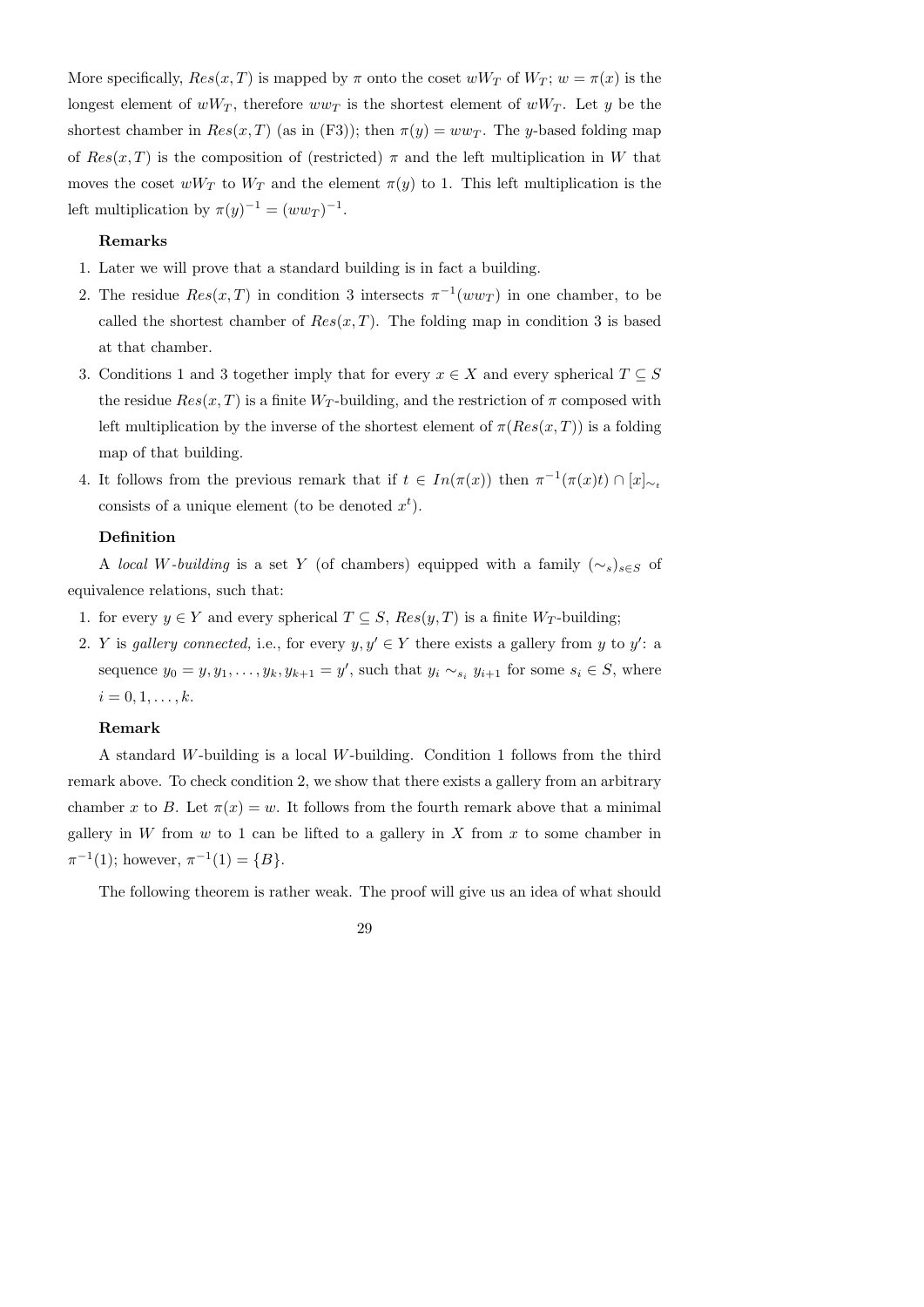really be done.

# Theorem 4.2

Let  $X$  be a standard W-building, and let  $Y$  be a local W-building. Then there exists a morphism  $\phi: X \to Y$ .

Proof. Choose a well-ordering  $\lt$  on X such that each initial segment  $X_{\lt x}$  is starlike (with respect to B). We define  $\phi$  inductively. To start, we pick any  $y \in Y$  and declare  $\phi(B) = y$ . At limit steps we take union. Suppose  $\phi: X_{\leq x} \to Y$  has already been defined. Let  $T = In(\pi(x))$ . Since  $X_{\leq x}$  is star-like, so is  $X_{\leq x} \cap Res(x,T)$  (in  $Res(x,T)$ , with respect to the shortest element  $x_0$  of that residue). Since  $\phi$  is a morphism, it maps  $X_{\leq x} \cap Res(x_0, T)$  into  $Res(\phi(x_0), T)$ ; this restriction can, by Lemma 4.1, be extended to  $\eta: Res(x_0, T) \to Res(\phi(x_0), T)$  (since Y is a local building,  $Res(\phi(x_0), T)$  is a finite W<sub>T</sub>-building; therefore, Lemma 4.1 can indeed be applied). We put  $\phi(x) = \eta(x)$ . Since all chambers in  $X_{\leq x}$  which are adjacent to x belong to  $Res(x_0, T)$  (where  $\phi$  coincides with  $\eta$ ), the extended  $\phi: X_{\leq x} \cup \{x\} \to Y$  is a morphism.

Notice that, in the construction of  $\phi$  described in the proof, if  $In(\pi(x))$  has at least two elements, then  $\phi(x)$  is uniquely determined by  $\phi|_{X_{\leq x}}$ . In fact, if  $u, t \in In(\pi(x))$ , then  $\phi(x)$  is uniquely determined by  $\phi(x^t)$  and  $\phi(x^u)$ : it is the unique chamber u-adjacent to  $\phi(x^t)$  and t-adjacent to  $\phi(x^u)$  (as in the proof of Lemma 4.1). If, on the other hand,  $In(\pi(x)) = \{s\},\$  then  $\phi(x)$  can be freely chosen in  $[\phi(x_0)]_{\sim_s}$ . These observations are basic for the next theorem.

Let X be a standard W-building, and let Y be a local W-building. We say that a morphism  $\phi: X \to Y$  is a local monomorphism (resp. local epimorphism, covering map), if for every  $x \in X$  and every spherical  $T \subseteq S$  the residue  $Res(x, T)$  is injectively (resp. surjectively, bijectively) mapped by  $\phi$  to  $Res(\phi(x), T)$ .

### Definition

The root set  $R(X)$  of a standard W-building X is  $\{(x, s) \in X \times S \mid In(\pi(x)s) = \{s\}\}.$ 

## Theorem 4.3

Let X be a standard W-building, let Y be a local W-building, and let  $\phi: X \to Y$  be a morphism. Let R be the root set of X.

1. The map  $\phi$  is uniquely determined by  $\phi(B)$  and the restrictions of  $\phi$  to  $[x]_{\sim_s}$ , over all  $(x, s) \in R$ .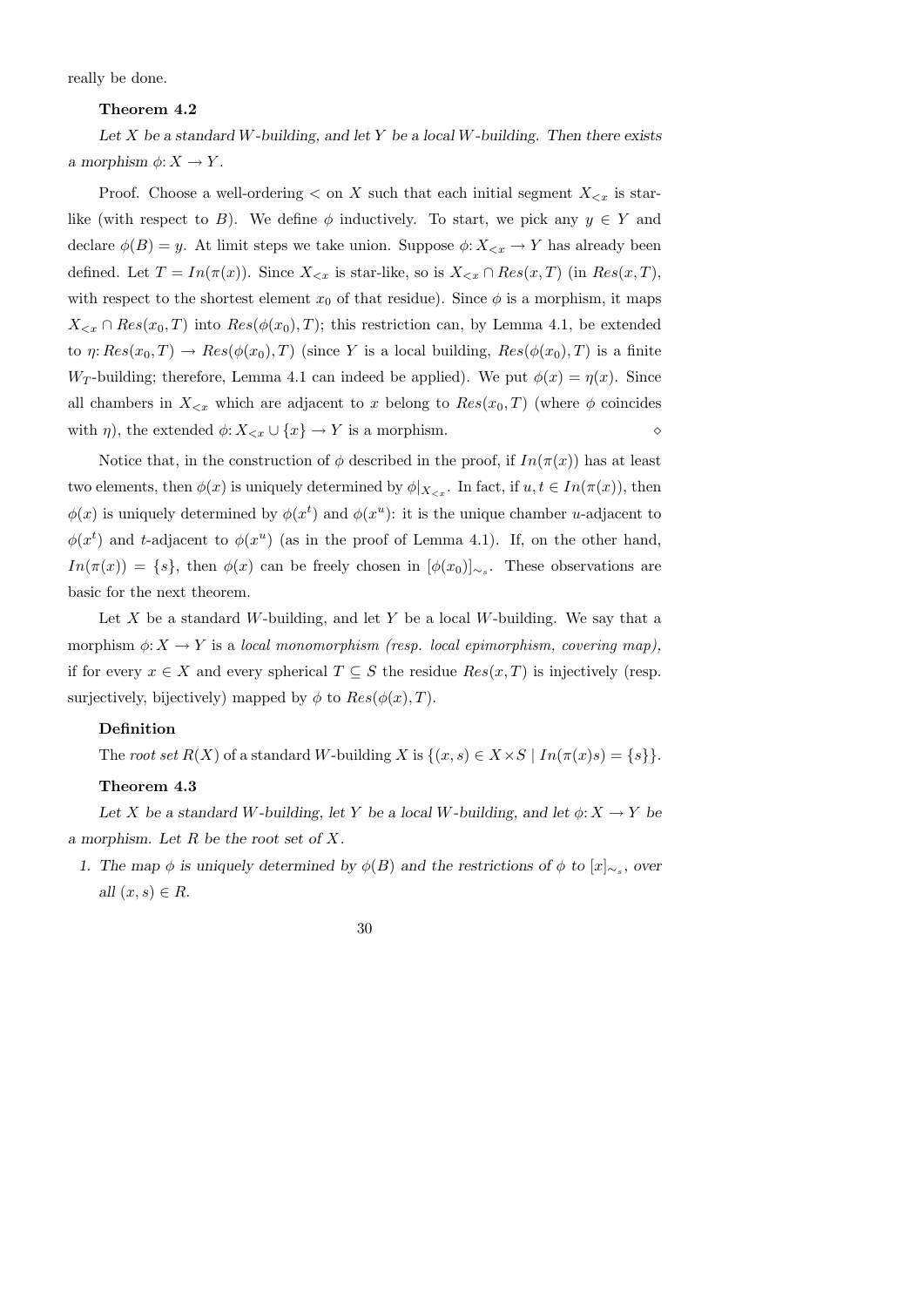- 2. If all the above restrictions are injective, then  $\phi$  is a local monomorphism.
- 3. If, for each  $(x, s) \in R$ ,  $\phi$  maps  $[x]_{\sim_s}$  onto  $[\phi(x)]_{\sim_s}$ , then  $\phi$  is a local epimorphism and a surjection.
- 4. If, for each  $(x, s) \in R$ ,  $\phi$  maps  $[x]_{\sim_s}$  bijectively onto  $[\phi(x)]_{\sim_s}$ , then  $\phi$  is a covering map.

Proof.

1. Let  $\phi_1, \phi_2: X \to Y$  coincide on B and on each  $[x]_{\sim_s}, (x, s) \in R$ . Suppose that  $x \in X$  is a chamber with shortest  $w = \pi(x)$  such that  $\phi_1(x) \neq \phi_2(x)$ . If  $In(w) = \emptyset$ , then  $w = 1$  and  $x = B$ —contradiction. If  $In(w) = \{s\}$ , then  $(x^s, s) \in R$ ,  $x \in [x^s]_{\sim_s}$  contradiction again. If  $T = In(w)$  has at least two elements, then, by Lemma 4.1 part 1 applied to  $Res(x,T)$ ,  $\phi_1(x)$  and  $\phi_2(x)$  are uniquely determined by  $\phi_1|_{X_k} = \phi_2|_{X_k}$  (where  $k = \ell(w) - 1$ , so that they coincide.

2. Suppose not. Let  $x_0 \in X$  be an element of X with the shortest possible  $w = \pi(x_0)$ , such that for some spherical T the restriction of  $\phi$  to  $Res(x_0, T)$  is not injective. By Lemma 4.1 part 2, there exists  $t \in T$  and chambers  $x, x' \sim_t x_0$  such that  $\phi(x) = \phi(x')$ . If  $In(wt) \neq \{t\}$ , then  $Res(x, In(wt))$  is a residue on which  $\phi$  is injective, and whose shortest chamber is shorter than  $x_0$ , contradiction. In the case  $In(wt) = \{t\}$  we have  $(x_0, t) \in R$  and  $x, x' \in [x_0]_{\sim_t}$ , so that  $\phi(x) \neq \phi(x')$ , contradiction.

3. Suppose that  $\phi$  is not a local epimorphism. Let  $Res(x_0, T)$  be a counterexample with shortest  $w = \pi(x_0)$ . Then, by Lemma 4.1 part 3, there is a  $t \in T$  such that  $\phi: [x_0]_{\sim_t} \to [\phi(x_0)]_{\sim_t}$  is not onto. As in the proof of 2 we see that  $In(wt) = \{t\}.$ Therefore  $(x_0, t) \in R$ , contradiction.

Since the image of a local epimorphism is closed under the adjacency relations, and since Y is gallery connected, we have  $\phi(X) = Y$ .

4. Follows from 2 and 3.

# 4.C. Construction.

In this subsection we present a construction of a general standard W-building. Let  $W = \{w_1 = 1, w_2, ...\}$  be a numbering of elements of W such that each  $W_k =$  $\{w_1, \ldots, w_k\}$  is a star-like subset of W (with respect to 1). The process of building X is inductive. At k'th step we construct the part  $X_k$  of X which is going to be the preimage of  $W_k$  under the folding map. To get  $X_k$  from  $X_{k-1}$  we need to attach the chambers

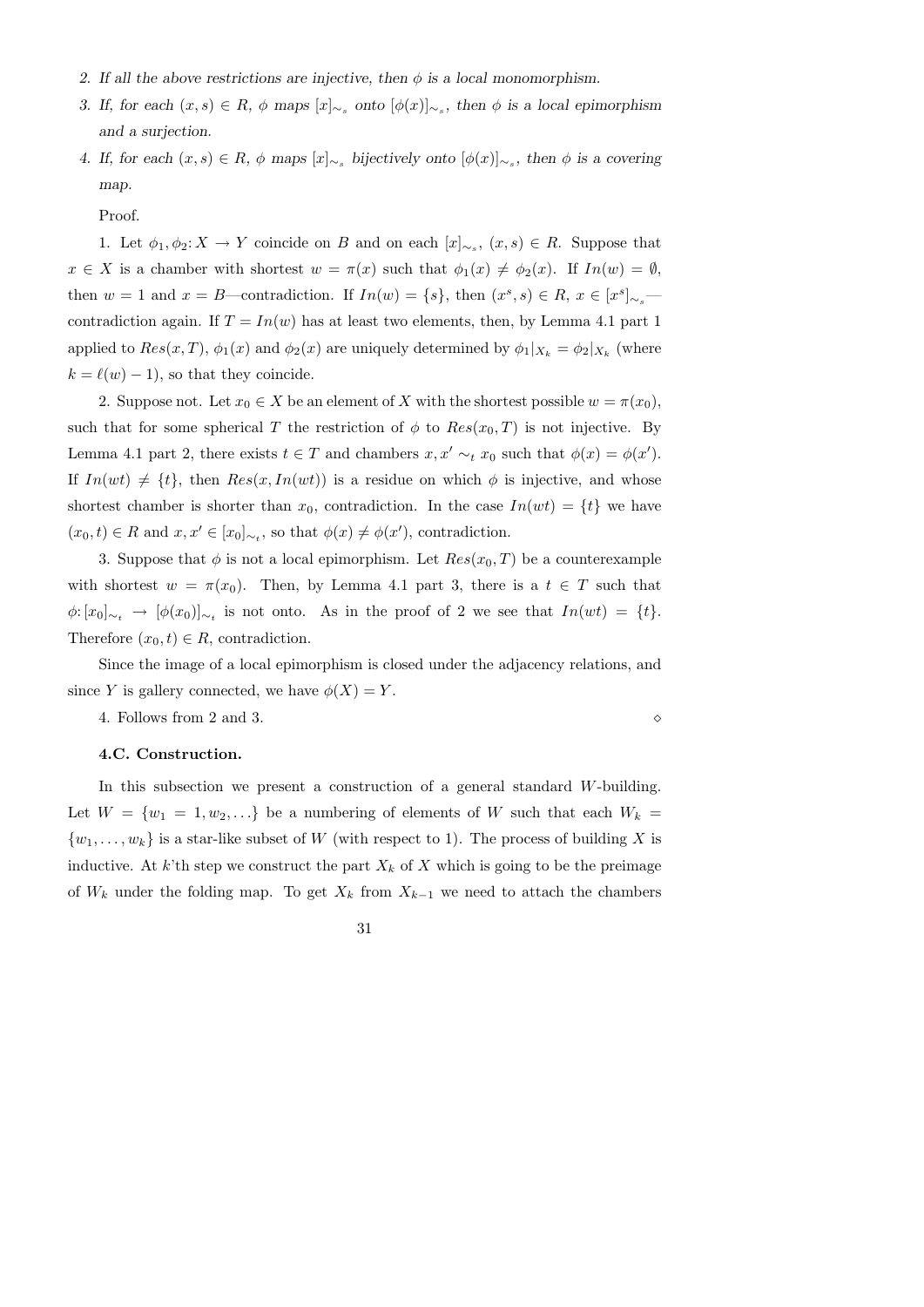that fold to  $w_k$ . Such a chamber x is contained in a finite residue  $Res(x, In(w_k))$  which is isomorphic to a product building and whose large part is contained in  $X_{k-1}$ . Thus,  $X_k$ is obtained from  $X_{k-1}$  by gluing to it product buildings that will become  $Res(x, In(w_k))$ for  $x \in \pi^{-1}(w_k)$ .

We now proceed to the details. We would like to construct, by induction on  $k$ , sets  $X_k$  with equivalence relations  $({\sim}^k_s)_{s\in S}$ , together with morphisms  $\pi_k: X_k \to W_k$ , such that:

1.  $X_{k-1} \subseteq X_k$ .

- 2. Each relation  $\sim_s^k$  when restricted from  $X_k \times X_k$  to  $X_{k-1} \times X_{k-1}$  yields the relation  $\sim_s^{k-1}$ . (Therefore, we will simply use  $\sim_s$ ).
- 3.  $\pi_k|_{X_{k-1}} = \pi_{k-1}$ . (Again, we will often denote the map  $\pi_k$  simply by  $\pi$ ).

4. 
$$
\pi_k^{-1}(W_{k-1}) = X_{k-1}.
$$

5. Let  $x \in X_k$ ,  $T = In(\pi(x))$ ,  $w = \pi(x)$ . Then  $Res_k(x,T)$  is a finite right-angled building and the map  $Res_k(x,T) \ni x' \mapsto (ww_T)^{-1}\pi(x') \in W_T$  is a folding map of that building. Here  $Res_k$  stands for the residue in  $X_k$ .

Finally, we will obtain a standard W-building  $X = \bigcup_k X_k$  with the folding map  $\pi =$  $\bigcup_{k} \pi_k$ . In fact, at kth step we will construct not only  $X_k$  and  $\pi_k$ , but also the following additional data:

- (a) an integer  $q_{x,s} \geq 1$ , for each  $(x, s) \in X_k \times S$ ;
- (b) for each  $u \in W$  such that  $uw_U \in W_k$  (where  $U = In(u)$ ) and each  $y \in \pi^{-1}(uw_U)$ : a  $(uw_U)^{-1}\pi_k\text{-}\pi_{y,U}$  equivariant monomorphism  $\phi_{y,U}$ :  $Res_k(y,U) \to Y_{y,U}$ . Here  $Y_{y,U}$  is a product  $W_U$ -building with the s-factor  $Y_{y,s}$  of cardinality  $q_{y,s}+1$ , and  $\pi_{y,U}: Y_{y,U} \to Y_{y}$  $W_U$  is the  $\phi_{y,U}(y)$ -based folding map. We will usually briefly say that  $\phi_{y,U}$  is  $\pi$ equivariant.

The numbers  $q_{x,s}$  are subject to extra conditions:

- 6. If  $q_{z,s}$  and  $q_{z',s}$  are defined and  $z \in Res_k(z',T)$  for a spherical  $T \subseteq S$  containing s, then  $q_{z,s} = q_{z',s}$ .
- 7. If  $y \in X_k$  and  $\{\pi(y), \pi(y)s\} \subseteq W_k$ , then  $Res_k(y, s)$  has  $q_{y,s} + 1$  elements.

The first step is:  $X_1 = \{B\}$ . We choose the numbers  $q_{B,s}$  and the maps  $\phi_{B,T}$ :  $\{B\} \rightarrow$  $Y_{B,T}$  arbitrarily.

Suppose that we have already constructed everything promised for  $k-1$ . Let  $w = w_k$ ,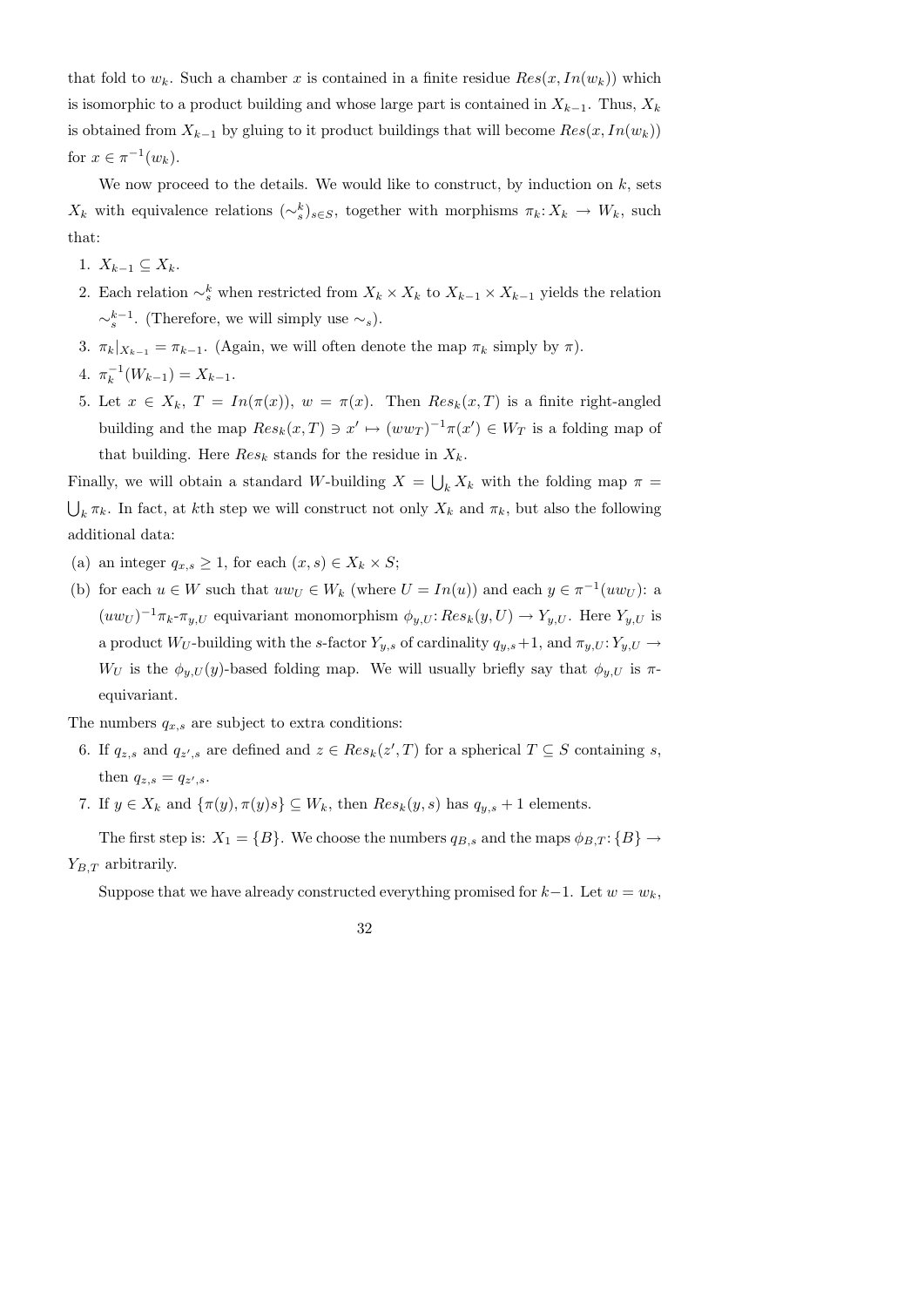let  $T = In(w)$ . The set  $X_k$  is obtained from  $X_{k-1}$  by gluing  $Y_{x,T}$ , for all  $x \in \pi^{-1}(ww_T)$ , via the maps  $\phi_{x,T}$ . Throughout the proof, x will be a generic notation for an element of  $\pi^{-1}(ww_T).$ 

### Lemma

Let  $x_1, x_2 \in \pi^{-1}(ww_T), x_1 \neq x_2$ . Then  $Res_{k-1}(x_1, T) \cap Res_{k-1}(x_2, T) = \emptyset$ .

Proof. Suppose not; then  $x_2 \in Res_{k-1}(x_1, T)$ . The map  $\phi_{x_1,T}$  being  $\pi$ -equivariant, we have  $\phi_{x_1,T}(x_2) = \phi_{x_1,T}(x_1)$ . However,  $\phi_{x_1,T}$  is injective; hence  $x_1 = x_2$ , contradiction.  $\diamond$ (Lemma)

- 1. Follows from the fact that the gluing maps are injective.
- 2. Claim: If  $y, z \in Res_{k-1}(x, T)$  and  $\phi_{x,T}(y) \sim_t \phi_{x,T}(z)$ , then  $y \sim_t z$ .

*Proof.* We can assume that  $t \in T$ , for otherwise  $y = z$ . Let  $\phi = \phi_{x,T}$ ,  $Y = Y_{x,T}$ . There are two cases.

- a)  $\{\pi(y), \pi(y)t\} \subseteq W_{k-1}$ . In that case, due to 7.,  $Res_{k-1}(y, t)$  has  $q_{y,t}+1$  elements;  $Res_Y(\phi(y), t)$  has  $q_{x,t} + 1$  elements. However, 6. implies that  $q_{x,t} = q_{y,t}$  ( $y \in$  $Res_{k-1}(x,T)$ ; therefore  $\phi$  restricts to a bijection between these residues. Since  $\phi$  is an injection, this implies that  $z \in Res_{k-1}(y, t)$ .
- b)  $\pi(y)t = w$ . Then  $Res_Y(\phi(y), t)$  consists of  $\phi(y)$  and chambers which map to  $w_T$ under  $\pi_{x,T}$ . Hence either  $\phi(z) = \phi(y)$  (and  $-\phi$  being injective—we get  $z = y$ ) or  $\pi_{x,T}(\phi(z)) = w_T$ . In the latter case  $\pi$ -equivariance of  $\phi$  implies  $\pi(z) = w$ , which contradicts  $z \in X_{k-1}$ .  $\Diamond$  (*Claim*)

Due to the claim, the following definition makes sense:  $y \sim_s^k z$  if either  $y, z \in X_{k-1}$ and  $y \sim_s^{k-1} z$ , or  $y, z \in Y_{x,T}$  for some x and  $y \sim_s z$  in  $Y_{x,T}$ .

Finally, we need to check that  $\sim_s^k$  is an equivalence relation, the only non-trivial condition being transitivity:  $(a \sim_s b \land b \sim_s c) \Rightarrow a \sim_s c$ . The cases  $a, b, c \in X_{k-1}$ and  $a, b, c \in Y_{x,T}$  are clear. Thus, we can assume that at least one of  $a, b, c$  is in  $Y_{x,T} \setminus X_{k-1}$  (for some x). Then we can assume that  $s \in T$  (otherwise  $a = b = c$ ). If  $b \in Y_{x,T} \setminus X_{k-1}$ , then  $a, c \in Y_{x,T}$  and  $a \sim_s c$  follows. If not, we can assume  $a \in Y_{x,T} \setminus X_{k-1}, b \in Y_{x,T} \cap X_{k-1} = Res_{k-1}(x,T)$ . Now if  $c \in X_{k-1}$ , then  $c \sim_s b$ implies  $c \in Res_{k-1}(x,T) \subseteq Y_{x,T}$ , and  $a \sim_s c$  follows. If  $c \notin X_{k-1}$ , then  $c \in Y_{x',T}$  (for some  $x' \in \pi^{-1}(w)$ . It follows that  $b \in Y_{x',T} \cap Y_{x,T}$ , hence, in view of the Lemma,  $x = x'$  and  $a, b, c \in Y_{x,T}$ .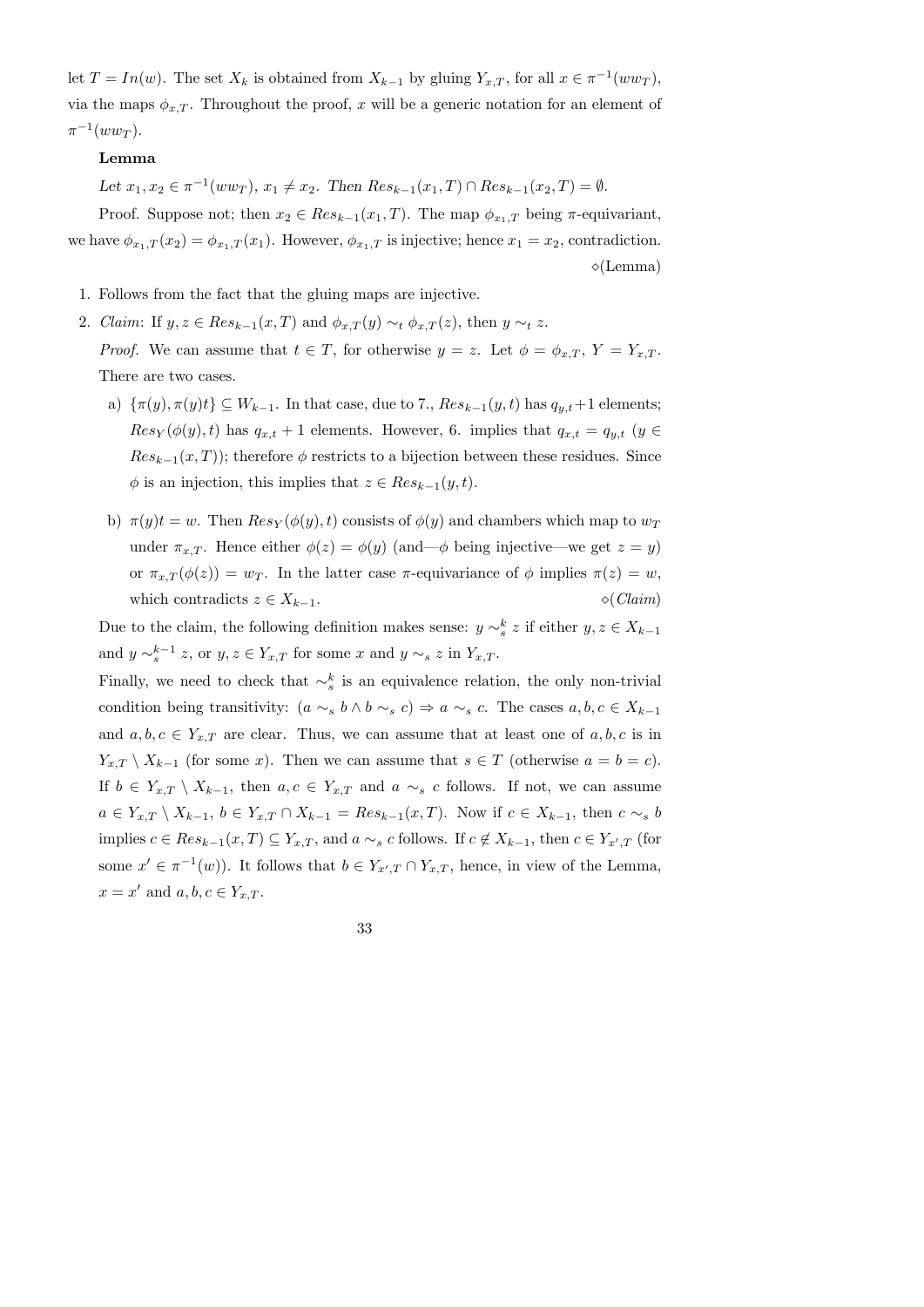- 3. We define  $\pi_k$  as follows: if  $y \in X_{k-1}$ , then  $\pi_k(y) = \pi_{k-1}(y)$ ; if  $y \in Y_{x,T}$  we put  $\pi_k(y) = ww_T \pi_{x,T}(y)$ . This definition is correct because of the  $\pi$ -equivariance of  $\phi_{x,T}$ . Condition 3. is clear.
- 4. Suppose that  $y \in Y = Y_{x,T}$ , but y is not in the image of  $\phi = \phi_{x,T}$ . We claim that  $\pi(y) = w$ , or, equivalently, that  $\pi_{x,T}(y) = w_T$ . Suppose not; let y be a counterexample with shortest  $u = \pi_{x,T}(y)$ . Notice that  $u \neq 1$ , because  $\pi_{x,T}^{-1}(1) = \{\phi(x)\}\.$  Let  $t \in In(u)$ , and let  $y^t = \phi(z)$ . As in 2., we have  $q_{x,t} = q_{z,t}$ . Moreover,  $\pi(z) = w w_T u t$ and  $\pi(z)t = w w_T u$  belong to  $W_{k-1}$ , so that  $Res_{k-1}(z, t)$  has cardinality  $q_{z,t} + 1$  the same as  $Res_Y(y^t, t)$ . Therefore  $\phi$  maps  $Res_{k-1}(z, t)$  bijectively onto  $Res_Y(y^t, t)$ , and y is in the image of  $\phi$ , contradiction.
- 5. The new residues to be checked are  $Res_k(y,T)$ , for  $y \in Y_{x,T}$ ,  $\pi(y) = w$ . But in this case  $Res_k(y,T) = Y_{x,T}$ , and  $(ww_T)^{-1}\pi = \pi_{x,T}$ .
- 6. Let  $y \in Y_{x,T} \setminus X_{k-1}, s \in S$ . If  $s \in T$ , we put  $q_{y,s} = q_{y^s,s}$ . If  $s \notin T$ , but there exists  $t \in T$  such that  $\{t, s\}$  is spherical, then we put  $q_{y,s} = q_{y^t,s}$ . This does not lead to contradictions: if  $t' \in T$  and  $\{s, t'\}$  is spherical, then  $\{s, t, t'\}$  is also spherical, and  $y^{t'} \in Res_{k-1}(y^t, \{s, t, t'\})$ , so that  $q_{y^{t'}, s} = q_{y^t, s}$  by 6. Finally, if  $s \notin T$  and no  $t \in T$ commutes with s, then we choose  $q_{y,s}$  arbitrarily. Observe that this last case occurs exactly when  $In(ws) = \{s\}.$

Now suppose that  $z, z' \in X_k$ ,  $z \in Res_k(z', U)$  where U is spherical and  $s \in U$ . We will show that  $q_{z,s} = q_{z',s}$ . Let  $z = z_1, z_2, \ldots, z_m = z'$  be a gallery in  $X_k$ ,  $z_i \sim_{u_i} z_{i+1}, u_i \in U$ . Suppose that some two consecutive chambers  $z_i, z_{i+1}$  do not belong to  $X_{k-1}$ . Then they are both in  $Y_{x,T}$  for some x, and  $u_i \in T$ . We insert  $z_i^{u_i}$  between  $z_i$  and  $z_{i+1}$ . Repeating the process we ensure that if  $z_i \notin X_{k-1}$ , then  $z_{i-1}, z_{i+1} \in X_{k-1}$  (except  $i = 0, m$ ). Then we replace each triple  $z_{i-1}, z_i, z_{i+1}$  with  $z_i \notin X_{k-1}$  by  $z_{i-1}, z_{i-1}^{u_i} = z_{i+1}^{u_{i-1}}, z_{i+1}$ . We obtain a U-gallery from z to z' whose all but external chambers lie in  $X_{k-1}$ . We conclude that  $q_{z,s} = q_{z_1,s} = q_{z_{m-1},s} = q_{z',s}$ .

7. The new residues to be checked are  $Res_k(y, s)$  for y such that  $\pi(y) = w$  or  $\pi(y) = ws$ (where—for some  $x-y \in Y_{x,T}$  and  $s \in T$ ). In either case,  $Res_k(y,s) = Res_Y(y,s)$ has  $q_{x,s} + 1$  elements. However,  $y \in Res_k(x,T)$  so that, by 6.,  $q_{x,s} = q_{y,s}$ .

Finally, we need to construct or extend some of the maps  $\phi_{u,U}$ .

Some cases are easy. If  $u = w$ , then  $U = T$  and  $y \in \pi^{-1}(ww_T)$ . Then  $Res_k(y,T) =$ 

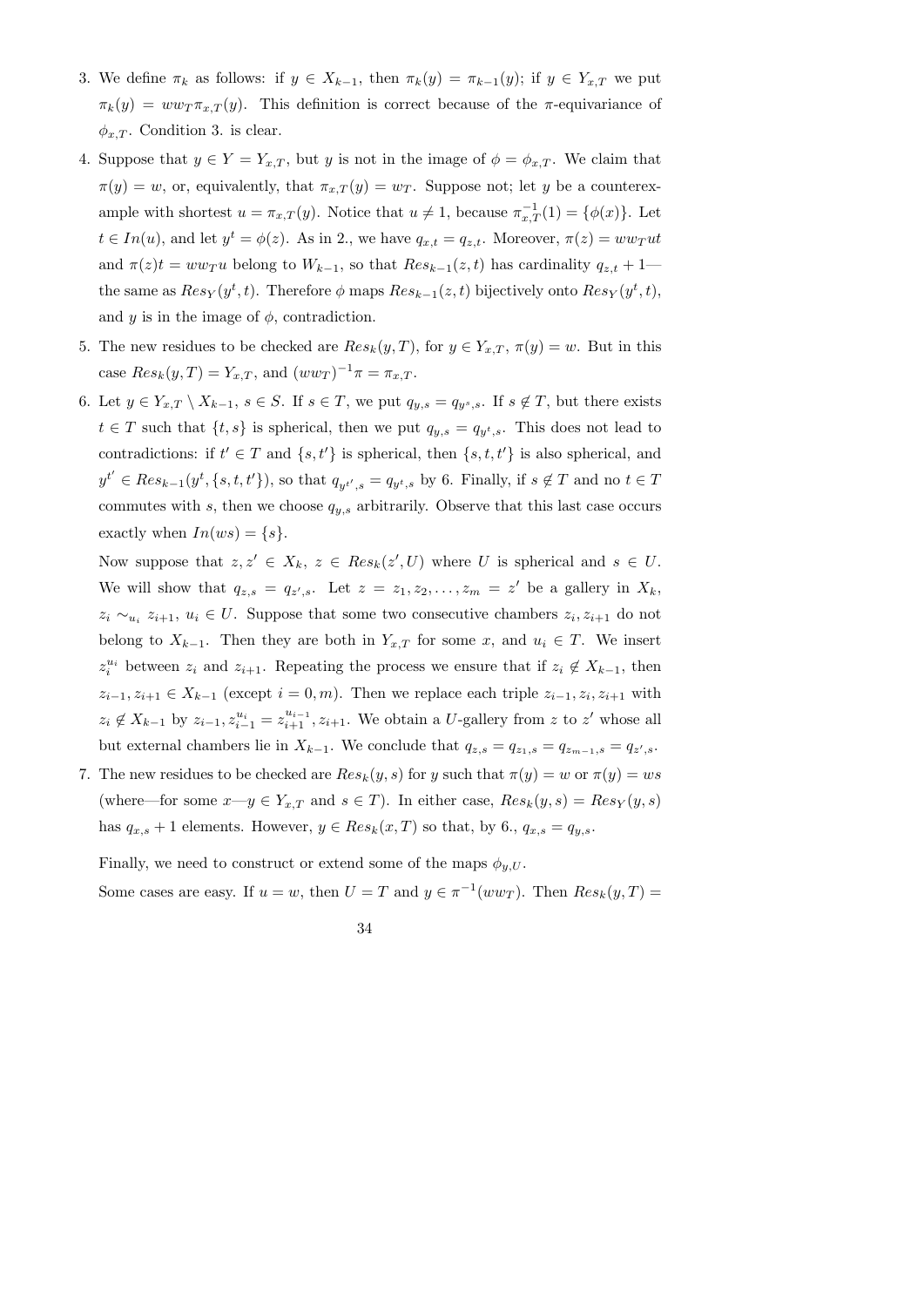$Y_{y,T}$  and we put  $\phi_{y,T} = Id_{Y_{y,T}}$ . If  $uw_U = w$ , then we choose  $\phi_{y,U}: \{y\} \to Y_{y,U}$  arbitrarily. If  $w \notin uW_U$ , then we do not change  $\phi_{u,T}$ .

Thus, we can assume that  $w \in uW_U$ , but  $w \neq uw_U$ . Then  $w = uw_Uu_1 \dots u_k$  for some pairwise different  $u_1 \dots u_k \in U$ . We have  $u_i \in In(w) = T$ , so that  $w \in uw_UW_{U \cap T}$ , or equivalently,  $uw_U \in wW_{U \cap T}$ . Since  $uw_U$  is the shortest element in  $uW_U = wW_U$ , it is also the shortest element in  $wW_{U\cap T}$ .

*Claim:* There is an  $x \in \pi^{-1}(ww_T)$  such that  $y \in Y_{x,T}$ .

*Proof.* Since  $uw_U \in wW_{U \cap T} \subseteq wW_T = ww_TW_T$ , there is a  $T' \subseteq T$  such that  $uw_U =$  $ww_Tw_{T'}$ . Moreover,  $T' \subseteq In(uw_U)$ , therefore  $ww_T \in uw_UW_{T'} \subseteq uw_UW_{In(uw_U)} =$  $\pi(y)W_{In(\pi(y))}$ . By 5., there is an  $x \in \pi^{-1}(ww_T) \cap Res_{k-1}(y, T')$  (the folding map, when restricted to a residue, is onto a suitable coset of the corresponding special subgroup of the Coxeter group). Then  $y \in Res_k(x, T') \subseteq Res_k(x, T) = Y_{x,T}$ .  $\diamond (Claim)$ 

Let  $Y_{y,U\cap T} = Res_{Y_{x,T}}(y, U \cap T)$ . Since  $Res_{k-1}(y, U) \cap Y_{y,U\cap T} = Y_{y,U\cap T} \setminus \pi^{-1}(w)$ , it is a star-like set in the building  $Y_{y,U\cap T}$  (with respect to y), therefore  $\phi_{y,U}$  extends to a monomorphism  $\psi: Y_{y,U\cap T} \to Y_{y,U}$ . Gluing  $\phi_{y,U}$  with  $\psi$  we get an extended map  $\phi_{y,U}$ :  $Res_{k-1}(y, U) \cup Y_{y,U \cap T} \to Y_{y,U}$ . We claim that this map is injective: indeed,  $\psi$ is  $\pi$ -equivariant as a monomorphism of buildings, and hence the extended map is  $\pi$ equivariant. Furthermore, if  $z \in Res_{k-1}(y, U)$  and  $z' \in Y_{y, U \cap T} \setminus Res_{k-1}(y, U)$ , then  $\pi(z) \neq w = \pi(z')$ , therefore  $\phi_{y,U}(z) \neq \phi_{y,U}(z')$ . Now it is enough to observe that  $\phi_{y,U}$  is injective on  $Res_{k-1}(y, U)$  and that  $\psi$  is injective.

Finally, we claim that  $Res_{k-1}(y, U) \cup Y_{y, U \cap T} = Res_k(y, U)$ . Since  $\pi$  is a morphism, we have that  $Res_k(y, U) \subseteq \pi^{-1}(uw_U W_U \cap W_k)$ . Any U-gallery in  $X_k$  starting at y and ending at  $z \notin \pi^{-1}(w)$  can be modified, using the technique from the proof of 6., to a U-gallery not containing chambers from  $\pi^{-1}(w)$ . This means that  $Res_k(y, U) \cap X_{k-1} =$  $Res_{k-1}(y,U)$ . Suppose now that  $z \in \pi^{-1}(w) \cap Res_k(y,U)$ . Then  $Res_k(z, U \cap T) \subseteq$  $Res_k(y, U)$ ,  $Res_k(z, U \cap T) \setminus \pi^{-1}(w) \subseteq Res_{k-1}(y, U)$ . In particular,  $Res_k(z, U \cap T)$  has a unique shortest element, lying in  $\pi^{-1}(uw_U) \cap Res_{k-1}(y, U)$ . But the latter set equals  $\{y\}$ , because  $\phi_{y,U}$ :  $Res_{k-1}(y, U) \rightarrow Y_{y,U}$  is a  $\pi$ -equivariant monomorphism. Therefore  $y \in Res_k(z, U \cap T), z \in Y_{y, U \cap T}.$ 

#### Remark

Notice that we were free to choose  $q_{x,s}$  exactly for  $(x, s)$  in the root set of X.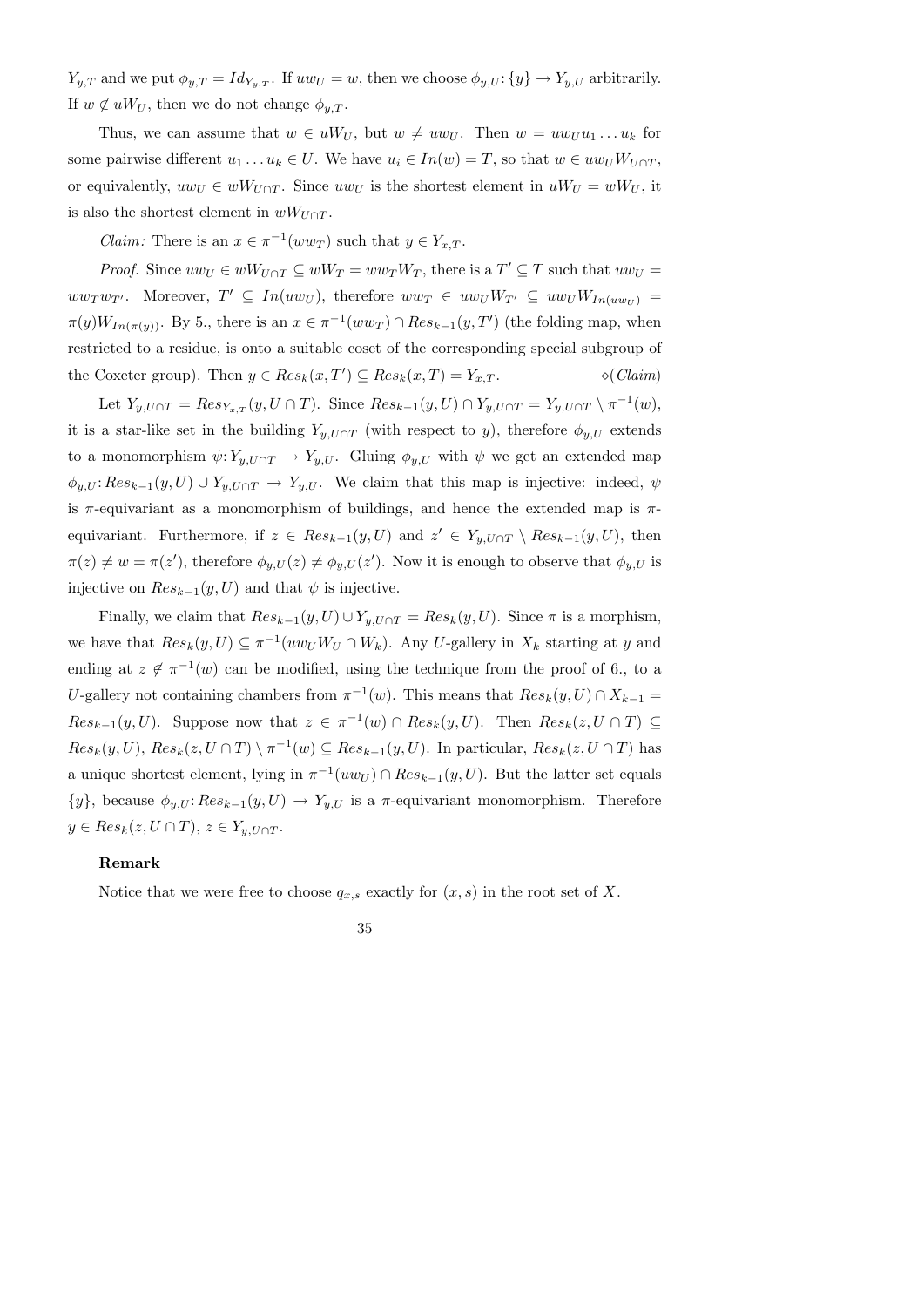## 4.D. Uniqueness and lattices.

# Theorem 4.4

For every local W-building Y and any chamber  $y \in Y$  there exists a standard Wbuilding X and a covering map  $\phi: X \to Y$ ,  $\phi(B) = y$ .

Proof. We perform the construction of  $X$  as in subsection 4.C, together with the construction of  $\phi$  as in the proof of Theorem 4.2. We put  $X_1 = \{B\}$  and  $\phi(B) = y$ . Whenever we construct a chamber x such that a choice of  $q_{x,s}$  is needed for some s, we choose  $q_{x,s} = |[\phi(x)]_{\sim_s}|-1$ . The pair  $(x,s)$  will belong to the root set of X. Later, when  $\pi^{-1}(\pi(x)s)$  is constructed, we are free to choose  $\phi: [x]_{\sim_s} \to [\phi(x)]_{\sim_s}$  (extending  $x \mapsto \phi(x)$ ; we choose a bijection. By Theorem 4.3 part 4 we obtain a covering map.  $\diamond$ 

To talk about universal covers it is convenient to switch to the topological category (and back). The geometric realisation |X| of a local W-building X is the geometric realisation of the poset of finite type residues in  $X$  (i.e. T-residues for all spherical  $T$ ). One can label each vertex in |X| with the type of the corresponding residue. Let us give another description of  $|X|$ . Let L be the finite simplicial complex with vertex set  $L^{(0)} = S$ , a set of generators spanning a simplex in L if and only if they pairwise commute. We denote by  $L'$  the first barycentric subdivision of  $L$ , and by  $CL'$  the cone over  $L'$ . Then |X| is  $X \times CL'/ \sim$ , where  $(x, p) \sim (x', p') \iff p = p'$  and  $x' \in Res(x, S(p));$ here  $S(p) = \{s \in L^{(0)} \mid \exists \sigma \in L', s \in \sigma, p \in |\sigma|\}.$  If  $p: |X| \to |X|$  is any covering of X, then  $|X|$  is in fact a geometric realisation of a local W-building  $\widetilde{X}$ :  $\widetilde{X}$  is the preimage by p of the set of ∅-labelled vertices of  $|X|$ ;  $\widetilde{x} \sim_s \widetilde{x}' \iff$  there exists a vertex  $v \in |X|$ , joined by edges to  $\tilde{x}$  and to  $\tilde{x}'$ , and such that  $p(v)$  is of type  $\{s\}$ . Notice that for any spherical  $U \subseteq S$ , and any residue R in X of type U, the set  $|X_{\leq R}|$  is contractible (as a cone with apex  $R$ ), hence its preimage by  $p$  is a disjoint union of its homeomorphic copies. Therefore,  $\hat{X}$  is indeed a local W-building. We say that  $\hat{X}$  is the universal cover of X if |X| is the universal cover of |X|. It is clear that morphisms of local W-buildings induce simplicial label-preserving maps, and covering maps of local W-buildings induce simplicial covering maps.

# Theorem 4.5

A standard W-building is a building.

Proof.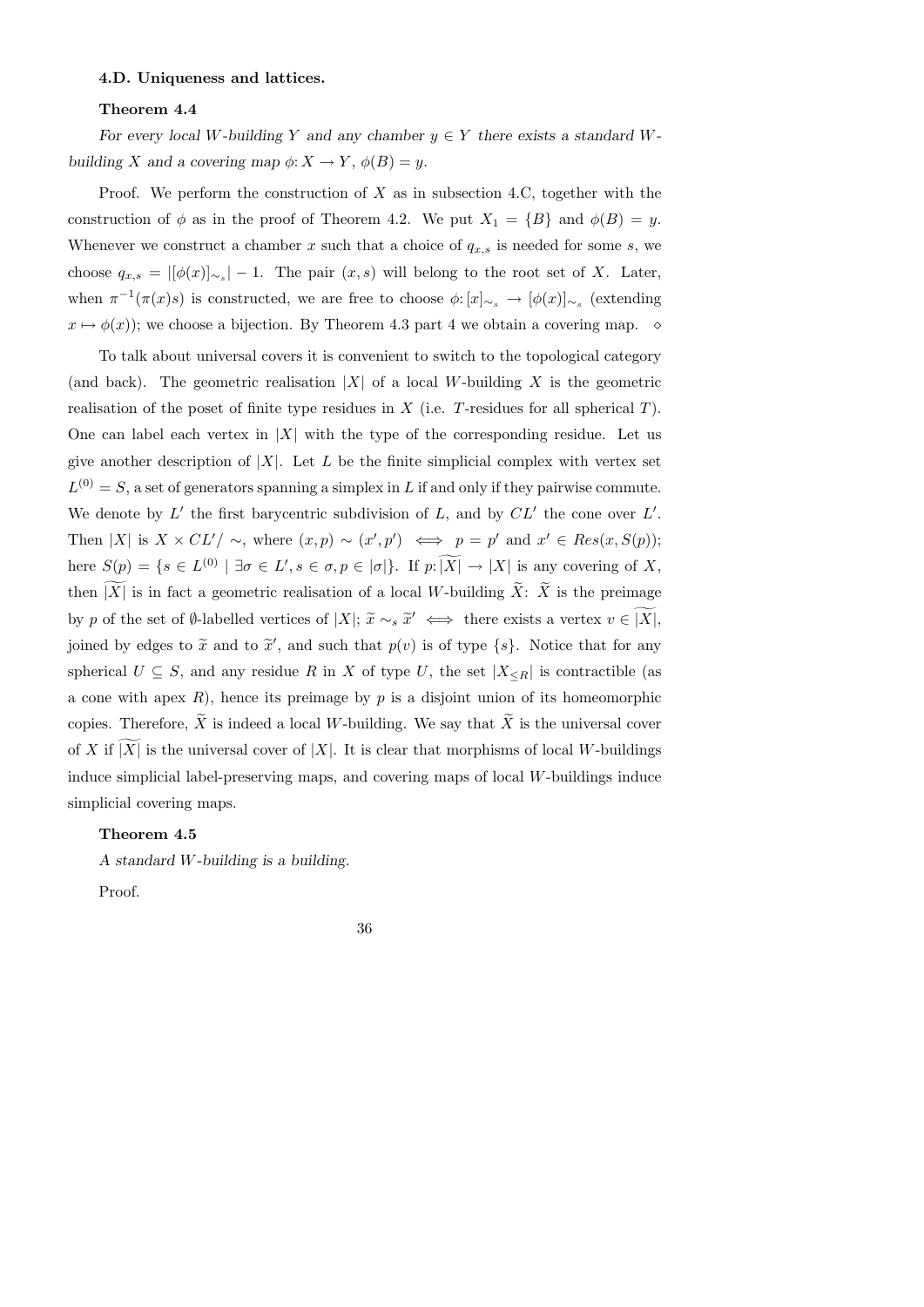# Lemma 4.6

The geometric realisation of a standard W-building is contractible.

Proof. Follows Serre's proof for buildings [Se]. Let  $W = \{w_1 = 1, w_2, ...\}$  be a numbering of elements of W such that each set  $W_k = \{w_1, \ldots, w_k\}$  is star-like. Let  $X_k = \pi^{-1}(W_k)$ . The strategy is to show that  $|X_k|$  deformation retracts onto  $|X_{k-1}|$ . To do this, it is enough to check that each chamber |x| in  $|X_k \setminus X_{k-1}|$  deformation retracts onto  $|x| \cap |X_{k-1}|$ . Let  $T = In(w_k)$ ; then the pair  $(|x|, |x| \cap |X_{k-1}|)$  is isomorphic to  $(K, K^T)$ , where  $K^T = \bigcup_{t \in T} K_t$ . Since K is a cone over  $K^S$ , it is contractible. It is checked in [D1] that  $K^T$  is contractible for all spherical T. It follows that K deformation retracts onto  $K^T$ .  $\diamond$ (Lemma 4.6.)

Let  $X$  be a standard W-building.

## Lemma 4.7

Suppose that  $\sigma: W \to X$  is a local monomorphism, such that  $\sigma(1) = B$ . Then  $\sigma$  is a section of  $\pi$  (i.e.,  $\pi \circ \sigma = Id_W$ ).

Proof. We argue by contradiction. Let  $w \in W$  be the shortest element such that  $\pi(\sigma(w)) \neq w$ . Notice that  $w \neq 1$ , because  $\pi(\sigma(1)) = \pi(B) = 1$ ; consequently,  $In(w) \neq \emptyset$ 0. Let  $s \in In(w)$ ; then  $\pi(\sigma(ws)) = ws$ . The map  $(ws)^{-1}\pi:Res(\sigma(ws),s) \to W_{\{s\}}$ is a folding map (cf. remark 3 after the definition of a standard building), so that  $\pi(\sigma(ws)) = ws$  while for any  $x \in Res(\sigma(ws), s) \setminus {\sigma(ws)}$  we have  $\pi(x) = w$ . Since  $w \in Res(ws,s)$ , we have  $\sigma(w) \in Res(\sigma(ws),s)$ ; but  $\sigma$  is injective on  $Res(ws,s)$  so that  $\sigma(w) \neq \sigma(ws)$ . Therefore  $\pi(\sigma(w)) = w$ , contradiction.  $\Diamond$  (Lemma 4.7)

We define an apartment in X as the image of any monomorphism  $\sigma: W \to X$ . Notice that if  $B \in \sigma(W)$ , then we can modify  $\sigma$  by precomposing it with left multiplication by  $\sigma^{-1}(B)$ , so as to have  $\sigma(1) = B$ . Therefore, every apartment containing B is the image of a section of  $\pi$ .

Let us make two observations that will be used for checking  $(B2)$  and  $(B3)$ . First, observe that if  $\sigma$ ,  $\sigma'$  are sections of  $\pi$  and  $\sigma(W)$ ,  $\sigma'(W)$  are two apartments containing B and a chamber x, then  $\sigma' \circ \pi : \sigma(W) \to \sigma'(W)$  is an isomorphism fixing B and x. Next, if  $\sigma$ , σ' are sections of π and  $\sigma(W)$ ,  $\sigma'(W)$  are apartments containing B and intersecting an sresidue R, then  $\sigma' \circ \pi : \sigma(W) \to \sigma'(W)$  is an isomorphism fixing B and mapping  $R \cap \sigma(W)$ to  $R \cap \sigma'(W)$ . Indeed,  $\pi(R) = \pi(R \cap \sigma(W)) = \pi(R \cap \sigma'(W)) = \{w, ws\}$  for some  $w \in W$ ;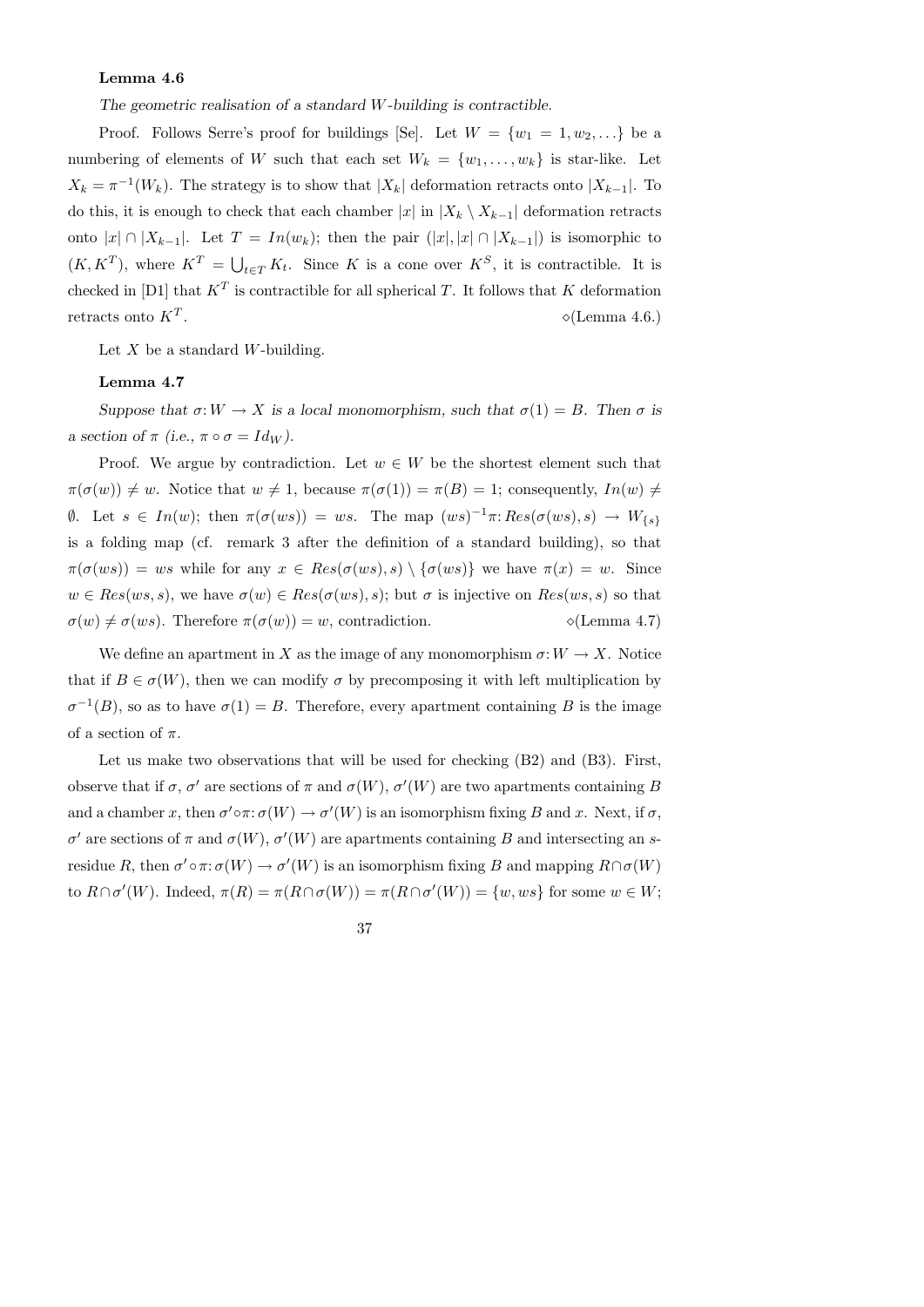consequently,  $R \cap \sigma(W) = {\sigma(w), \sigma(ws)}$ , and  $(\sigma' \circ \pi)(\sigma(w)) = \sigma'(w) \in R \cap \sigma'(W)$ ,  $(\sigma' \circ \pi)(\sigma(ws)) = \sigma'(ws) \in R \cap \sigma'(W).$ 

Recall that  $x^t$  denotes the shortest element in  $Res(x,t)$  (we use this notation only if  $t \in In(\pi(x))$ ). Define inductively  $x^{t_1...t_i}$ ,  $t_{i+1} = (x^{t_1...t_i})^{t_{i+1}}$ . Notice that if  $st = ts$  then  $x^{st} = x^{ts}$ , since both chambers are equal to the shortest element in  $Res(x, \{s, t\})$ . We will also use the fact that if  $\sigma(w) = x$  for a section  $\sigma$  of  $\pi$ , then  $\sigma(wt) = x^t$  (assuming  $t \in In(w)$ ).

#### Lemma 4.8

For any  $x \in X$  there exists a morphism  $\sigma: W \to X$  which is a section of  $\pi$  and satisfies  $\sigma(\pi(x)) = x$ .

Proof. Induction on the length k of  $\pi(x)$ .

For  $k = 0$  we have  $x = B$ , and we just have to show the existence of a section of  $\pi$ . A morphism  $\sigma: W \to X$  such that  $\sigma(1) = B$  can be constructed as in Theorem 4.2. Moreover, since  $[x]_{\sim_s}$  has at least 2 elements for each  $x \in X$ ,  $s \in S$ , there exists  $\sigma$ which is injective on  $[x]_{\sim_s}$  for each  $(x, s) \in R(W)$ , hence (by Theorem 4.3.2) is a local monomorphism. Then, by Lemma 4.7,  $\sigma$  is a section.

Now let  $k > 0$ . Then we can find w of length  $k - 1$  such that  $\pi(x) = ws$  for some  $s \in T = In(ws)$ , and a section  $\xi: W \to X$  of  $\pi$  such that  $\xi(w) = x^s$ . Let us be the shortest element in  $H(w, s)$ , and let  $ws, wst_1, \ldots, wst_1 \ldots t_k = us$  be a minimal gallery with  $t_i \in \{s\}'$  (cf. Lemma 2.5). We choose a well-ordering on W with star-like initial segments such that all elements of  $H(w, s)$  are larger than all other elements. If  $\{g, gt\} \cap H(w, s) = \emptyset$ and  $(g, t) \in R(W)$  then we put  $\sigma(gt) = \xi(gt)$  (so that  $\sigma$  and  $\xi$  coincide on  $W \setminus H(w, s)$ ). Then we put  $\sigma(us) = x^{t_1...t_k}$ , and afterwards we only care about making injective choices, so as to keep  $\sigma$  a local monomorphism (and hence, as in the case  $k = 0$ , a section of  $\pi$ ). We claim that  $\sigma(ws) = x$ . To check this we prove by descending induction on i that  $\sigma(wst_1 \dots t_i) = x^{t_1 \dots t_i}$ . Indeed, observe that  $\sigma(wt_1 \dots t_i) = \xi(wt_1 \dots t_i) = x^{st_1 \dots t_i} =$  $x^{t_1...t_is}$ , while by the inductive assumption  $\sigma(wst_1...t_{i+1}) = x^{t_1...t_{i+1}}$ . Since  $x^{t_1...t_i}$  is the unique chamber which is respectively  $s$ - and  $t_{i+1}$ -adjacent to the above two chambers, it has to be equal to  $\sigma(wst_1 \dots t_i)$ .  $\Diamond$  (Lemma 4.8)

For  $x \in X$  we can find a standard W-building X' and a covering map  $\phi: X' \to X$ ,  $\phi(B') = x$  (Theorem 4.4; recall that a standard W-building is a local W-building). The

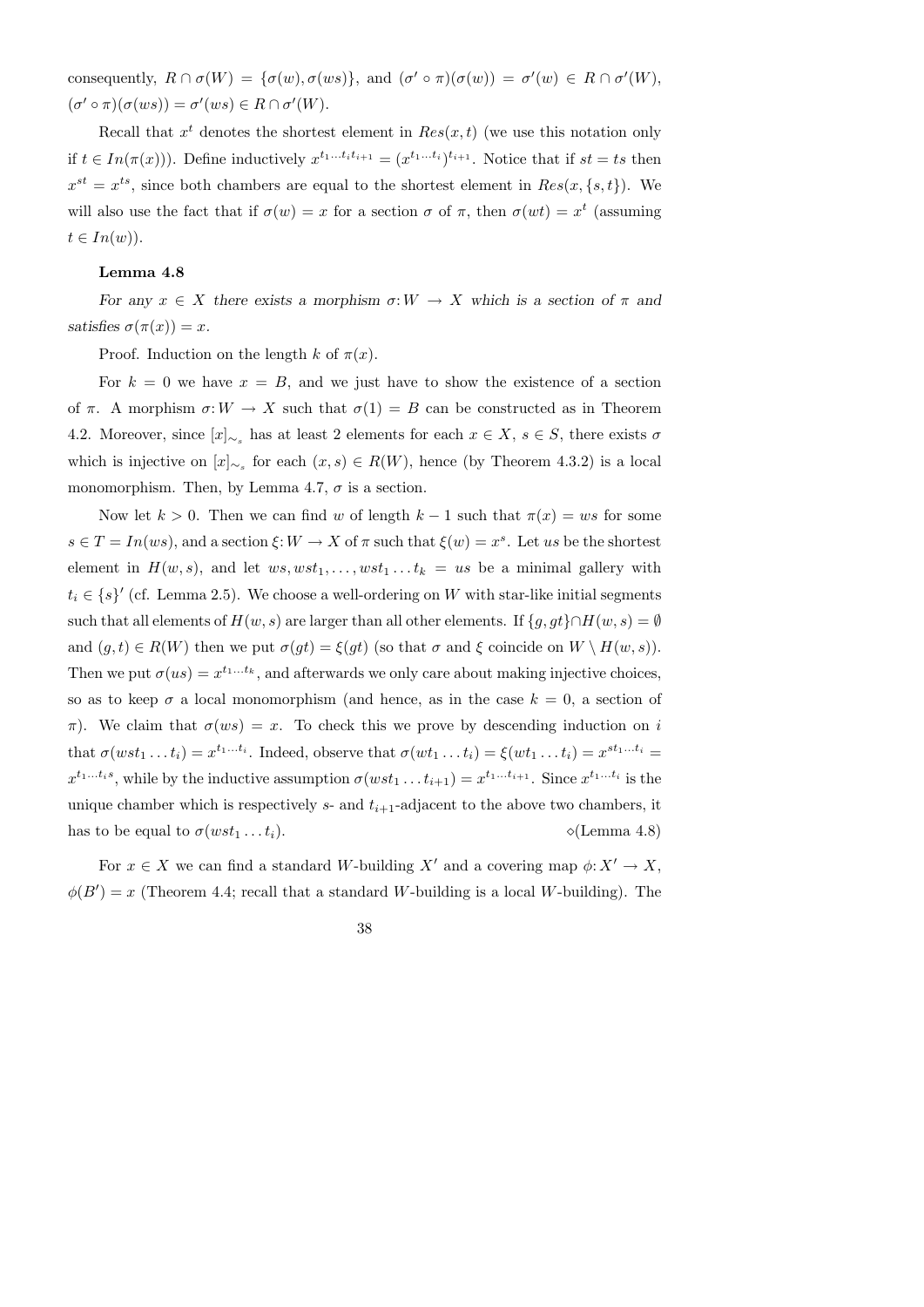corresponding covering map of topological spaces  $|\phi|: |X'| \to |X|$  is a homeomorphism, because, by Lemma 4.6, its base space  $|X|$  is contractible hence simply connected. It follows that  $\phi$  itself is an isomorphism. We will now prove that X satisfies the conditions (B1-3). Let  $y \in X$ , and let  $\phi^{-1}(y) = y'$ . By Lemma 4.8 there exists an apartment A in X' containing B' and y'. The  $\phi$ -image of A is an apartment in X containing x and y, which proves (B1). If two apartments  $\sigma(W)$ ,  $\sigma'(W)$  contain x and y, then  $(\phi^{-1} \circ \sigma)(W)$ and  $(\phi^{-1} \circ \sigma')(W)$  contain B' and y' and thus are isomorphic by an isomorphism  $\eta$  fixing B' and y'. Then  $\phi \circ \eta \circ \phi^{-1}$  is an isomorphism between  $\sigma(W)$ ,  $\sigma'(W)$  fixing x and y, which proves (B2). The proof of (B3) is analogous to the proof of (B2).  $\Diamond$  (Theorem 4.5)

# Theorem 4.9

For any collection of positive integers  $(q_s)_{s\in S}$  there exists a unique W-building with s-residues of cardinality  $q_s + 1$ .

Proof. The construction of the previous subsection with  $q_{x,s} = q_s$  for all x yields a standard W-building  $X$  whose residues have required cardinalities. By Theorem 4.5,  $X$ is a building. If  $Y$  is another building as in the theorem, then as in the proof of Theorem 4.2 one can construct a morphism  $\phi: X \to Y$ . Moreover, since residue cardinalities agree, we can choose  $\phi$  so that it is bijective on each  $[x]_{\sim_s}$  for  $(x, s) \in R(X)$ . By Theorem 4.3 part 4,  $\phi$  is a covering map, and hence, by Lemma 4.6, an isomorphism.

One might call the building from Theorem 4.9 a regular W-building, with notation  $X(W, \mathbf{q})$  (where  $\mathbf{q} = (q_s)_{s \in S}$ ). We will now present another construction of  $X(W, \mathbf{q})$ . First, we define an auxiliary local building  $Y$ . The set of chambers of  $Y$  is a product  $\prod_{s\in S} Y_s$ , where each  $Y_s$  is a finite set of cardinality  $q_s + 1$  greater than 1. Two chambers  $(y_s), (y'_s)$  are t-adjacent if  $y_s = y'_s$  for all  $s \neq t$ . If T is spherical then  $Res_Y((y_s), T)$  is isomorphic to the product building  $\prod_{t \in T} Y_t$  (via dropping coordinates indexed by  $S \setminus T$ ). Therefore Y is a local W-building with the required residue cardinalities, and  $\tilde{Y}$  =  $X(W, \mathbf{q})$ . It follows that  $|X(W, \mathbf{q})|$  carries a free and cocompact action of  $\Gamma = \pi_1(|Y|)$ . If W is a hyperbolic group, then  $|X(W, \mathbf{q})|$  is  $CAT(-1)$  and is quasi-isometric to Γ; therefore, Γ is Gromov-hyperbolic (in fact, any group acting cocompactly and properly discontinuously on  $|X(W, \mathbf{q})|$  is Gromov-hyperbolic).

Proposition 4.10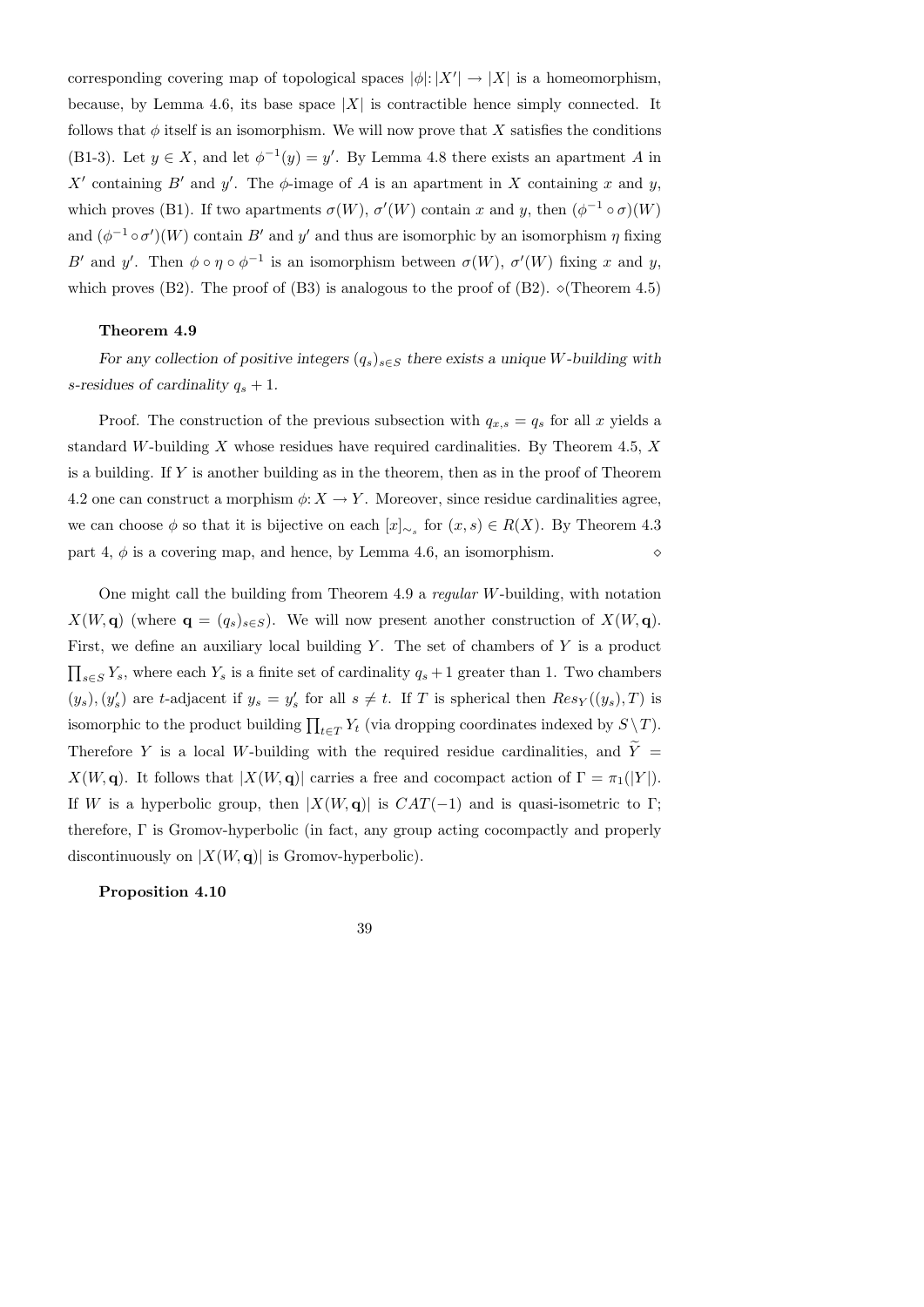The building  $|X(W, \mathbf{q})|$  carries a free and cocompact action of some group Γ. If W is hyperbolic, then  $\Gamma$  is Gromov-hyperbolic.

Both the proposition and the method of proof (the identification of  $X(W, \mathbf{q})$ ) with the universal cover of  $Y$ ) are well-known (cf.  $[D2]$ ,  $[GP]$ ).

# 4.C. Small maps with disjoint images.

A (standard or local) W-building is thick if each adjacency class has at least 3 elements.

### Theorem 4.11

Let X be a thick standard W-building, and let  $N \subseteq X$  be a finite set. Then there exists a finite set M,  $N \subseteq M \subseteq X$ , and two  $\pi$ -equivariant maps  $\phi, \psi: X \to X$  such that  $\phi|_M = \psi|_M = Id_M$ ,  $\phi(X \setminus M) \cap \psi(X \setminus M) = \emptyset$ .

Proof. Put  $M = \pi^{-1}(conv(\pi(N) \cup \{1\}))$ . We claim that  $conv(\pi(N) \cup \{1\})$ , hence M, is finite. Indeed, let m be the number of walls in W separating some element of  $\pi(N)$  from 1. Let  $\ell(w) = p > m$ , and let  $w_0 = 1, w_1, \ldots, w_p = w$  be a minimal gallery. Then one of the p walls between  $w_i$  and  $w_{i+1}$  does not separate any element of  $\pi(N)$  from 1, while it separates w from 1; hence, it separates w from  $\pi(N) \cup \{1\}$ , and  $w \notin conv(N \cup \{1\})$ .

Now let  $R = R(X)$  be the root set of X. For each  $(x, s) \in R$  choose two distinct elements  $a_{(x,s)}, b_{(x,s)} \in Res(x,s) \setminus \{x\}$ . Let  $A = \{a_r \mid r \in R\}$ ,  $B = \{b_r \mid r \in R\}$ . We now construct  $\phi: X \to X$  as in the proof of Theorem 4.2. Let  $x \in X$  be such that  $In(\pi(x)) = \{s\}$  (i.e., we have a choice for  $\phi(x)$ ). Let  $x_0$  be the shortest element of  $Res(x, s)$ ; then  $(x_0, s) \in R$ . If  $x \in M$  we put  $\phi(x) = x$  (this is allowed, for by induction  $\phi(x_0) = x_0$ ). If  $x \notin M$ , we put  $\phi(x) = a_{(\phi(x_0),s)}$ . Similarly we define  $\psi$  using b's instead of  $a$ 's.

Suppose now that  $y \in \phi(X) \cap \psi(X)$ ,  $y \notin M$ , and  $w = \pi(y)$  is the shortest possible. Let  $y = \phi(x) = \psi(z)$ . We have  $\phi(x^t) = \psi(z^t)$  for all  $t \in In(w)$ , hence  $x^t = z^t \in M$  for all such t. Now  $y \notin M$  is possible only if  $In(w)$  has one element, say t. But then  $(x^t, t) \in R$ ,  $(z^t, t) \in R$ ,  $\phi(x) \in A$ ,  $\psi(z) \in B$ , contradiction.

Let  $|M| = \{ [x, p] \mid x \in M, p \in CL' \}, |\phi|([x, p]) = [\phi(x), p].$ 

#### Corollary 4.12

Let  $\phi, \psi$  be as in Theorem 4.11. Then  $|\phi|(|X| \setminus |M|) \cap |\psi|(|X| \setminus |M|) = \emptyset$ .

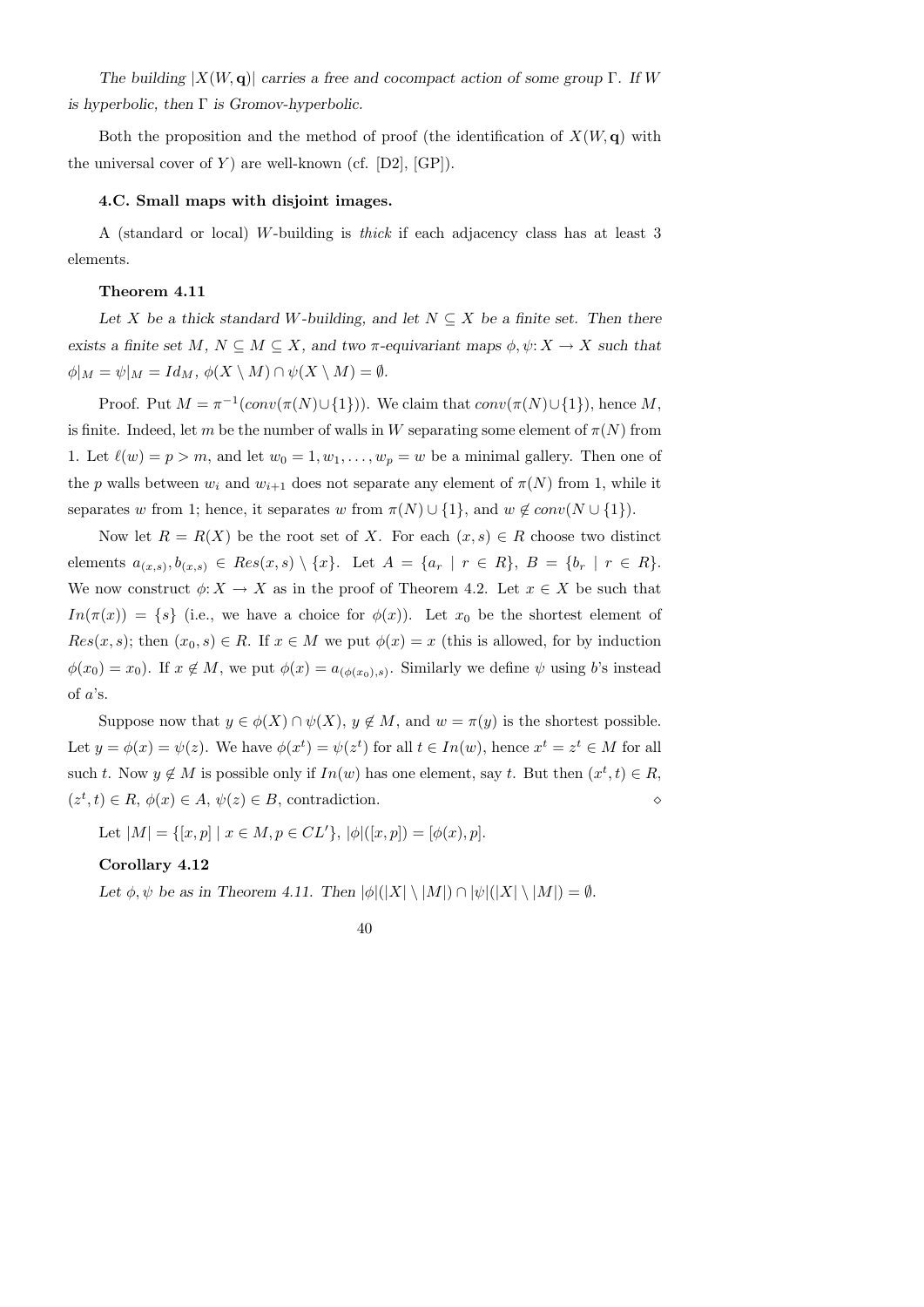Proof. Suppose not; let  $[x, p] = |\phi|([x_1, p]) = |\psi|([x_2, p])$ . Recall that  $S(p) = \{s \in$  $S \mid \exists \sigma \in L', s \in \sigma, p \in [\sigma]$ . Let y be the shortest element of  $Res(x, S(p))$ , and let  $y_1$  be the shortest element of  $Res(x_1, S(p))$ ; then  $[x, p] = [y, p]$ ,  $[x_1, p] = [y_1, p]$ . Since  $Res(x, S(p))$  is the unique residue R of type  $S(p)$  in X such that  $|X_{\leq R}|$  contains  $[x, p]$ (for two different residues R of the same type the sets  $|X_{\leq R}|$  are disjoint), we have  $|\phi|(|X_{\leq Res(x_1,S(p))}|) \subseteq |X_{\leq Res(x,S(p))}|$ , and hence  $\phi(Res(x_1,S(p))) \subseteq Res(x,S(p))$ . Now  $\pi$ -equivariance of  $\phi$  implies that  $\phi(y_1) = y$ . Similarly,  $\phi(y_2) = y$ . It follows that  $y \in M$ ,  $[x, p] = [y, p] \in |M|$ 

If X is a right-angled hyperbolic building with a folding map  $\pi$ , then any  $\pi$ -equivariant map  $\theta: X \to X$  fixes the base chamber  $B = \pi^{-1}(1)$ . Therefore  $|\theta|: |X| \to |X|$  fixes all points in B. Recall that we defined  $\partial |X|$  as the space of geodesic rays starting at some base point  $x_0 \in B$ . Thus, the map  $|\theta|$  induces a continuous map  $\partial |\theta|: \partial |X| \to \partial |X|$ .

# Corollary 4.13

Let X be a right-angled hyperbolic building, and let  $\phi, \psi$  be as in Theorem 4.11. Then  $\partial |\phi|(\partial |X|) \cap \partial |\psi|(\partial |X|) = \emptyset$ .

Proof. Suppose not; let  $\partial |X| \ni z = \partial |\phi|(z_1) = \partial |\psi|(z_2)$ . For  $y \in \partial |X|$  let  $\gamma_y:[0,\infty)\to |X|$  be the geodesic from the base point to y. We have  $\gamma_z=|\phi|\circ \gamma_{z_1}=$  $|\psi| \circ \gamma_{z_2}$ . Let  $t \in [0, \infty)$  be so large that  $\gamma_{z_1}(t) \notin |M|$  and  $\gamma_{z_2}(t) \notin |M|$ ; then  $\gamma_z(t) =$  $|\phi|(\gamma_{z_1}(t)) = |\psi|(\gamma_{z_2}(t))$ , contradicting Corollary 4.12.

# Appendix

In this appendix we prove an analogue of Lemma 2.15 for arbitrary finite spherical buildings (Theorem A.2). As a corollary, we deduce that an  $n$ -dimensional locally finite hyperbolic or Euclidean building (not necessarily right-angled) is  $(n-2)$ -connected at infinity. Note that in [GP] even more is claimed, but their proof does not convince us. First, it is not true that  $V \cap S(x, s_i + \epsilon)$  (here we refer to the proof of Proposition 4.1 in [GP] and we use the notation used there) is of the same homotopy type as the pointed connected sum of  $S(x, s_i - \epsilon)$  with a bouquet of spheres—one for each chamber opposite to c in  $Lk(y)$ . This can be seen by considering a 2-dimensional right-angled building. Second, to claim that  $V \cap S(x, s_i + \epsilon)$  has the homotopy type of a bouquet of spheres, one needs to show that  $S_+$  is  $(n-2)$ -connected (in the notation of [GP]). This is, in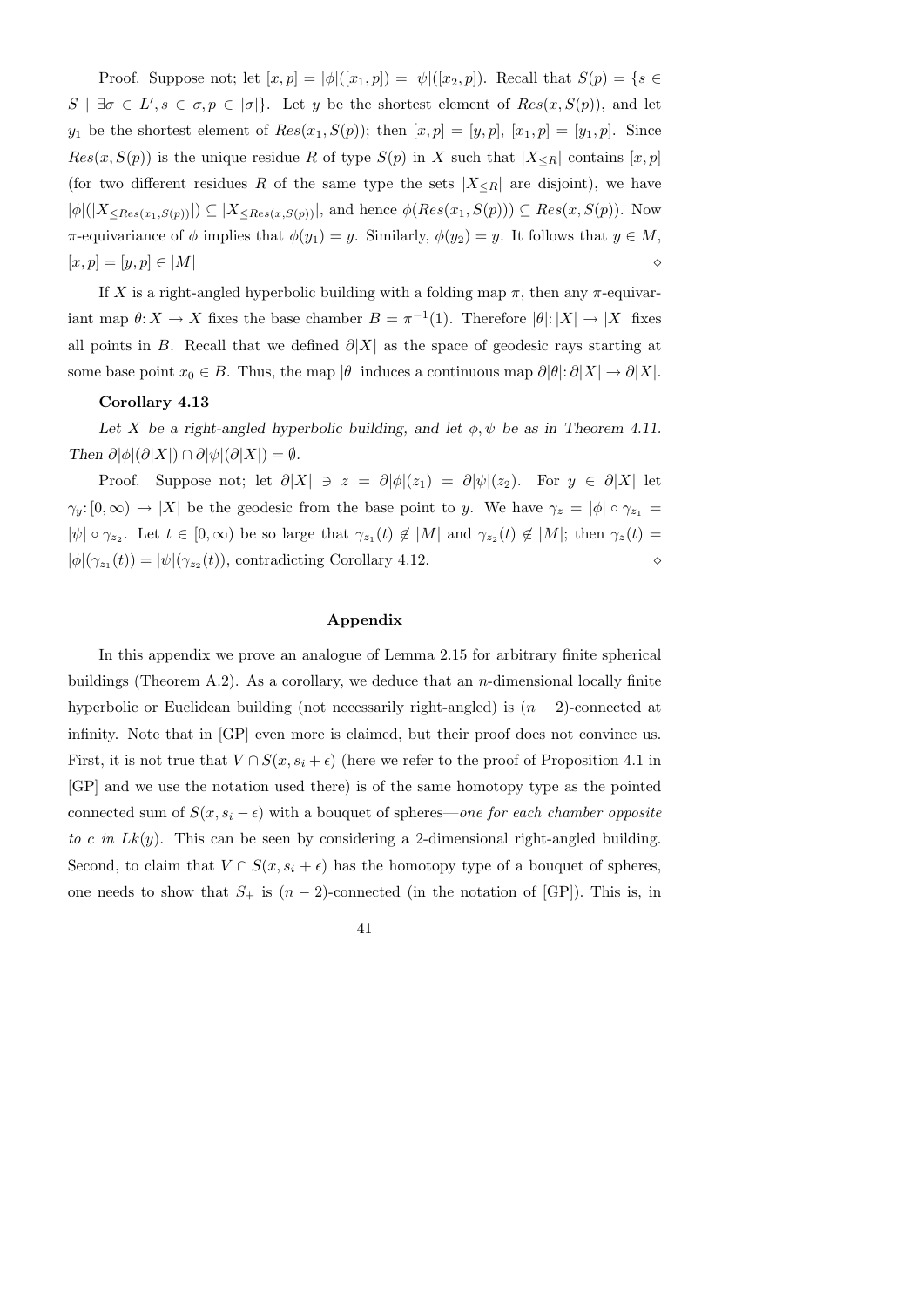our opinion, a non-trivial fact—Theorem A.2 below. Similar problem appears in [DM]. Again, as consideration of a 2-dimensional right-angled building shows, Lemma 5.5 in [DM] is false (cf. [DM']). We do not know how to correct this approach.

Kai-Uwe Bux informs us that variants of Theorem A.2 and Corollary A.10 have been independently established by B. Schulz in his thesis (cf. [Sch]).

Let X be a finite spherical building of dimension  $n \geq 1$ , equipped with the standard  $CAT(1)$  metric (each apartment is a sphere of diameter  $\pi$ ). Let  $B \in X$  be a chamber, and let  $\pi: X \to S^n$  be the B-based folding map. We equip  $S^n$  with the standard round metric such that the restriction of  $\pi$  to any apartment A containing B isometrically identifies A and  $S^n$ . The triangulation of A transported by  $\pi$  is a triangulation of  $S^n$ ;  $\pi: X \to S^n$ is then a simplicial map. Images of chambers under  $\pi$  will be called chambers.

# Lemma A.1

Let  $S_1, S_2, \ldots, S_k \subseteq S^n$  be a finite collection of great spheres (of arbitrary dimensions). The set of points  $x$  satisfying:

- for every i, the function  $S_i \ni y \mapsto d(x, y) \in \mathbf{R}$  has a unique minimum;
- for every  $i \neq j$ ,  $d(x, S_i) \neq d(x, S_j);$ is open and dense in  $S<sup>n</sup>$ .

For every simplex  $\sigma$  in our triangulation of  $S<sup>n</sup>$  there exists a unique smallest great sphere  $S \subseteq S^n$  containing  $\sigma$ . Apply Lemma A.1 to the collection of all spheres thus obtained; pick a point  $\bar{x} \in S^n$  in the dense open set given by the lemma and inside  $int(\pi(B))$ . Let  $E^0 = \overline{x}^{\perp} \cap S^n$  be the equator of  $S^n$  for which  $\overline{x}$  is a pole; let  $E^{-}$ be the closed hemisphere with boundary  $E^0$  containing  $\bar{x}$ , and let  $E^+$  be the other closed hemisphere with boundary  $E^0$ . Also, let  $X^0 = \pi^{-1}(E^0)$ ,  $X^- = \pi^{-1}(E^-)$ ,  $X^+ =$  $\pi^{-1}(E^+)$ . For a subset U or point p of X we put  $\overline{U} = \pi(U)$ ,  $\overline{p} = \pi(p)$ . We will often pick  $\overline{U}$  or  $\overline{p}$  first, and specify U or p later (or at all). For example, x is the unique point in  $\pi^{-1}(\overline{x})$ . To avoid a notation clash, closures will be denoted by cl.

### Theorem A.2

Let X be a finite spherical building of dimension  $n \geq 1$ . Then  $X^+$  is  $(n-1)$ connected.

Proof. If a set  $G \subseteq X$  is isomorphically mapped by  $\pi$  onto  $H \subseteq S^n$ , we say that G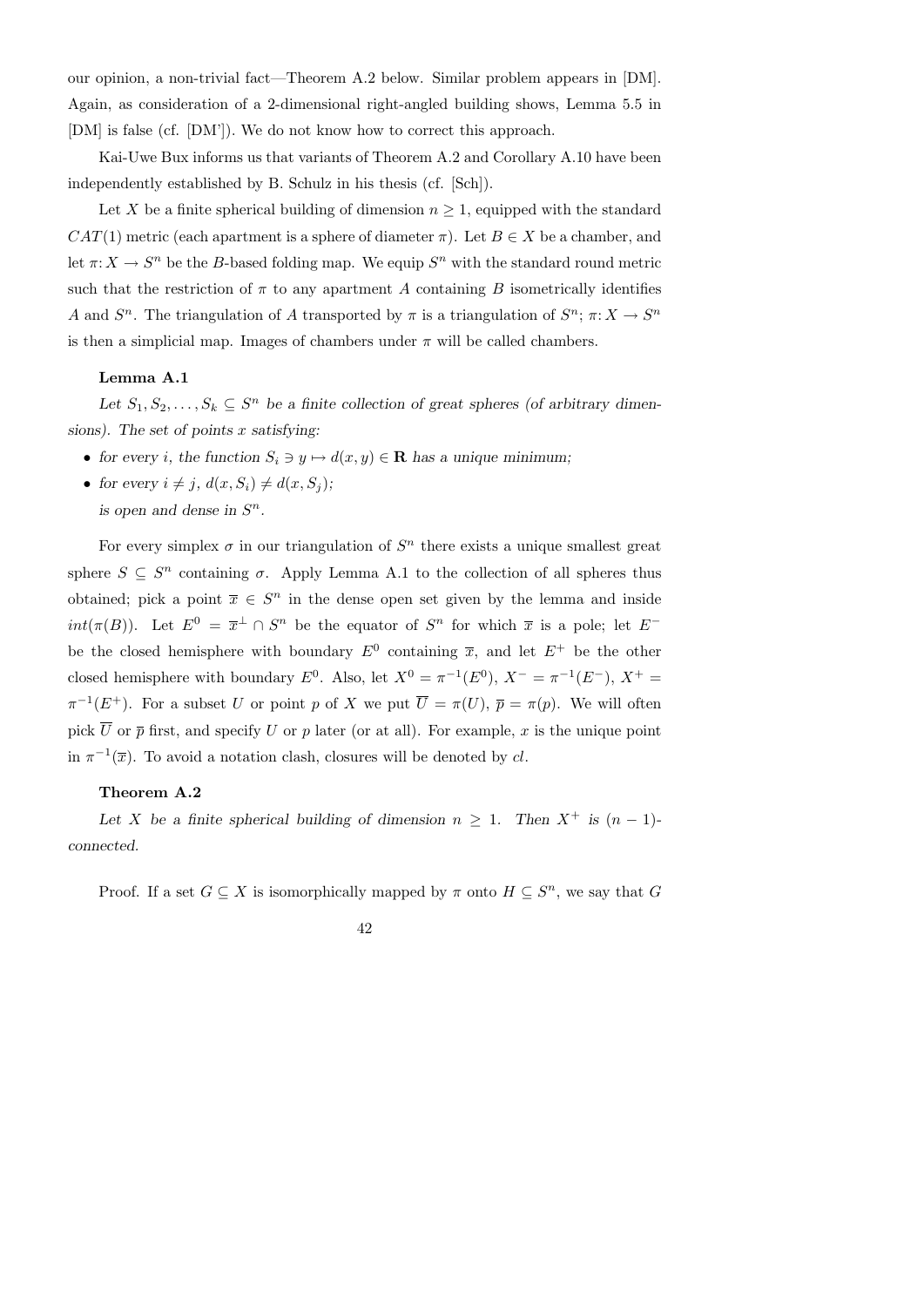## Lemma A.3

- a) For every chamber  $C \in X$  there exists an apartment A containing C such that A folds onto  $S^n$ .
- b) Let  $C_1, C_2$  be two chambers in X such that  $\pi(C_2) = -\pi(C_1)$ . Then there exists a unique apartment A containing  $C_1$  and  $C_2$ . This A folds onto  $S^n$ .

Proof. a) An apartment containing C and B is good. b)  $C_1, C_2$  are opposite in X—otherwise  $\overline{C_1}, \overline{C_2}$  would not be opposite in  $S^n$ . Then  $conv(C_1 \cup C_2)$  is the desired  $\alpha$  apartment.

## Remark

One can replace the chamber  $C$  in part a) by a point; similarly, one can replace chambers  $C_1, C_2$  in part b) by points p, q such that  $\overline{q} = -\overline{p}$  and p is in the interior of some chamber. (Choose chamber/pair of opposite chambers containing the point/points, and apply the Lemma.)

### Lemma A.4

Let  $n > 1$ . Then  $X^+$  is path-connected.

Proof. Let  $p, q \in X^+$ . Choose apartments  $A_p, A_q$  that fold onto  $S^n$  and contain  $p, q$ , respectively. Pick a point  $p' \in X^0 \cap A_p$  which lies in the interior of some chamber  $C_p$ (this is possible due to genericity of  $\overline{x}$ ). Let  $q' \in X^0 \cap A_q$  be such that  $\overline{q'} = -\overline{p'}$ ; let  $C_q$ be the chamber which contains q'. Then p can be connected to p' by a path in  $X^+ \cap A_p$ , and q can be connected to q' by a path in  $X^+ \cap A_q$ . Furthermore,  $\pi(C_q) = -\pi(C_p)$  so that, by Lemma A.3, there exists an apartment  $A \ni C_p, C_q$  which folds onto  $S<sup>n</sup>$ . Now p' and q' can be connected by a path in  $X^+ \cap A$ . Thus, p and q can be connected by a path in  $X^+$ .

## Proposition A.5

Let  $n = 2$ . Then  $\pi_1(X^+) = 0$ .

Proof. By a general position argument, any loop in  $X^+$  can be homotoped to a loop in  $X^+ - \pi^{-1}(-\overline{x})$ . The latter set deformation retracts onto  $X^0$  (the deformation retraction moves a point along the unique shortest geodesic towards x, until it hits  $X^0$ ). Consequently, any loop in  $X^+$  can be homotoped to a loop in  $X^0$ . Now  $X^0$  has a

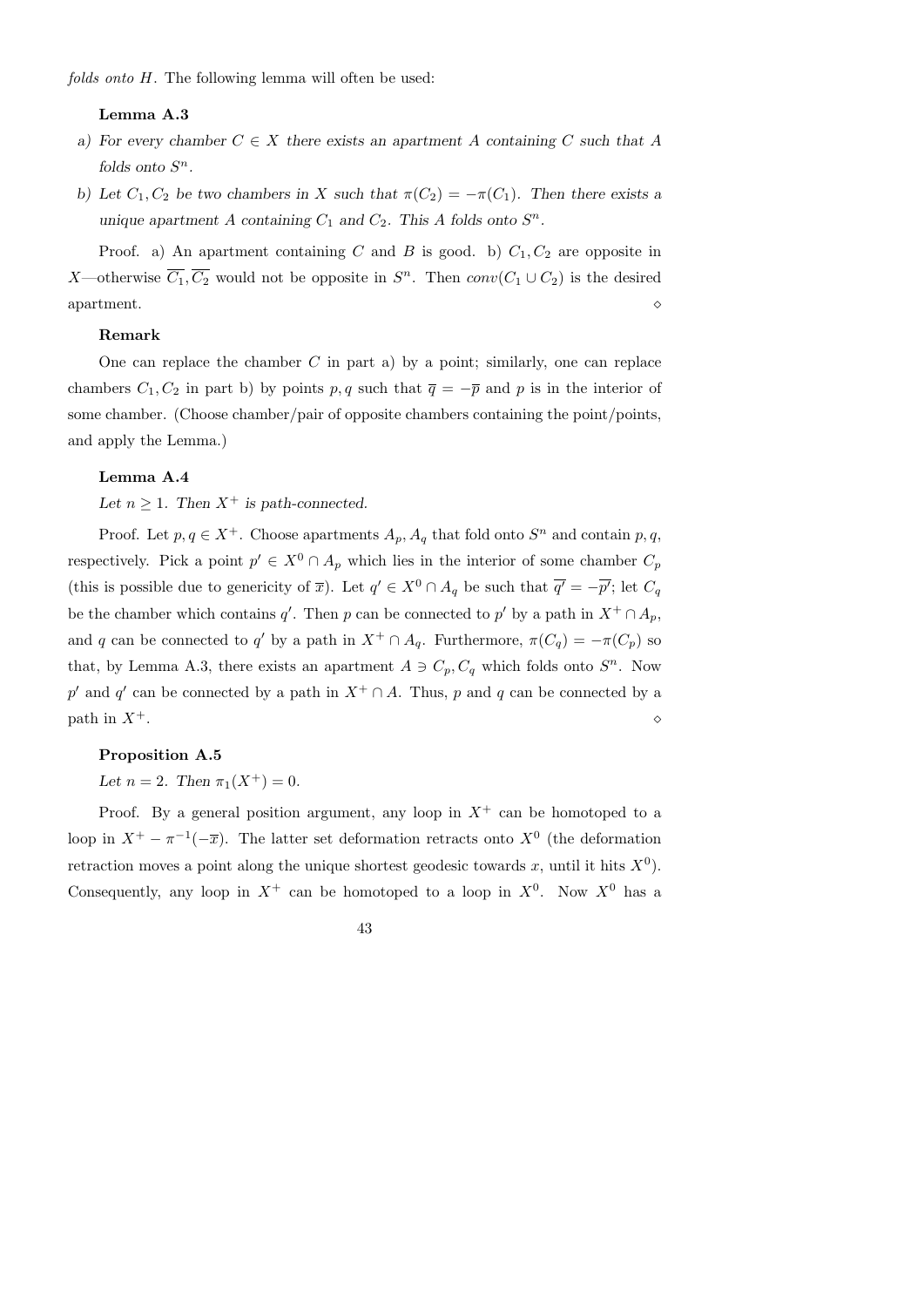natural graph structure, inherited from the simplicial structure of X. Therefore, a loop in  $X^0$  is homotopic to a simplicial loop  $\sigma = (e_1, e_2, \ldots, e_k = e_0)$  (each  $e_i$  is an oriented edge and the endpoint of  $e_i$  is the origin of  $e_{i+1}$ ). A pair  $(e_i, e_{i+1})$  will be called a backtracking pair (b.p.), if  $\overline{e_i} = \overline{e_{i+1}}^-$  (we use  $f^-$  to denote f with reversed orientation). Now choose an edge  $\bar{e}$  in  $E^0$ . A b.p.  $(e_i, e_{i+1})$  is called *acceptable*, if  $\bar{e}_i = \pm \bar{e}^{\pm}$  (one of the four possibilities). If  $(e_i, e_{i+1})$  is a b.p., we choose an apartment A that contains  $e_i$ and folds onto  $S^n$ . Then  $A \cap X^0$  is a loop  $(e_i, f_2, f_3, \ldots, f_{2s})$ . There exists a smallest  $j \geq 2$  such that  $\overline{f_j} = \pm \overline{e}^{\pm}$ ; we deform the loop  $\sigma = (...,e_i,e_{i+1},...)$  to the loop  $\sigma' = (\ldots, e_i, f_2, \ldots, f_j, f_j^-, \ldots, f_2^-, e_{i+1}, \ldots).$  The new loop has the same backtracking pairs as  $\sigma$ , with the exception of  $(e_i, e_{i+1})$ , instead of which an acceptable b.p.  $(f_j, f_j)$ appears. Notice that the b.p.  $(f_j, f_j^-)$  is separated, in the sense that neither  $(f_{j-1}, f_j)$ nor  $(f_i^-)$  $j^-, f_{j-1}^-$ ) is a b.p. (if  $j = 2$ , neither  $(e_i, f_2)$  nor  $(f_2^-)$  $\binom{1}{2}, e_{i+1}$  is a b.p.). Repeating the process, we deform  $\sigma$  to a loop with acceptable separated backtracking pairs only. We keep the notation  $\sigma = (e_1, e_2, \dots, e_k = e_0)$  for this new loop.

Now suppose that  $\overline{e_i} = \pm \overline{e}^{\pm}$ , but neither  $(e_i, e_{i+1})$  nor  $(e_{i-1}, e_i)$  is a b.p.. Then  $\overline{e_{i+s}} = -\overline{e_i}$  so that, by Lemma A.3 and the subsequent remark, there exists an apartment  $A \ni e_i, e_{i+s}$ . We claim that  $e_{i+1}, \ldots, e_{i+s-1} \in A$ .

### Lemma A.6

Let  $\tau = (d_1, \ldots, d_{s+1})$  be a path in  $X^0$  such that  $\overline{d_1} = -\overline{d_{s+1}}$ , and let A be the apartment in X containing  $d_1$  and  $d_{s+1}$ . Then  $\tau$  is contained in A.

Proof. The path  $\tau' = (d_2, \ldots, d_s)$  from the endpoint y of  $d_1$  to the origin z of  $d_{s+1}$ has geometric length  $d(\overline{y}, \overline{z})$ . Since  $d(\overline{y}, \overline{z}) \leq d(y, z)$ ,  $\tau'$  is a shortest geodesic. Now  $y, z \in A$ , and A is convex, therefore  $\tau$  is contained in A.  $\Diamond$  (Lemma A.6)

In  $A \cap X^+$ , the path  $(e_{i+1}, e_{i+2}, \ldots, e_{i+s-1})$  is homotopic (with endpoints held fixed) to a path  $(e_i^-)$  $\overline{f}_{i}, f_{i+1}, \ldots, f_{i+s-1}, e_{i+s}^{-}$ , where  $\overline{f_{i+j}} = -\overline{e_{i+s-j}}^{-}$ . The effect of this change on  $\sigma$  is

 $(..., e_i, e_{i+1}, \ldots, e_{i+s-1}, e_{i+s}, \ldots) \rightarrow (..., e_i, e_i^-, f_{i+2}, \ldots, f_{i+s-1}, e_{i+s}^-, e_{i+s}, \ldots).$ 

It may happen that  $(e_{i+s}, e_{i+s+1})$  is a b.p.; if this is the case, we further modify the loop:

$$
(\ldots, f_{i+s-1}, e_{i+s}^-, e_{i+s}, e_{i+s+1}, \ldots) \to (\ldots, f_{i+s-1}, e_{i+s+1}, \ldots).
$$

44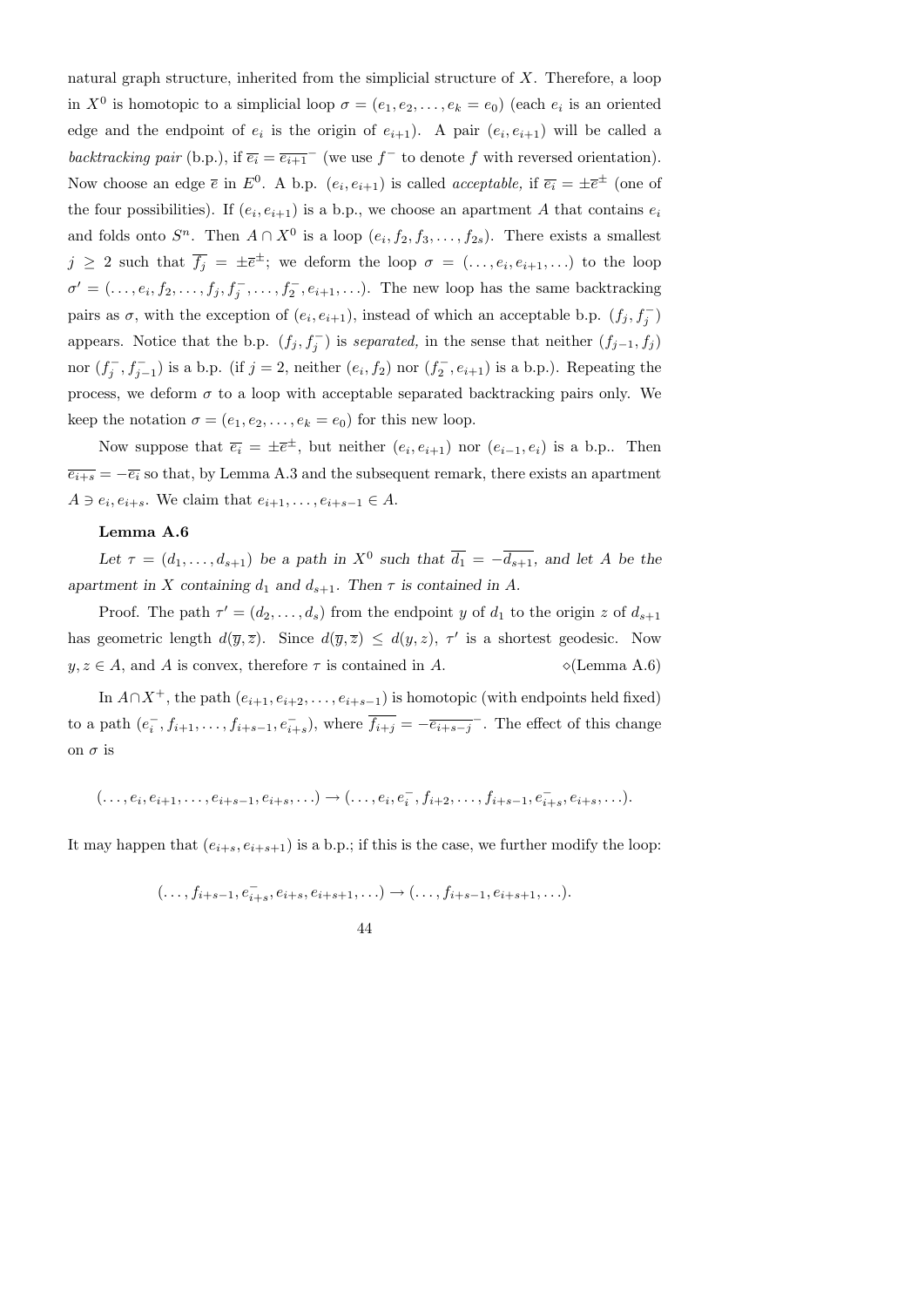Travelling along the loop and repeating the process if necessary, we finally arrive at a loop  $\sigma = \sigma_1 \sigma_2 \dots \sigma_{2l}$ , where each  $\sigma_i$  is a path of length  $s+1$  with no b.p., and (last edge of  $\sigma_i$ , first edge of  $\sigma_{i+1}$ ) is an acceptable separated b.p. (for  $i = 0, 1, ..., 2l - 1$ , where  $\sigma_0 = \sigma_{2l}$ ).

Suppose now that  $\tau$  is a path of length  $s + 1$  containing no b.p.. Let A be the apartment containing the extreme edges of  $\tau$ . Then  $\tau$  is homotopic (with the endpoints held fixed) in  $A \cap X^+$  to a path  $\hat{\tau} \subseteq A \cap X^0$  of length  $s-1$ . Now we modify  $\sigma$  by homotopy inside  $X^+$ , changing  $\sigma_j$  and  $\sigma_{2l-j+1}$  to  $\hat{\sigma}_j$ ,  $\hat{\sigma}_{2l-j+1}$  (resp.), for all positive even  $j \leq l$ . We obtain a loop  $\sigma = \eta \xi$  with exactly two backtracking pairs, where  $\eta$ ,  $\xi$  are paths of equal length, say  $u$ , and none of them contains a b.p.. A loop of this form will be called a u-moon.

# Lemma A.7

An  $(s + 1)$ -moon is contractible in  $X^+$ .

Proof. An  $(s+1)$ -moon  $\eta\xi$  is homotopic (in  $X^+$ ) to  $\eta \hat{\xi}$ ; the latter is contained, by Lemma A.6, in the apartment A spanned by the extreme edges of  $\eta$ . The apartment A folds onto  $S^n$ , therefore  $\eta \hat{\xi}$  is null-homotopic in  $A \cap X^+$ .  $\Diamond$  (Lemma A.7)

## Lemma A.8

If  $u > s + 1$ , then a u-moon is homotopic to a concatenation of an  $(s + 1)$ -moon and  $a (u - 1)$ -moon.

Proof. Let  $\eta = (\eta_1, \ldots, \eta_u), \xi = (\xi_1, \ldots, \xi_u)$ . Let A be the apartment spanned by  $\eta_1$  and  $\xi_{u-s}$ , and let  $\tau$  be the path of length  $s-1$  in  $A \cap X^0$  from the endpoint of  $\eta_1$  to the endpoint of  $\xi_{u-s}$ . Then  $\eta\xi$  is homotopic to the concatenation of the  $(s + 1)$ -moon  $\tau \xi_{u-s}^-\xi_{u-s}\xi_{u-s+1}\dots\xi_u\eta_1$  and the  $(u-1)$ -moon  $\eta_2\eta_3\dots\eta_u\xi_1\xi_2\dots\xi_{u-s}\tau^-\$ .  $\diamond$  (Lemma A.8)

Repeated application of Lemmas A.8 and A.7 finishes the proof of Proposition A.5.  $\diamond$ (Proposition A.5)

Thus, Theorem A.2 is true for  $n = 1, 2$ . We will proceed with the proof of the general case by induction on n. Suppose that  $n > 2$ , and that Theorem A.2 is true for all finite buildings of dimension less than  $n$ . Let X be a finite building of dimension  $n$ .

Let  $\sigma_1, \ldots, \sigma_\ell$  be all the simplices of our triangulation of  $S^n$  that have the following property: there exists a minimal unit-speed geodesic  $\overline{\gamma_i}$  issued from  $\overline{x}$  which intersects the interior of  $\sigma_i$  at  $\overline{p_i} = \overline{\gamma_i}(t_i)$ . By the choice of  $\overline{x}, \overline{\gamma_i}$  is unique, all the  $t_i$  are distinct

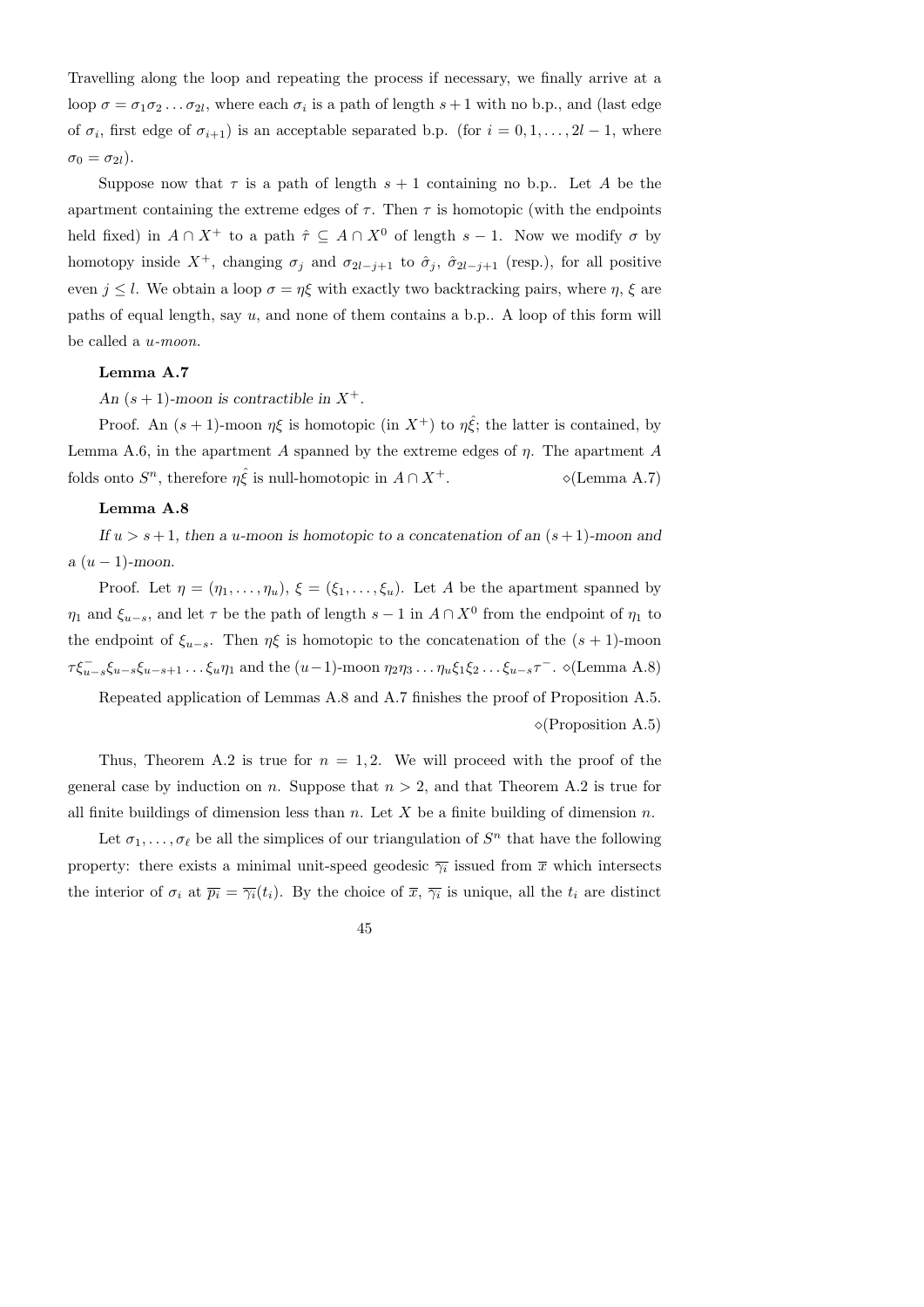and none of them equals  $\pi/2$ . We can assume that  $t_1 < \ldots < t_\ell$ . Let  $X_r^+ = \{y \in X \mid$  $d(\pi(y), \overline{x}) \geq r$ . Our strategy is to show, by induction on i, that  $X_r^+$  is  $(n-1)$ -connected for  $t_i < r < t_{i+1}$ ,  $r \leq \pi/2$ . To this end, we need to prove that  $X_{\epsilon}^+$  is  $(n-1)$ -connected for small positive  $\epsilon$ , and then we need to understand how  $X_r^+$  changes when r switches from the interval  $(t_{i-1}, t_i)$  to  $(t_i, t_{i+1})$ .

If  $\epsilon$  is sufficiently close to 0, then  $X_{\epsilon}^+$  is homotopy equivalent to  $X - \{x\}$ , which homotopically is a bouquet of *n*-spheres with one sphere punctured, and so is  $(n - 1)$ connected.

Now we will closely follow the proof of Lemma 3.3. Put  $t = t_i$ ,  $\sigma = \sigma_i$ ,  $\overline{\gamma} = \overline{\gamma_i}$ ,  $\overline{p} = \overline{p_i}$ . We choose a small  $\delta > 0$  such that the sphere  $S_{\delta}(\bar{p})$  is contained in  $int(Res \sigma)$ , where  $Res \sigma = \bigcup \{\tau \mid \sigma \subseteq \tau\}.$  Then there exists an  $\epsilon > 0$  such that  $S_{t+\epsilon}(\overline{x}) \cap \sigma \subseteq S_{\delta}(\overline{p}).$  The intersection  $S_{t+\epsilon}(\overline{x})\cap \sigma$  is a sphere of dimension  $d = \dim \sigma - 1$  contained in the interior of σ. Decreasing δ we ensure that the following inequalities hold:  $\epsilon$  < min{ $t_{i+1} - t, t - t_{i-1}$ },  $t + \epsilon < \pi/2$ . Let  $\overline{D}$  denote  $S_{\delta}(\overline{p}) \cap \sigma_{\overline{p}}^{\perp}$  $\frac{1}{p}$  (where by  $\eta_{\overline{p}}^{\perp}$  we denote the largest great sphere in  $S^n$  orthogonal to  $\eta$  at  $\bar{p}$ ). The intersection  $\overline{D} \cap \overline{\gamma}_{\overline{n}}^{\perp}$  $\frac{1}{p}$  divides D into two closed hemispheres:  $\overline{D}^-$  (the one closer to  $\overline{x}$ ) and  $\overline{D}^+$ . Observe that  $\overline{D}^+ = \overline{D} \setminus B_{t+\epsilon}(\overline{x})$ . The sphere  $\overline{D}$  inherits a triangulation from  $S<sup>n</sup>$ . We want the spheres  $S_{t\pm\epsilon}(\overline{x})$  to intersect this triangulation 'in the same way'. This condition can be achieved by further decreasing  $\delta$  (and, consequently,  $\epsilon$ ).

Now we pass to  $X$ . Let

$$
\pi^{-1}(\sigma) = \{\sigma_1, \dots, \sigma_k\},
$$
  
\n
$$
\{p_s\} = \sigma_s \cap \pi^{-1}(\overline{p}),
$$
  
\n
$$
K_s = \{y \in X \mid d(y, p_s) \le \delta\},
$$
  
\n
$$
K = \coprod_s K_s,
$$
  
\n
$$
Y^+ = cl(X^+_{t+\epsilon} \setminus K),
$$
  
\n
$$
D_s = \pi^{-1}(\overline{D}) \cap K_s,
$$
  
\n
$$
D_s^+ = D_s \cap X^+_{t+\epsilon},
$$
  
\n
$$
S_s^d = \sigma_s \cap S_\delta(p_s).
$$

The first two definitions override our previous convention. Observe that:  $X_{t+1}^+$  $t^+_{t+\epsilon}$  is homo-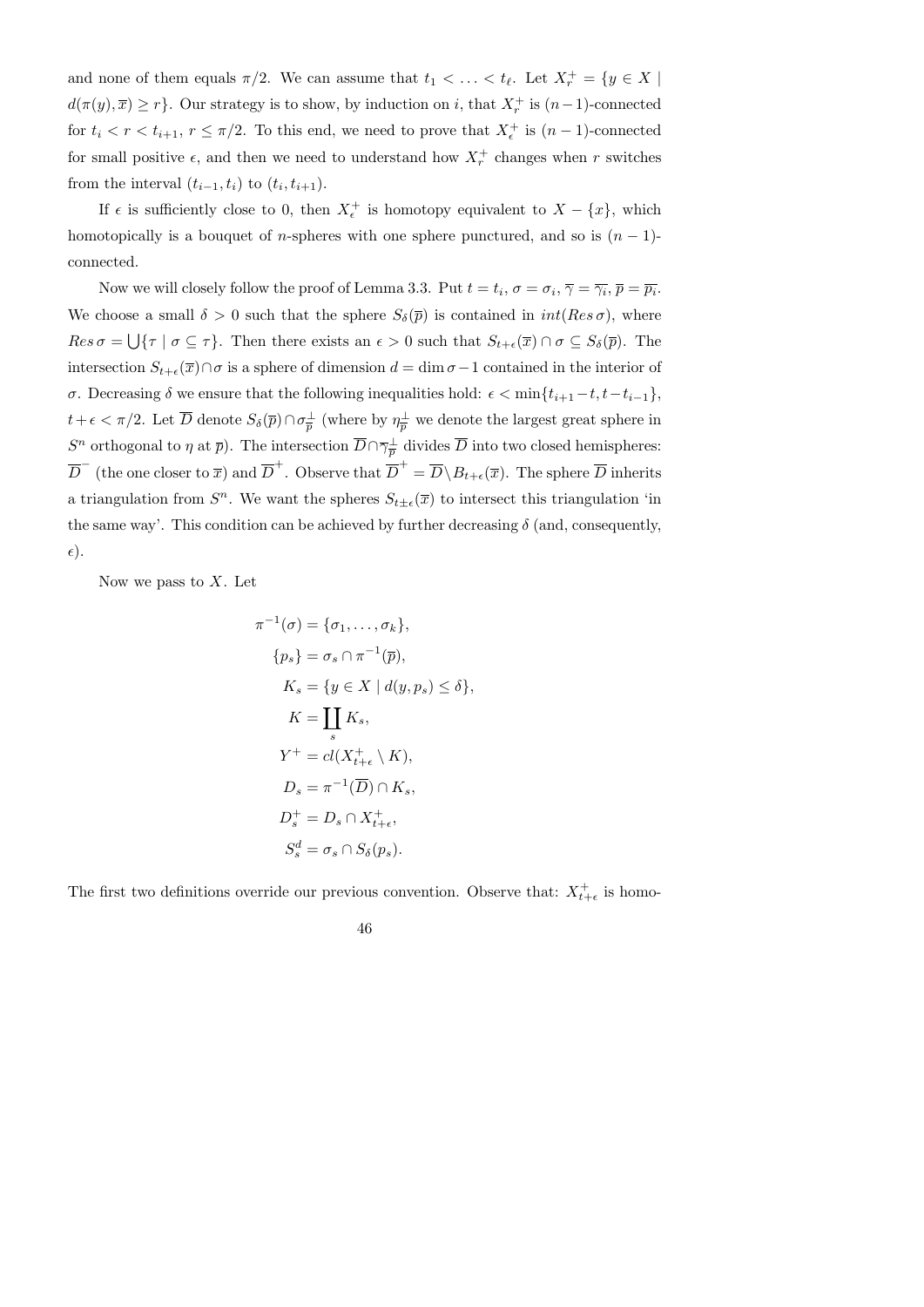topy equivalent to  $Y^+$ ;  $X^+_{t-\epsilon}$  is homotopy equivalent to  $Y^+ \cup K$ ;  $K_s$  is homeomorphic to a cone over the join  $S_s^d * D_s$ , and is attached to  $Y^+$  along a subset homeomorphic to  $S_s^d * D_s^+$ .

Each  $D_s$  is a spherical building of dimension  $n-d-2$ . By the inductive assumption  $D_s^+$  is  $(n-d-3)$ -connected, which implies that  $S_s^d * D_s^+$  is  $(n-2)$ -connected. Moreover,  $K_s$  is contractible. Van Kampen's theorem, Mayer–Vietoris sequence and the inductive assumption that  $Y^+ \cup K$  is  $(n-1)$ -connected imply  $(n-2)$ -connectedness of  $Y^+$ . It remains to prove that  $H_{n-1}(Y^+) = 0$  (here we depart from the proof of Lemma 3.3). It follows from the Mayer-Vietoris sequence that  $H_{n-1}(Y^+)$  is generated by the images of  $H_{n-1}(S_s^d * D_s^+)$   $(s = 1, ..., k)$ . We will show that any  $(n - 1)$ -cycle in  $S_s^d * D_s^+$  is null-homologous in  $Y^+$ .

Let us subdivide the usual triangulation of  $S<sup>n</sup>$  to a minimal cellulation in which  $S_{t+\epsilon}(\overline{x}) \setminus B_{\delta}(\overline{p})$  and  $S_{\delta}(\overline{p})$  are subcomplexes. Pull this cellulation back to X via  $\pi$ . An  $(n-1)$ -cycle z in  $S_s^d * D_s^+$  is a join of the fundamental class of  $S_s^d$  and an  $(n-d-2)$ -cycle  $\tilde{z}$  in  $D_s^+$ . The cycle  $\tilde{z}$  can be regarded as a cycle in  $D_s$  vanishing outside  $D_s^+$ . Now every  $(n - d - 2)$ -cycle in  $D_s$  can be expressed as a combination of fundamental classes of apartments. More specifically, let  $c_0$  be the chamber in  $D_s$  which is closest to  $\overline{x}$ , and let  $c_1, \ldots, c_m$  be all the chambers in  $D_s$  opposite to  $c_0$ . Let  $a_i$  be the apartment in  $D_s$  containing  $c_0$  and  $c_i$ ; then  $\tilde{z} = \sum_{i=1}^m \alpha_i [a_i]$  for some integers  $\alpha_i$ . Let  $C_i$  be the chamber of X containing  $c_i$ . Let  $C_{-1}$  be a chamber in X such that  $C_{-1} = -C_1$  (note that  $C_1 = \ldots = C_m$ , and let  $A_i$  be the apartment in X containing  $C_{-1}$  and  $C_i$ . Let  $Z =$  $\sum_{i=0}^{m} \alpha_i[A_i] \in Z_n(X)$ . Split Z into  $Z_1 + Z_2$ , where  $Z_1 \in C_n(K_s)$ ,  $Z_2 \in C_n(cl(X \setminus K_s))$ . Clearly,  $Z_1$  is the cone over z so that  $\partial Z_1 = z$ . Therefore,  $\partial (-Z_2) = z$ . We claim that  $Z_2 \in C_n(Y^+)$ . First, notice that if  $u \neq s$  then for all i we have  $K_u \cap A_i = \emptyset$ : since  $A_i$ folds onto  $S<sup>n</sup>$ , it can intersect only one component of K, and it does intersect  $K<sub>s</sub>$ . Next, let C be a chamber of X contained in  $A_i$  but not contained in  $Y^+ \cup K$ . Choose a point  $y \in int(C)$  such that  $y \notin X_t^+ \cup K$  (in particular,  $\overline{y} \neq -\overline{p}$ ). The unique minimal geodesic  $\gamma$  from  $p_s$  to y is contained in  $(A_i \cap (X \setminus X_t^+)$  $(t<sub>t</sub><sup>+</sup>)) \cup \{p<sub>s</sub>\}$ , because both extremities belong to this convex set. In particular,  $\gamma$  intersects  $S_{\delta}(p_s)$  outside  $X_t^+$  $t_t^+$ , hence outside  $Y^+$ . It follows that  $\gamma$  leaves  $p_s$  through the interior of a chamber  $C'$  on which Z is zero. The chamber  $C'$  is the closest to  $C$  (in the gallery distance) among all chambers in the residue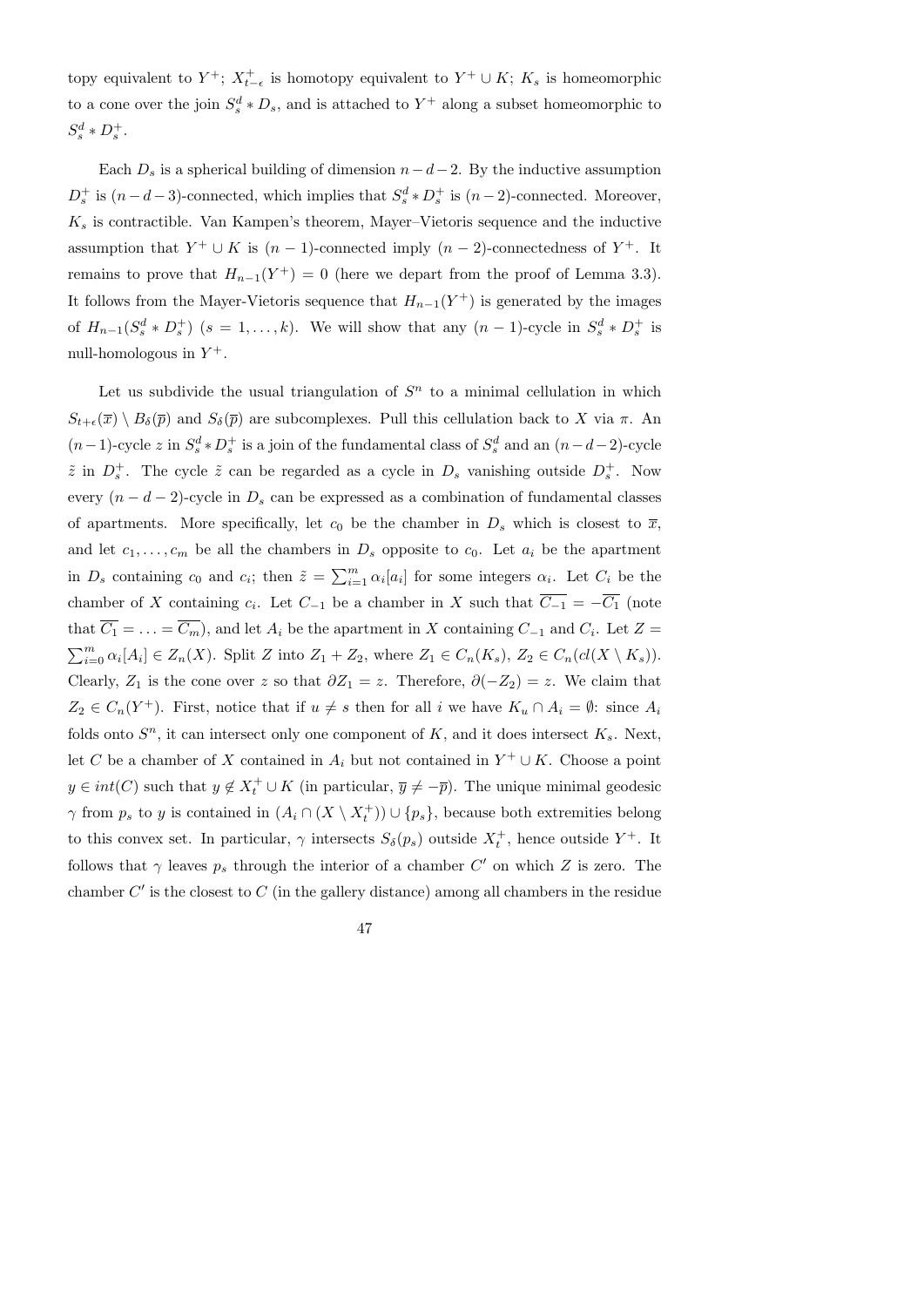of  $\sigma$ . Now all apartments  $A_j$  contain  $\sigma$ ; therefore, if an apartment  $A_j$  contains C, it also contains C'. Conversely, we claim that if  $C' \in A_j$ , then  $C \in A_j$ . To see this extend the geodesic  $\gamma$  to  $\gamma: [0, \pi] \to A_i$  (so that  $\gamma(\pi)$  is opposite to  $\gamma(0) = p_s$  in  $A_i$ ). Now slightly rotate  $\gamma$  inside  $A_i$ , so as to obtain a geodesic  $\eta$  which still passes through the interiors of C' and C  $(\eta(a) \in int(C'), \eta(b) \in int(C), a < b)$ , but  $\eta(0) \in int(C_i), \eta(\pi) \in int(C_{-1})$ . Then  $\eta|_{[a,\pi]}$  is a minimal geodesic. Suppose that  $C' \in A_j$ . Then  $\eta(a), \eta(\pi) \in A_j$  so that  $\eta(b) \in A_j$ , hence  $C \in A_j$ . Thus, we have verified that  $\{j \mid C \in A_j\} = \{j \mid C' \in A_j\}$ . The value of Z on C is equal to  $\sum_{j|C\in A_j}\alpha_j = \sum_{j|C'\in A_j}\alpha_j$ ; the latter is the value of Z on  $C'$  $\diamond$ (Theorem A.2)

A non-compact space X is k-connected at infinity, if for every compact  $K \subseteq X$ there exists a compact  $L, K \subseteq L \subseteq X$ , such that any map  $S^i \to X \setminus L$  extends to a map  $B^{i+1} \to X \setminus K$  (for  $i = 0, 1, \ldots, k$ ).

# Corollary A.9

An n-dimensional locally finite hyperbolic or Euclidean building is  $(n-2)$ -connected at infinity.

Proof. It is enough to check that complements of balls  $B_r$  are  $(n-2)$ -connected, for  $r > 0$  arbitrarily large. By the geodesic retraction such a complement is homotopically equivalent to  $S_r$ . Then the proof of Lemma 3.3, for  $U = X \cup \partial X$ , goes through, with Theorem A.2 used instead of Lemma 2.15. Lemma 2.16 is never needed for this choice of  $U$ .

Finally, let us remark that in Theorem A.2 the assumptions on x can be relaxed.

### Corollary A.10

Theorem A.2 is true for all x in the closed chamber  $\pi(B)$ .

Proof. For any  $x \in \pi(B)$  and any positive  $\epsilon$  one can find a generic  $\epsilon$ -approximation of x: a point  $x_{\epsilon}$  in  $int(\pi(B))$ , belonging to the dense open set given by Lemma A.1,  $\epsilon$ -close to x. Then  $V_{\epsilon}^+ := \{y \in X \mid d(y, x_{\epsilon}) \geq \pi/2 - \epsilon\}$  contains  $X^+$  and is contained in the  $\epsilon$ -neighbourhood of  $X^+$ . Since  $X^+$  has a (spherical) polyhedral structure, it is an ANR; hence, for  $\epsilon$  small enough,  $V_{\epsilon}^+$  retracts onto  $X^+$ . By the proof of Theorem A.2,  $V_{\epsilon}^{+}$  is  $(n-1)$ -connected. Therefore, its retract  $X^{+}$  is also  $(n-1)$ -connected.  $\diamond$ 

#### References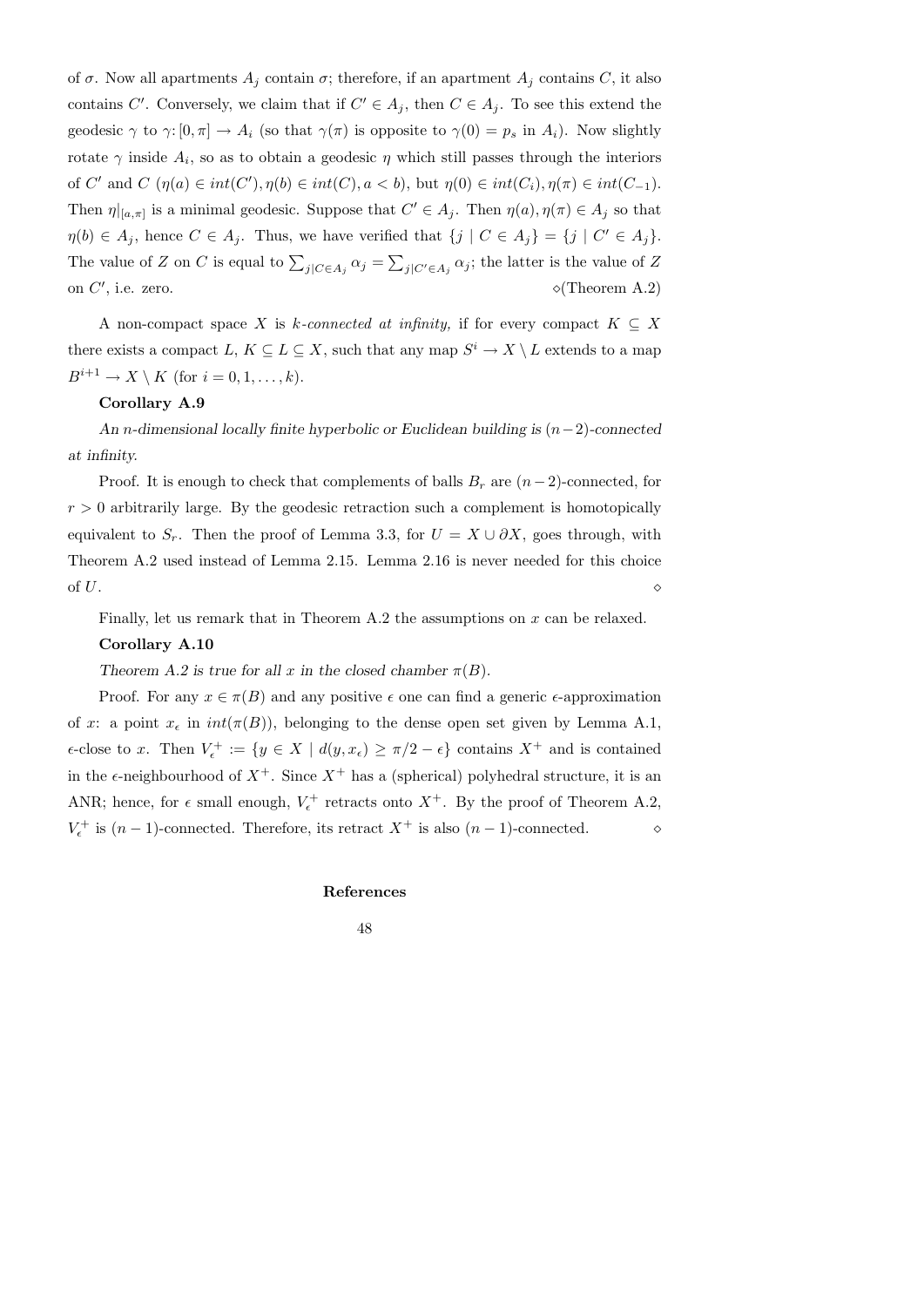- [B] Benakli N., Polyèdres hyperboliques, passage du local au global, Thèse, Université Paris Sud, 1992.
- [BK] Benakli N., Kapovich I., Boundaries of hyperbolic groups, Combinatorial and geometric group theory (New York, 2000/Hoboken, NJ, 2001), 39–93, Contemp. Math., 296, Amer. Math. Soc., Providence, RI, 2002.
- [Be] Bestvina M., Characterizing k-dimensional universal Menger compacta, Mem. Amer. Math. Soc. 71 (1988), no. 380.
- [BB] Bestvina, M., Brady, N., Morse theory and finiteness properties of groups, Invent. Math. 129 (1997), no. 3, 445–470.
- [BH] Bridson M., Haefliger A., Metric spaces of non-positive curvature, Springer, 1999.
- [Bd1] Bourdon M., Immeubles hyperboliques, dimension conforme et rigidité de Mostow, Geom. Funct. Anal. 7 (1997), no. 2, 245–268.
- [Bd2] Bourdon M., Sur les immeubles fuchsiens et leur type de quasi-isométrie, Ergodic Theory and Dynamical Systems 20 (2000), no. 2, 343–364.
- [BP1] Bourdon M., Pajot H., Rigidity of quasi–isometries for some hyperbolic buildings, Comment. Math. Helv. 75 (2000), no. 4, 701–736.
- [BP2] Bourdon M., Pajot H., Cohomologie  $L^p$  et éspaces de Besov, J. Reine Angew. Math. 558 (2003), 85–108.
- [BMcCM] Brady N., McCammond J., Meier.J., Local–to–asymptotic topology for cocompact CAT(0) complexes, Topology Appl. 131 (2003), no. 2, 177–188.
	- [Br] Brown K., Buildings, Springer, New York, 1989.
	- [D1] Davis M.W., Groups generated by reflections and aspherical manifolds not covered by Euclidean space, Ann. of Math. (2) 117 (1983), no. 2, 293–324.
	- [D2] Davis M.W., Buildings are CAT(0), in "Geometry and Cohomology in Group Theory", edited by P. Kropholler, G. Niblo, R. Stohr, London Math. Society Lecture Notes 252, Cambridge Univ. Press, Cambridge, 1998, pp.108–123.
	- [DM] Davis M.W., Meier, J., The topology at infinity of Coxeter groups and buildings, Comment. Math. Helv. 77 (2002), no. 4, 746–766.
	- [DM'] Davis M.W., Meier, J., Erratum to: "The topology at infinity of Coxeter groups and buildings" Comment. Math. Helv. 82 (2007), no. 1, 235–236.
		- [Gl] Globus M., unpublished, 1996.